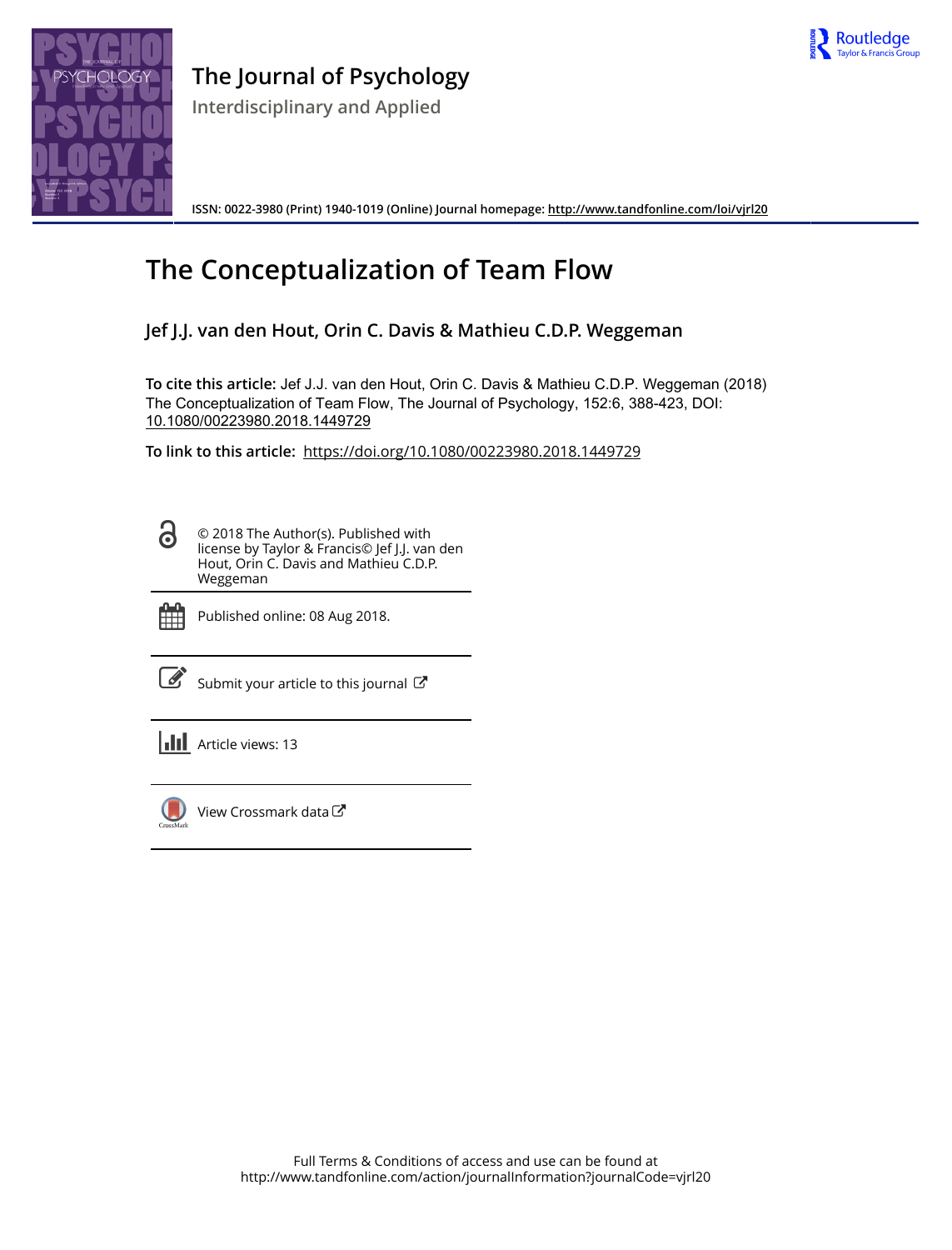**a** OPEN ACCESS

Check for updates

Routledge Taylor & Francis Group

# The Conceptualization of Team Flow

Jef J.J. v[a](#page-1-0)n den Hout  $\mathbf{D}^{\mathsf{a}},$  Orin C. Davis<sup>[b,c](#page-1-0)</sup>, and Mathieu C.D.P. Weggeman<sup>a</sup>

<span id="page-1-0"></span><sup>a</sup>Eindhoven University of Technology; <sup>b</sup>New York Institute of Technology (EMBA); <sup>c</sup>lona College

#### **ABSTRACT**

Despite the noted potential for team flow to enhance a team's effectiveness, productivity, performance, and capabilities, studies on the construct in the workplace context are scarce. Most research on flow at the group level has been focused on performance in athletics or the arts, and looks at the collective experience. But, the context of work has different parameters, which necessitate a look at individual and team level experiences. In this review, we extend current theories and essay a testable, multilevel model of team flow in the workplace that includes its likely prerequisites, characteristics, and benefits.

#### ARTICLE HISTORY

Received 26 December 2017 Accepted 5 March 2018

#### **KEYWORDS**

Collaboration; flow; optimal experience; positivity; team flow; subjective well-being; team effectiveness; team potency; work teams

<span id="page-1-11"></span><span id="page-1-9"></span><span id="page-1-8"></span><span id="page-1-3"></span><span id="page-1-2"></span>One of the supposed holy grails of today's business world is the ability to get top performance from employees through their discretionary efforts over and above the requirements of the job (Schaufeli, [2006](#page-35-0); Schaufeli, Bakker, & Van Rhenen, [2009;](#page-35-1) Xanthopoulou, Bakker, Demerouti, & Schaufeli, [2009\)](#page-36-0). Though most of the research in this area has been focused on individuals, the reality is that companies face a challenging business environment in which tasks are complex enough to require teams rather than individual employees to accomplish them (Carton & Cummings, [2012\)](#page-30-0). Further potential advantages to using teams include synergistic levels of performance and creativity, and a reduction in production costs and absenteeism (Delarue, Van Hootegem, Procter, & Burridge, [2008](#page-31-0); Larson, [2010;](#page-33-0) Richter, Dawson, & West, [2011\)](#page-34-0). Although the value of coherent, high-performing teams is obvious, creating them is something of a challenge, especially in the context of *ad hoc* business teams. One of the keys to doing this, however, is focusing not just on building a healthy team dynamic, which has been well-researched (e.g., Guzzo & Dickson, [1996;](#page-32-0) Katzenbach & Smith, [1993](#page-32-1)), but also on intrinsic motivation, satisfaction, and psychological well-being at both the individual (Bakker & Demerouti, [2008](#page-30-1)) and team levels (Hackman & Wageman, [2005\)](#page-32-2). Past research has explored how these latter concepts can foster creativity, productivity, and higher work performance (Dolan & Metcalfe, [2012](#page-31-1); Eisenberger, Jones, Stinglhamber, Shanock, & Randall, [2005;](#page-31-2) Fisher, [2010](#page-31-3); Lyubomirsky, King, & Diener, [2005](#page-33-1); Wright & Cropanzano, [2004](#page-36-1)), all of which suggests that it behooves companies to foster high-

<span id="page-1-10"></span><span id="page-1-7"></span><span id="page-1-6"></span><span id="page-1-5"></span><span id="page-1-4"></span><span id="page-1-1"></span>CONTACT Jef J.J. van den Hout @ [jefvandenhout@gmail.com](mailto:jefvandenhout@gmail.com) Die Eindhoven School of Education, Eindhoven University of Technology, Traverse 3.47, P.O. Box 513, 5600 MB Eindhoven, Netherlands.

© 2018 Jef J.J. van den Hout, Orin C. Davis and Mathieu C.D.P. Weggeman. Published with license by Taylor & Francis.

This is an Open Access article distributed under the terms of the Creative Commons Attribution-NonCommercial License ([http://creativecom](http://creativecommons.org/licenses/by-nc/4.0/) [mons.org/licenses/by-nc/4.0/](http://creativecommons.org/licenses/by-nc/4.0/)), which permits unrestricted non-commercial use, distribution, and reproduction in any medium, provided the original work is properly cited.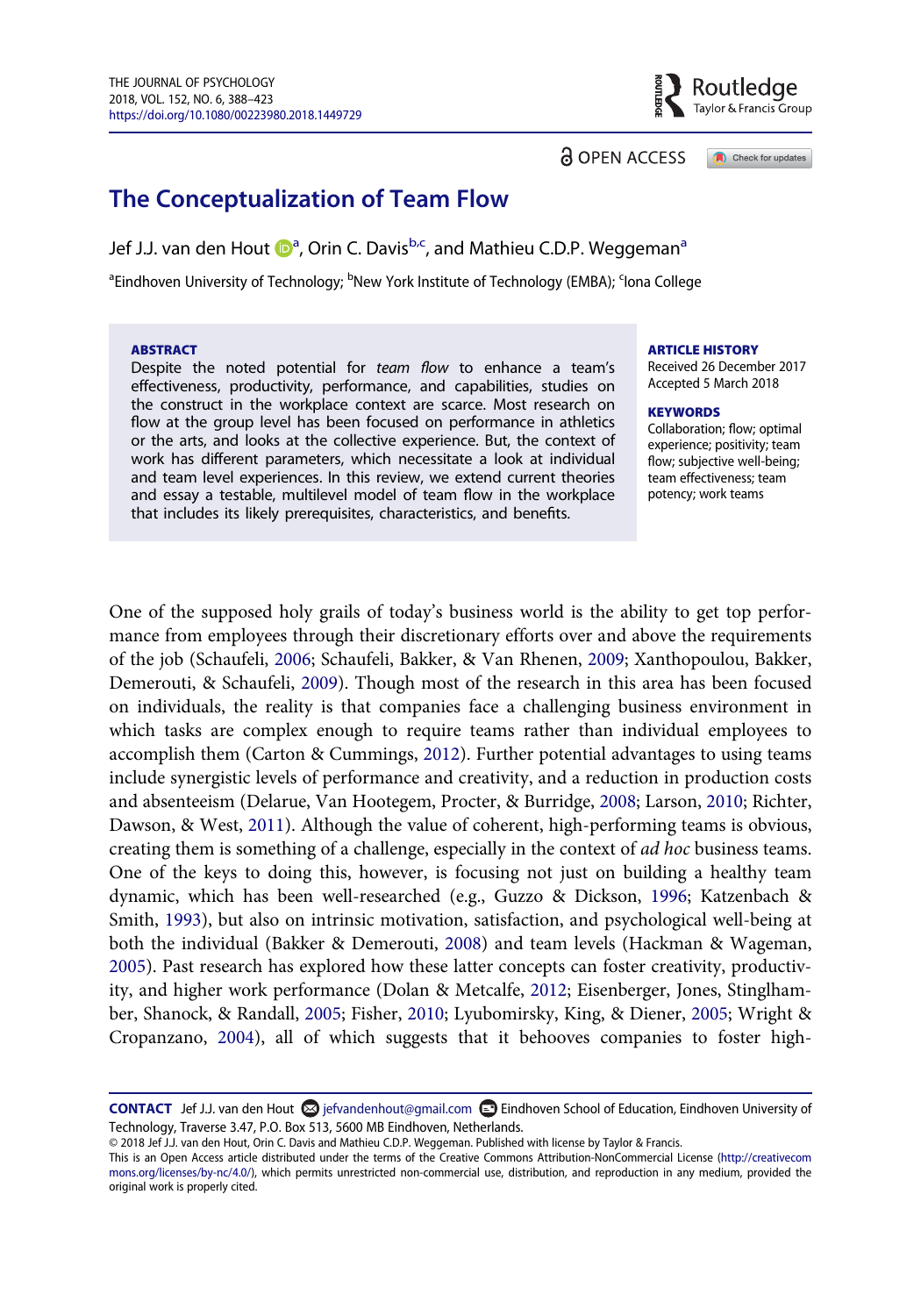performing teams to reap the benefits at the individual, team, and even organizational levels (Fisher, [2010\)](#page-31-3).

<span id="page-2-2"></span>One of the major correlates of intrinsic motivation, satisfaction, and psychological wellbeing is the ability to have optimal experiences (*flow*; Csikszentmihalyi, [1990](#page-30-2)) with some degree of frequency and consistency. Flow experiences are considered to be some of the most enjoyable, rewarding, and engaging experiences of all, and typically involve automatic and effortless action coupled with intense focus (Csikszentmihalyi, [1990,](#page-30-2) [1996,](#page-30-3) [1997\)](#page-31-4). The benefits of having flow experiences are still being catalogued, but include improved overall quality of life, increased self-efficacy, and a stronger sense of self. In this respect, work produced during a flow experience tends to be more creative and of higher quality, giving rise to more satisfaction and positive emotion (Bryce & Haworth, [2002](#page-30-4); Csikszentmihalyi & LeFevre, [1989](#page-31-5); Fredrickson, [2001;](#page-31-6) Hektner, Schmidt, & Csikszentmihalyi, [2007;](#page-32-3) Massimini & Carli, [1988\)](#page-33-2). Additional benefits gained from high engagement (potentially created by flow experiences) are a stronger emotional connection to the workplace and increased willingness to put in discretionary effort (Maslach, Schaufeli, & Leiter, [2001](#page-33-3)), which can in turn contribute to high team performance (cf. Kirkman & Rosen, [1999](#page-32-4); Seligman, [2011\)](#page-35-2). In the work domain, several studies have linked flow to positive outcomes like job satisfaction, intrinsic motivation, and vigor (Amabile & Kramer, [2007](#page-29-0); Bryce & Haworth, [2002;](#page-30-4) Csikszentmihalyi & LeFevre, [1989](#page-31-5); Demerouti, Bakker, Sonnentag, & Fullagar, [2012](#page-31-7)).

<span id="page-2-15"></span><span id="page-2-11"></span><span id="page-2-10"></span><span id="page-2-9"></span><span id="page-2-8"></span><span id="page-2-7"></span><span id="page-2-6"></span><span id="page-2-5"></span><span id="page-2-4"></span><span id="page-2-0"></span>Furthermore, flow is associated with high levels of constructs related to psychological capital (Luthans, Youssef-Morgan, & Avolio, [2015](#page-33-4)), such as self-efficacy (Salanova, Bakker, & Llorens, [2006\)](#page-35-3), self-esteem (Wells, [1988\)](#page-36-2), personal resources such as self-efficacy beliefs (Salanova et al., [2006](#page-35-3)), and organizational resources such as social support that, in turn, positively affect workers' ability to marshal these resources to improve their performance (Luthans, Avolio, Avey, & Norman, [2007](#page-33-5)). Given the role of flow in the promotion of both well-being and high performance at the *individual level*, we propose that flow could have even more benefits and stronger positive effects at the team level by promoting optimal experiences, well-being, and meaningful experiences in entire teams, all of which tend to promote more creative production and higher performance (cf. Csikszentmihalyi, [1996,](#page-30-3) [1997;](#page-31-4) Sawyer, [2003,](#page-35-4) [2006,](#page-35-5) [2007](#page-35-6)).

<span id="page-2-14"></span><span id="page-2-13"></span><span id="page-2-12"></span><span id="page-2-3"></span><span id="page-2-1"></span>Our intention to study team flow follows from the suggestion that collective flow ought to be studied more extensively and from a broader perspective (cf. Chen & Kanfer, [2006](#page-30-5)). Our research subjects therefore include both the experiences of the individual (aggregated or otherwise) and the context in which they occur (Fisher, [2010](#page-31-3); Sal-anova, Rodríguez-Sánchez, Schaufeli, & Cifre, [2014;](#page-35-7) Sawyer, [2006](#page-35-5); Walker, [2010\)](#page-36-3). As noted by Snow ([2010](#page-35-8)), little work has been done on the dynamics of team flow experiences in the workplace outside the context of creative production. To remedy that, our focus here is on group flow experiences as they apply to work teams. This necessitates a more nuanced conception of team flow: one that includes a definition, its elements (a description of how each facet of individual flow is represented in the dynamics of the team), and its benefits (the consequences and outcomes of team flow experiences). To that end, we review the literature regarding flow at the individual and group levels and apply these findings to the context of work teams. From there, we distill a definition for team flow in the work context and present a testable model of team flow that includes the elements of the team flow experience.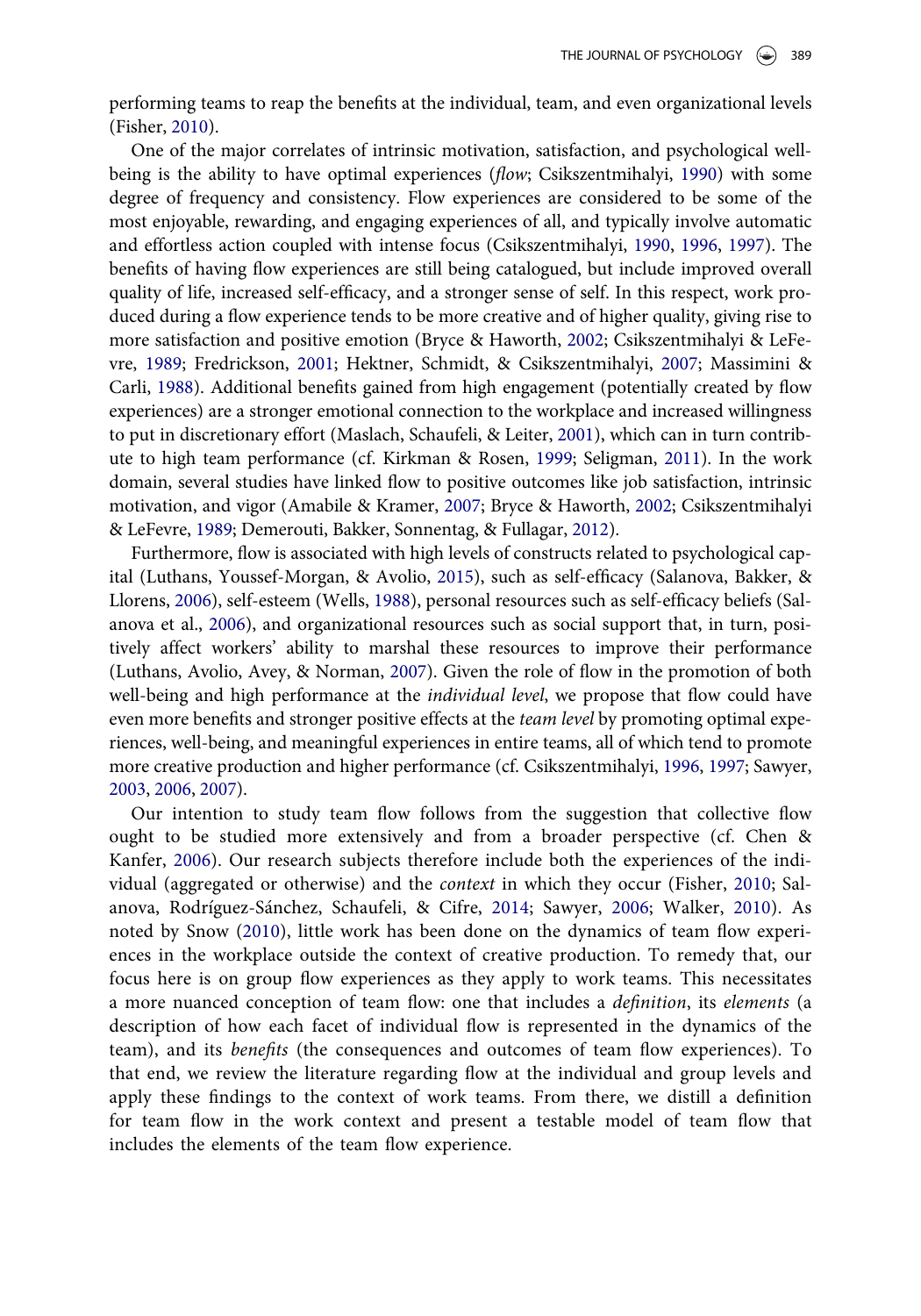#### Flow Theory in the Context of Work Teams

#### Defining "Flow"

<span id="page-3-6"></span><span id="page-3-1"></span>Flow experiences tend to be characterized by nine key elements (Csikszentmihalyi, [1990;](#page-30-2) Nakamura & Csikszentmihalyi, [2009\)](#page-34-1). Three of them have been identified as prerequisites for entering the flow state (Nakamura & Csikszentmihalyi, [2002\)](#page-34-2): (1) Clear proximal goals at every stage of the activity; (2) Clear and relatively immediate feedback on one's actions and progress (see Amabile & Kramer, [2011,](#page-29-1) for the value and importance of immediate feedback); (3) Perceived challenges, or opportunities for action, that require high levels of skill. That last element generally refers to activities with balanced, if high, levels of challenge and skill (but see Abuhamdeh & Csikszentmihalyi, [2009](#page-29-2), for a caveat).

<span id="page-3-4"></span><span id="page-3-3"></span>With these elements in place, a person is able to experience six subjective, emergent states (cf. Hamilton & Hurford, [2007](#page-32-5); Nakamura & Csikszentmihalyi, [2009](#page-34-1)), which comprise the other elements of flow: (4) A sense that one has control over the situation and no fear of failure, that is, a sense that one can deal with the situation because one knows how to respond to whatever happens next (Hektner et al., [2007](#page-32-3); Jackson & Eklund, [2004](#page-32-6)); (5) Intense and focused concentration on the activity at hand, such that all of one's thoughts, effort, and attention are directed at the current task, and distractions are totally excluded from consciousness; (6) A merging of action and awareness, meaning that one's involvement in an activity is so intense that the appropriate and constructive responses become spontaneous and automatic; (7) The loss of reflective self-consciousness, such that all concern for the self disappears and the person perceives a sense of unity with the activity (i.e., loss of awareness of oneself as a social actor); (8) A distorted sense of the passage of time (Csikszentmi-halyi, [1990,](#page-30-2) [1996](#page-30-3)); and finally (9)  $\Delta u$  *Autotelicity* — the activity is done for its own sake or is intrinsically rewarding, such that the stated goal tends to be an excuse for engaging in the process (Csikszentmihalyi, [1975](#page-30-6); cf. Ryan & Deci, [2000](#page-34-3)).

#### <span id="page-3-2"></span>Creating an Environment Conducive to Flow

<span id="page-3-0"></span>Flow is more likely to occur when people perceive a challenge or an opportunity for action that meets (or slightly exceeds) their skill level, which promotes deeper engagement (Abuhamdeh & Csikszentmihalyi, [2009](#page-29-2); Asakawa, [2004;](#page-29-3) Csikszentmihalyi, [1990;](#page-30-2) Moneta & Csikszentmihalyi, [1996\)](#page-34-4). At that level of challenge relative to skill, individuals stretch their abilities, which is likely to cause them to enhance their skills and increase their self-efficacy and personal complexity (Csikszentmihalyi & LeFevre, [1989](#page-31-5); cf. Ullén et al., [2012\)](#page-36-4). When people focus on what they are doing and are intrinsically motivated to pursue their chosen activity (both elements typical of a flow experience), likely outcomes include better performance and a desire to engage in the activ-ity again in the future (Csikszentmihalyi, [1997](#page-31-4); Landhäußer & Keller, [2012](#page-33-6)).

<span id="page-3-8"></span><span id="page-3-7"></span><span id="page-3-5"></span>One of the key implications of these findings is the extent to which the opportunity to experience flow is under the control of those who engage in the relevant activity. For instance, the choice of a goal, and the refinement thereof into clarity, can be a deliberate instantiation of an activity. Indeed, when working as a team, refining the goal can be a key part of the team's unity and raison d'etre (O'Leary-Kelly, Martocchio, & Frink, [1994\)](#page-34-5). An example would be a computer programmer not just writing the code to a program, but determining a tangible outcome that is an obvious sign of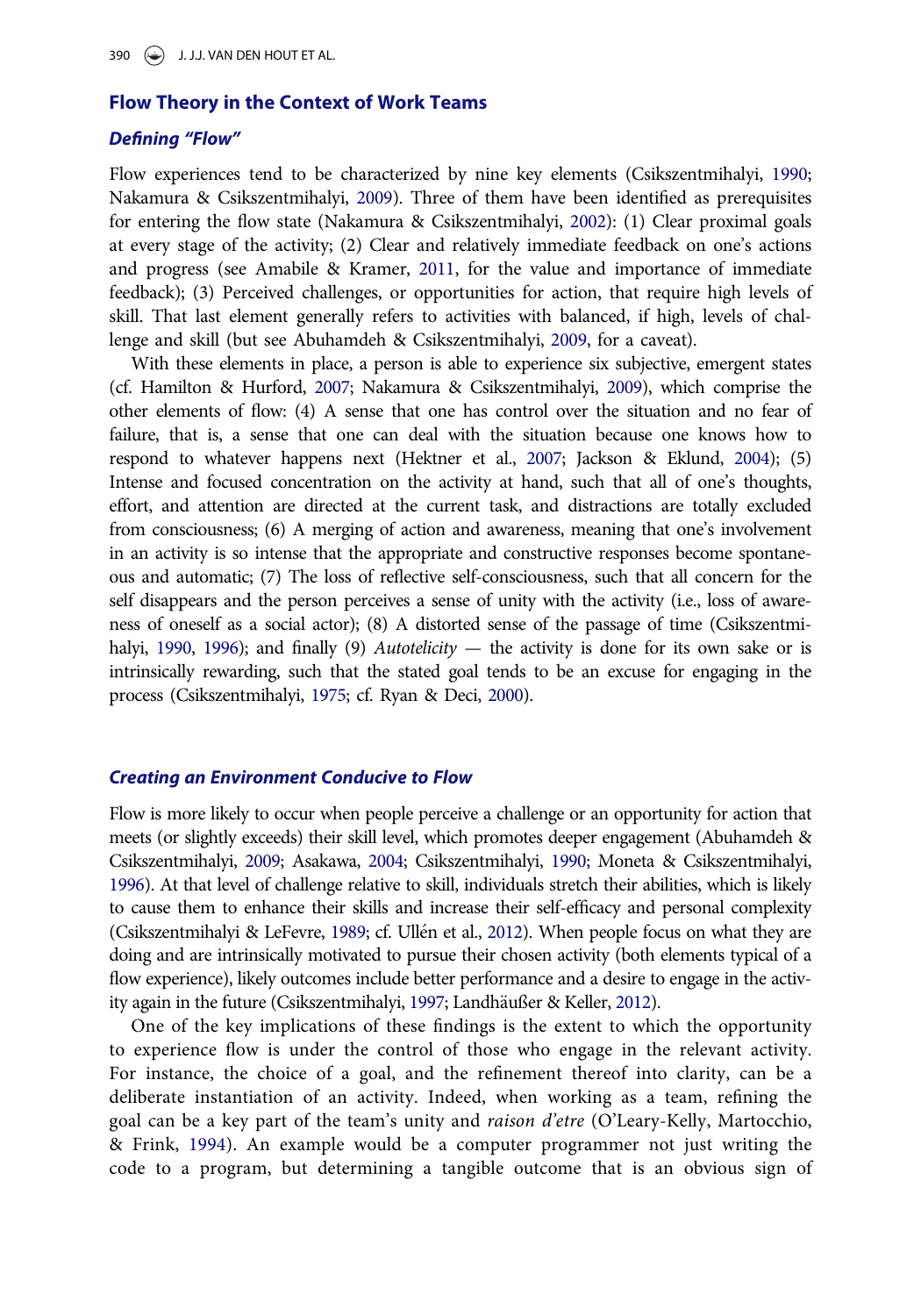achievement, such as solving a particular problem by writing a program that can generate a solution.

Likewise, determining the specific mechanisms for feedback and how to know whether progress is being made are also intentional ways to ensure a successful flow experience at any level. For instance, many sports teams create code words that direct the flow of play, along with actions and phrases that quickly indicate correction and encouragement, all of which provide an indicator of how both the individuals and the team are progressing towards the goal.

The third established prerequisite of a flow experience, which pertains to challenge and skill, is also under the control of the individual/team. First, the challenge level can be set/ altered with the establishment of the goal and/or the means used to achieve it. The allocation of resources thus becomes a key detail in enabling flow, along with how others may participate in the experience by making it more or less challenging, or providing more or less skill to aid the individual performer. A chess player, for example, might attempt the game with fewer pieces when playing a weaker opponent, while an improv troupe might require a skilled member to use only one-word answers that start with a specified letter. And, of course, skills can be developed intentionally through practice.

<span id="page-4-2"></span>Another three of the subjective characteristics of flow can also be controlled to a degree, such that they can (but do not always) function as prerequisites of a flow experience. First, concentration can be developed through practice and/or training (e.g., Lutz, Slagter, Dunne, & Davidson, [2008;](#page-33-7) Jha, Krompinger, & Baime, [2007](#page-32-7)), and people are also capable of excluding distractions from a task environment (e.g., moving the task to a quiet room and turning off paging devices).

<span id="page-4-1"></span><span id="page-4-0"></span>A similar notion applies to the element of having a sense of control and no fear of failure. One can engineer the situation such that the consequences of failure pale in comparison to the consequences of not engaging in the task, or likewise engage in deliberate practice that prepares one for a wide range of eventualities. This relates directly to self-efficacy, which can be built up intentionally to reduce one's concerns about failure (cf. Bandura, [1997](#page-30-7)), and likewise to having sufficient psychological safety to take relevant risks (see below). Relatedly, one can also adjust the challenge to the optimal degree relative to skills such that one feels sufficient confidence without being certain of success or overconfident. In this, the interactions between the characteristics of flow become evident, and one starts to see the complexity of the flow experience. As such, one can use elements of the flow experience and/or alter the context so that one has a sense of control over the situation to the degree that one believes oneself capable of responding appropriately to any situation, stimulus, or even that could arise.

It is also easier for people to recall the experience of an activity as intrinsically rewarding when the activity they chose to engage in was one they love. This element of flow, autotelicity, is about engaging in a behavior for its own sake. Autotelic goals fit and feed the identity of the people in a virtuously cyclical fashion such that engaging in these personally meaningful activities and having a positive flow-type experience in the process will increase motivation for engaging in these activities in the future, developing skill related to these activities, increasing the challenge, and producing even more effective results (cf. Csikszentmihalyi, [1997;](#page-31-4) Fredrickson, [2001;](#page-31-6) Nakamura & Csikszentmihalyi, [2009;](#page-34-1) Sawyer, [2007](#page-35-6)). As such, the autotelic experience can also be considered a prerequisite of flow, and implies that those who choose to play a specific instrument, or a specific kind of sport, or a specific position (task or role) in a team (etc.) are more likely not only to experience flow themselves, but incite others to experience flow, as well (cf. Snow, [2010](#page-35-8); Walker, [2010](#page-36-3)). Thus, autotelicity is a recursive aspect of flow in that it both promotes future flow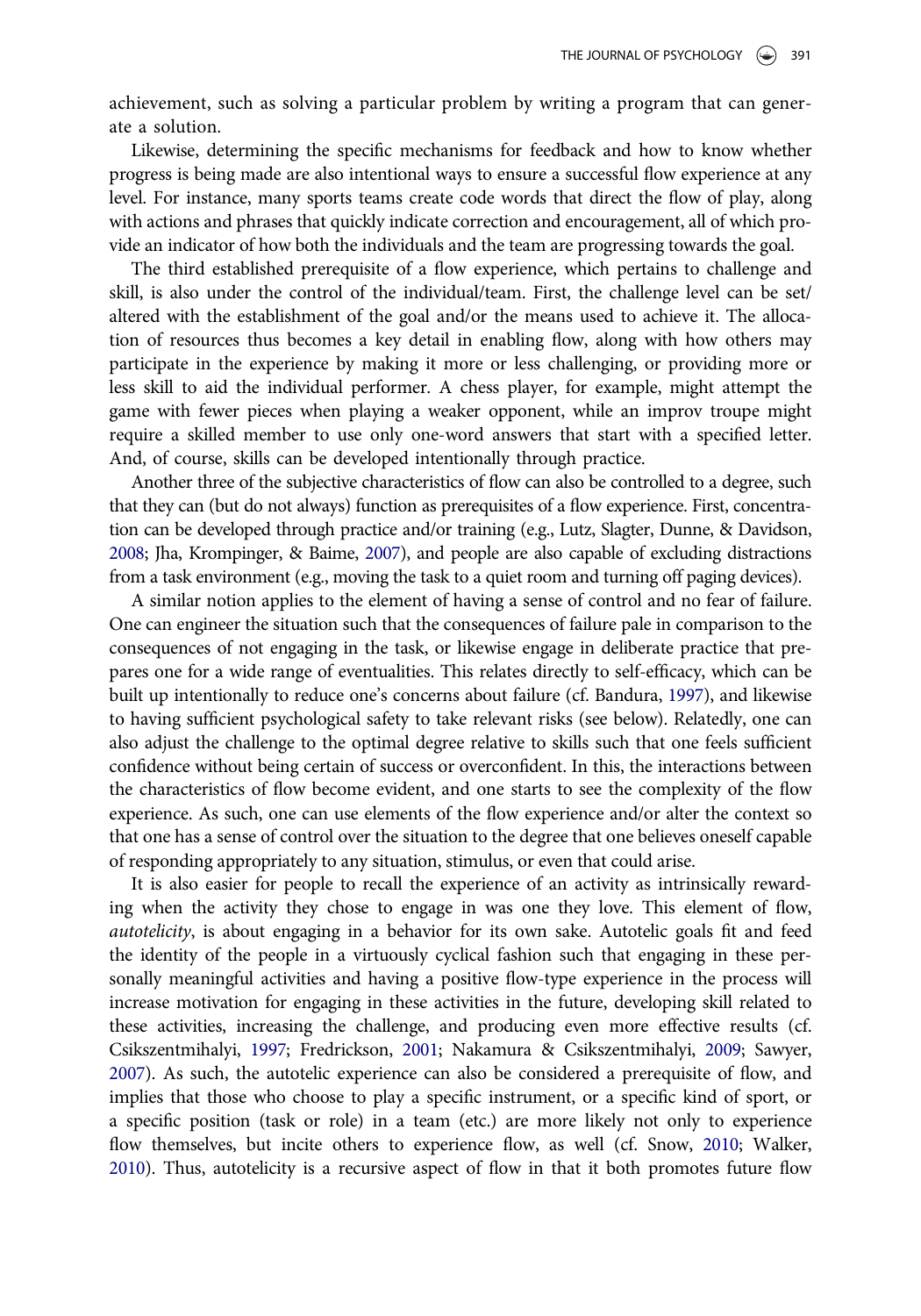| rerequisites |            | Elements that need to be created, or<br>at least present, in the work environment                                 | 1) Challenges matched to skill level<br>2) Clear proximal goal(s)<br>3) Clear and immediate feedback                                         |
|--------------|------------|-------------------------------------------------------------------------------------------------------------------|----------------------------------------------------------------------------------------------------------------------------------------------|
|              | cteristics | Elements that can be influenced<br>(like prerequisites)<br>but are also indicative of flow (like characteristics) | 4) No fear of failure; Sense of control<br>5) Total concentration; Oblivious to distraction<br>9) Intrinsic motivation; Autotelic experience |
|              | Chara      | Elements describing internal states that<br>only occur during flow experiences                                    | 6) Merging of action and awareness<br>7) Loss of reflective self-consciousness<br>8) Distorted experience of time passing                    |

<span id="page-5-0"></span>Table 1. Classification of the Nine Elements of Flow.

experiences through the boost it receives from current flow experiences. As will be noted below, this recursiveness becomes even more important at the team level.

<span id="page-5-2"></span>The three remaining elements (merging of action and awareness; loss of reflective selfconsciousness; distortion of temporal experience), are wholly emergent and thus cannot be considered prerequisites of the flow experience. Trying to create these elements for oneself invariably backfires (Csikszentmihalyi, [1997;](#page-31-4) Gardner, Csikszentmihalyi, & Damon, [2001](#page-31-8)), causing people to experience their exact opposites. Therefore, these elements are strictly characteristics of the flow experience and are effective indicators of its presence.

Thus, of the nine elements that define the flow experience, three are prerequisites for the flow experience that depend on the external task environment and are almost fully under the control of the individual/team, three others bridge the gap between the external environment and the internal experience of the subject and are partially determined by the individual/team, and the last three are purely emergent and strong indicators of whether flow is being experienced (see [Table 1\)](#page-5-0).

Having established a conception of flow, we now turn to providing a working definition of the "team" part of team flow.

### Defining "Teams"

<span id="page-5-1"></span>In order to consider the application of flow to teams (especially business teams, as opposed to artistic ensembles, etc.), we must define what constitutes a team and give some initial indication of how flow can be integral to the nature of a team. As a working definition of a team, we will use Katzenbach & Smith's [\(1993\)](#page-32-1): "a small number of people with complementary skills who are committed to a common purpose, set of performance goals, and approach for which they hold themselves mutually accountable" (p. 112). This is in line with most definitions for teams in the work context (e.g., Forsyth, [2009](#page-31-9)) and highlights several key aspects of a team's makeup. First, it maintains that a team is small, which is important because it is difficult for all of the members of a large group to be part of the same dynamic (e.g., flow experience; Moreland, Levine, & Wingert, [1996](#page-34-6)). Second, the mention of complementary skills highlights one of the main purposes for having a team in the first place: there is a job to be done that a single person cannot do alone. Indeed, if everyone had the same skills, then the group would likely devolve into individuals engaged in parallel processing. Complementary skills allow for the synergy that high-performing teams exhibit and utilize (Moreland & Levine, [1992](#page-34-7)).

<span id="page-5-4"></span><span id="page-5-3"></span>Members of a team must hold each other mutually accountable, whereas members of a group need not. Being collaborators, team members are utterly dependent upon one another's contributions, whereas a group can consist of mostly independent operators engaged in parallel processing. As such, the common purpose is a core aspect of the team's definition. It guides the actions of all members and forces each member to rely on the complementary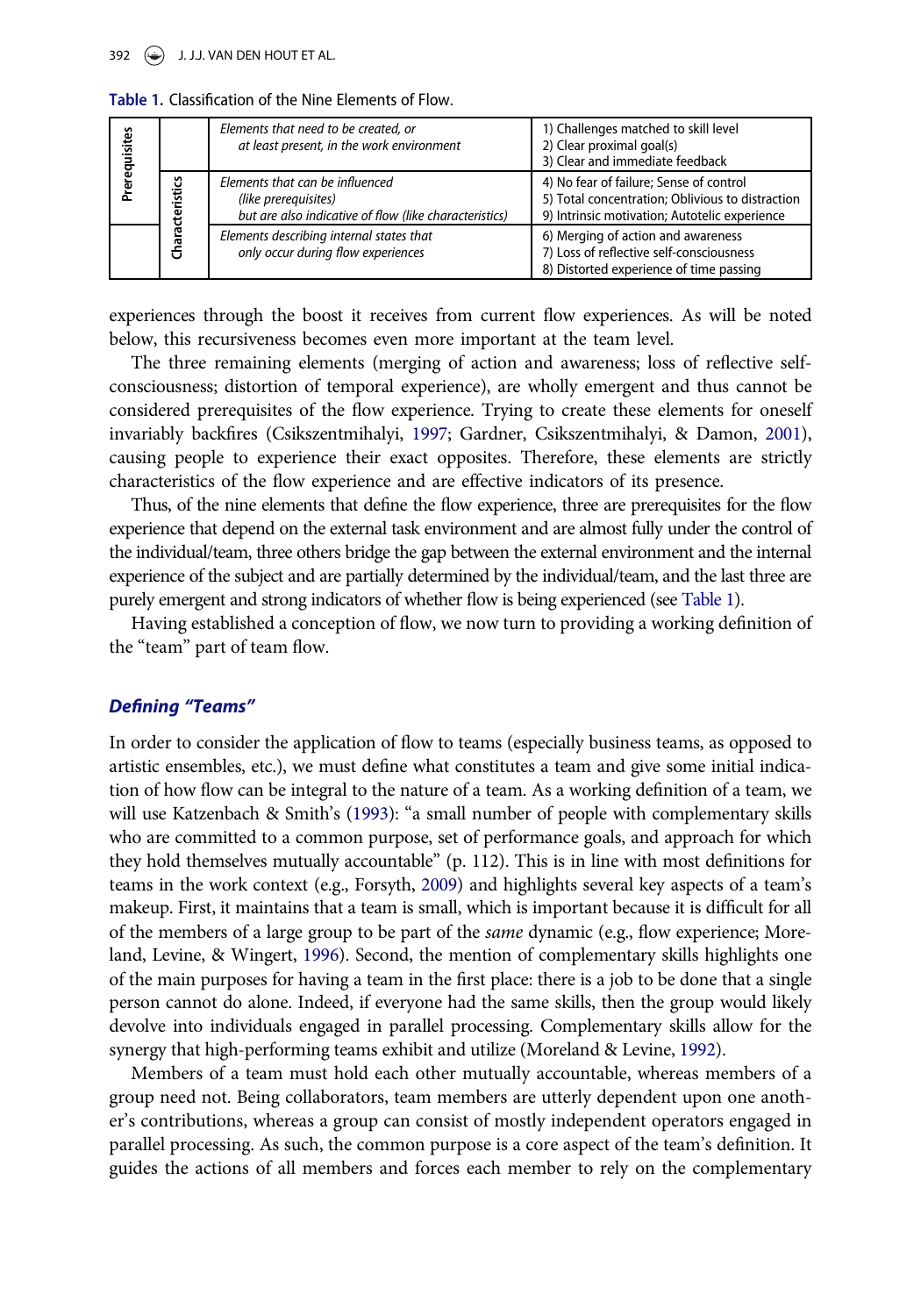skills of each other member in order to achieve the team's shared goals. Performance benchmarks and accountability inform the provision of feedback, which maintains the cohesiveness of the team and guides both the team dynamic and the application of each individual's unique skill set (Katzenbach & Smith, [1992](#page-32-8)). In turn, this ties in nicely with several of the aforementioned characteristics of flow experiences.

<span id="page-6-2"></span>Having defined both the "flow" and "team" parts of team flow, we turn to the need for such a concept separate from established work on flow experiences, such as group flow, dyadic flow, and social flow. Even as this research shows constructs that do not quite cover the phenomenon of team flow, they still provide strong grounding for establishing the construct.

#### A Review of Research on Flow Experiences Involving Multiple Individuals

One of the pioneers in group flow research is R. Keith Sawyer, who defined group flow as "a collective state that occurs when a group is performing at the peak of its abilities" (Sawyer, [2003](#page-35-4), p. 167). His work is mainly based on groups in the performing arts, such as jazz bands and improvisational theatre companies. Sawyer [\(2007\)](#page-35-6) contends that group flow emerges in contexts where ten key flow-enabling conditions are present. They are: (1) the group's goal, (2) close listening, (3) complete concentration, (4) being in control, (5) blending egos, (6) equal participation, (7) familiarity, (8) communication, (9) moving it forward, (10) the potential for failure. These conditions were ascertained through qualitative research methods and are not (to our knowledge) validated by quantitative measures.

Sawyer [\(2006](#page-35-5)) defines group flow as a property of the group as a collective unit:

Group flow is not the same thing as the psychological state of flow. It depends on interaction among performers and it emerges from this process. The group can be in flow even when the members are not [emphasis added]; or the group might not be in flow even when the members are. The study of group flow thus requires a fundamentally social psychology and must proceed by examining the interactional dynamics among members during performance. (p. 159)

<span id="page-6-6"></span><span id="page-6-1"></span>While we concede that a group can attain a 'collective state of mind,' we disagree with Sawyer's view that group flow allows for individuals not to experience flow. Studies on athletes experiencing flow in group sports (cf. Jackson & Eklund, [2004](#page-32-6); Jackson, Kimiecik, Ford, & Marsh, [1998;](#page-32-9) Jackson & Csikszentmihalyi, [1999;](#page-32-10) Russell, [2001](#page-34-8)), as well as a report on flow in motorcycle gangs in Japan (Sato, [1988\)](#page-35-9), show that it is the individual who experiences flow as a function of participating in a group activity and that flow is experienced by the collective when all individuals share this flow experience. For instance, Russel [\(2001](#page-34-8)) mentioned the importance of team interaction as an antecedent for flow in sports teams, while Jackson [\(1995](#page-32-11)) spoke of partner unity and Armstrong ([2008\)](#page-29-4) balanced decentralization and synchronization. As such, our conception of team flow (below) is a concatenative one rather than being solely a group phenomenon.

<span id="page-6-5"></span><span id="page-6-4"></span><span id="page-6-3"></span><span id="page-6-0"></span>To incorporate flow into theories of knowledge, performance, and social networks, Quinn [\(2005](#page-34-9)) defines individual flow in knowledge work as the merging of situational awareness with activity-relevant knowledge and skills, and collective flow as the experience of people "moving together toward shared or complementary goals, adjusting in real time to each other's expectations, needs, and contributions, and learning how others work and how to interact effectively along the way" (p. 637). In his doctoral thesis, Quinn [\(2003\)](#page-34-10)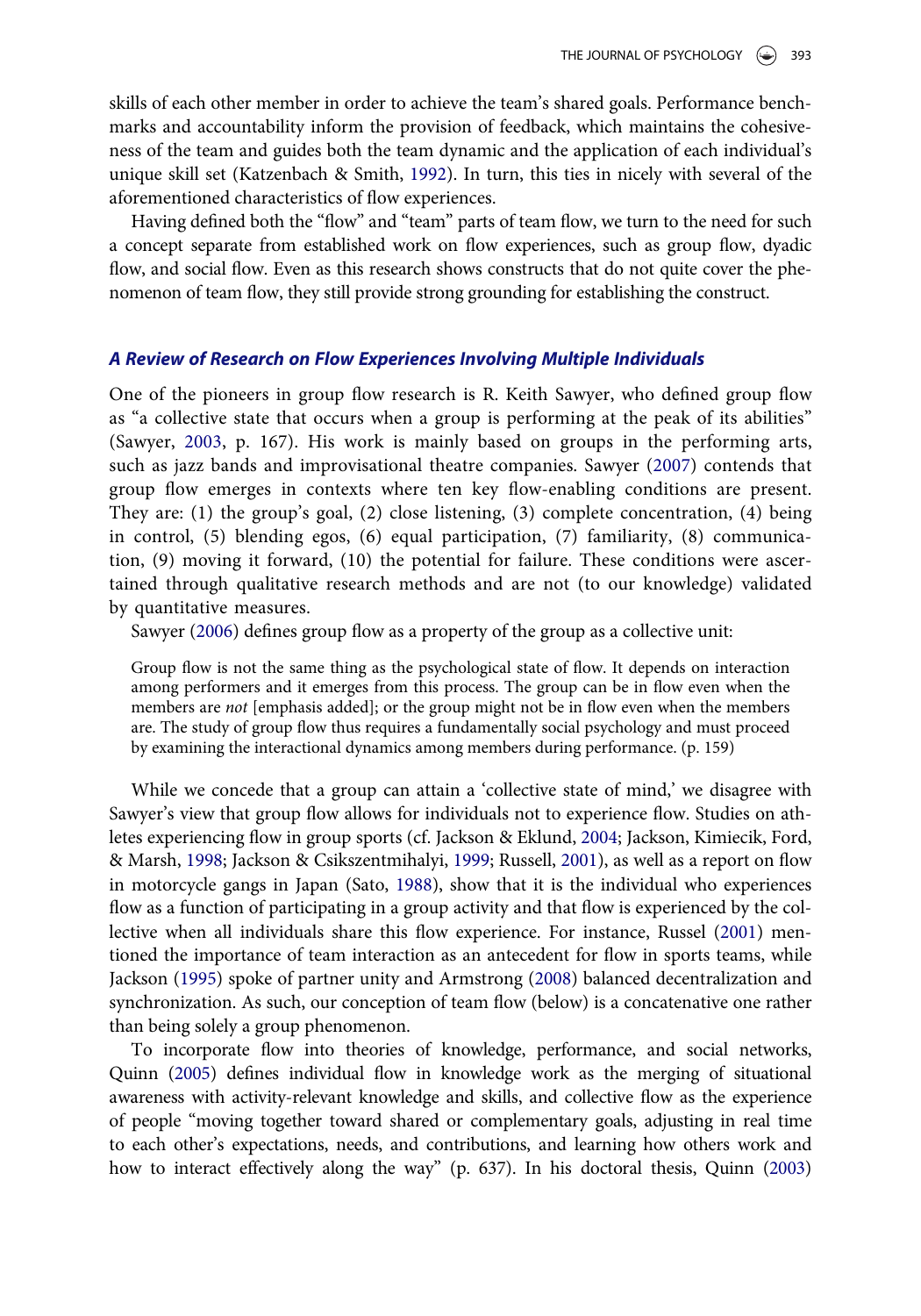394  $\left(\bigstar\right)$  J. J.J. VAN DEN HOUT ET AL.

identified three key differences between individual and collective flow, which he described as additional antecedents for the experience of collective flow. They are (1) the coordination of activities between members of the collective through both cognitive and affective processes, (2) a collective goal that takes precedence over the other elements of the collective structure, and (3) the need for comparable levels of skill. As these characteristics overlap effectively with the characteristics of flow and teams provided by Csikszentmihalyi (and colleagues) and Katzenbach and Smith [et al.] (respectively), they provide a basis for several of our proposed 'elements of team flow', provided in [Table 2](#page-8-0), that will be in further substantiated in the following sections.

By contrast, Walker [\(2010](#page-36-3)) coins the term social flow to refer to the experience of flow in a social context and argues that social flow must be similar to solitary flow because the characteristics of the latter are required in order to experience the former. On the other hand, social and solitary flow may be qualitatively different experiences. "After all, people act, think, and feel qualitatively differently within a group than they do by themselves (cf. Allport, [1954](#page-29-5); Asch, [1956;](#page-29-6) Latane & Darley, [1968;](#page-33-8) Lewin, [1952;](#page-33-9) Milgram, [1965;](#page-34-11) Zimbardo, 1969)" (Walker, [2010](#page-36-3), p. 4).

<span id="page-7-3"></span><span id="page-7-2"></span><span id="page-7-0"></span>Walker [\(2010](#page-36-3)) describes a specific type of social flow, interactive social flow, which occurs when team members interact intensively in situations where they are highly interdependent and must cooperate to coordinate their performances within the established team, possibly serving as agents of flow for each other. Walker [\(2010](#page-36-3)) describes this form of flow as mutual and reciprocal and states that "interactive social flow should be easily seen in highly cohesive teams, in teams where there is agreement on goals, procedures, roles, and patterns of interpersonal relations and the competency of team members is uniformly high (Hackman, Wageman, Ruddy, & Ray, [2000\)](#page-32-12)" (p. 4). Moreover, he found that when the level of social interdependence was manipulated, participants in highly interdependent teams reported more joy in flow than individuals performing less interdependently. We thus include interdependence in our conception of team flow, along with mutuality and elements of cohesiveness.

In the same year, Snow [\(2010](#page-35-8)) introduced the term interpersonal flow in the work context as:

The state in which two people are mutually engaged in a shared activity such that both individuals would describe their the experience as (a) having their perspective broadened by the other person, (b) feeling a shared sense of identity, (c) not feeling self-conscious with each other, (d) not worrying about what outsiders think, (e) having total concentration on the shared activity, (f) feeling able to respond almost instantly to presenting situations as a pair, (g) time passing more quickly or slowly than usual, and (h) enjoyable and intrinsically rewarding. (p. 2)

Interpersonal flow was predictive of the exchange of knowledge. Specifically, interpersonal flow characterized by an interaction focus uniquely predicted the bestowal of knowledge, whereas a task focus uniquely predicted the absorption of knowledge. These two focus styles, of which team members may well be conscious as they cooperate on a task, could help team members achieve a smoother collaboration and even a team-level flow experience.

Sawyer, Snow, and Walker conceptualized their constructs of group flow, interpersonal flow, and social flow, respectively, using sets of constituent constructs, just as we will below. An overview comparing and contrasting the building blocks of these four different conceptualizations of plural flow as well as those of Csikszentmihalyi's conceptualization of individual flow is provided in [Table 3.](#page-11-0)

<span id="page-7-1"></span>Aube, Brunelle, and Rousseau ([2014\)](#page-30-8) have studied the role of individual-level flow in work teams, testing the relationship between flow, team goal commitment, and team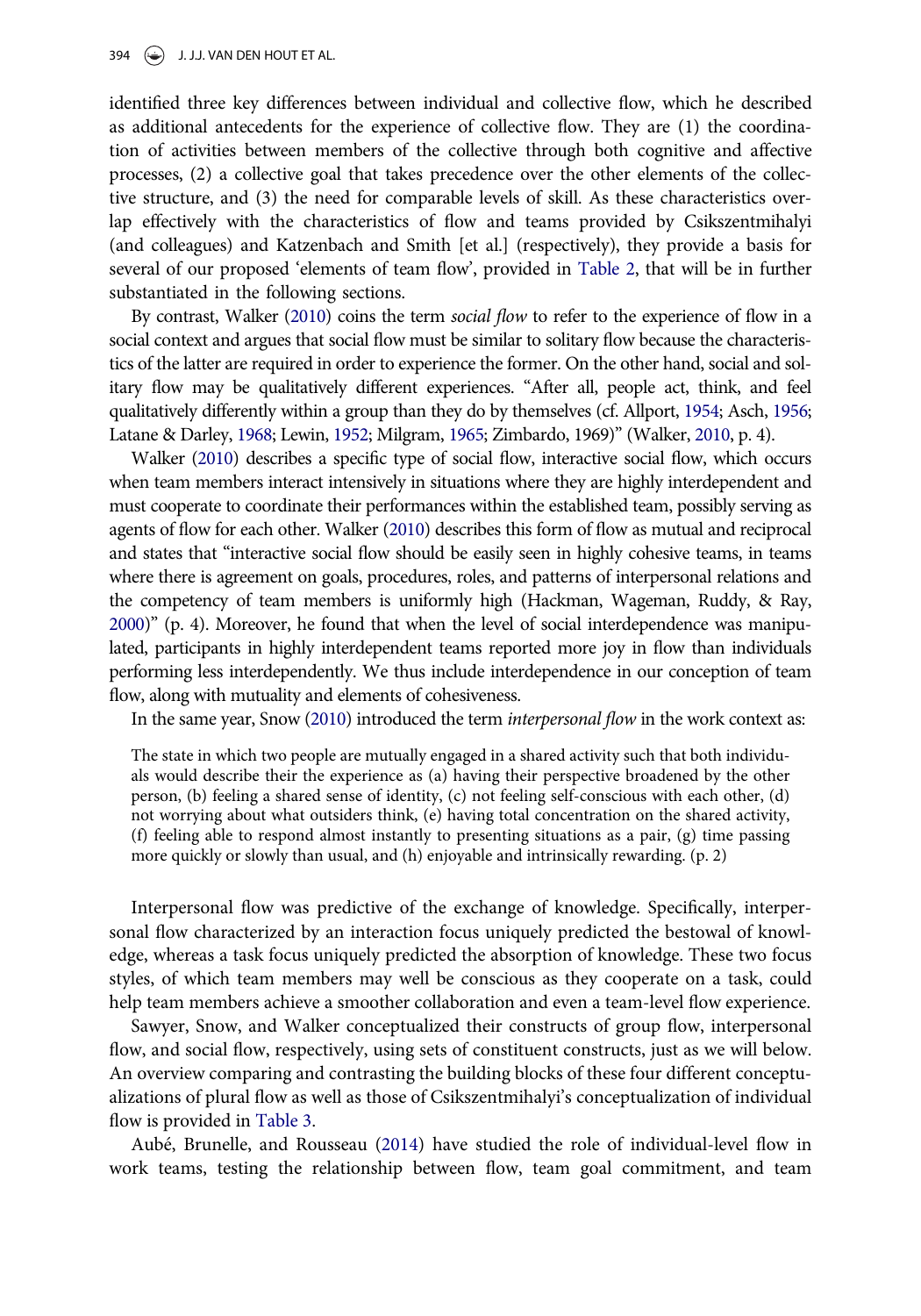<span id="page-8-0"></span>

| Table 2. The Elements of Team Flow.                                                                                   |                                                                                                                                                                                                                                                       |                                      |
|-----------------------------------------------------------------------------------------------------------------------|-------------------------------------------------------------------------------------------------------------------------------------------------------------------------------------------------------------------------------------------------------|--------------------------------------|
| Element                                                                                                               | Underlying constructs                                                                                                                                                                                                                                 | Relates to individual flow element   |
| The raison d'etre of the team<br>Collective ambition<br>Prerequisites                                                 | Participate in the activity for its own sake; (Re)convene with the team to tackle<br>a future challenge                                                                                                                                               | Intrinsic motivation (autotelicity)  |
| A collective goal that is endorsed by everyone<br>Common goal                                                         | Clear and meaningful to all members of the team; Compatible with members'<br>individual goal(s); Internalized by all team members; challenging                                                                                                        | Clear proximal goal(s)               |
| The integration of personal goals with the<br>Aligned personal goals<br>common goal                                   | Derive from, are consistent with, and<br>contribute to a clear and shared<br>team goal.                                                                                                                                                               | Clear proximal goal(s)               |
| High skill integration                                                                                                | the challenge level to skill level balance for each team member; Coordinated action<br>Knowing each other's strengths, interests, and skills; Team-level goals that require<br>members to use their complementary skills at high levels; Facilitating | Challenges matched to skill level    |
| The arrangement of individual capabilities<br>into a collective strength                                              |                                                                                                                                                                                                                                                       |                                      |
| Open communication                                                                                                    | goal; Uses close listening; Is genuinely constructive and appropriate<br>accountability; Connects individuals' contributions to the common<br>Clear and unambiguous; Timely and consistent; Arises out of mutual                                      | Clear and immediate feedback         |
| Communication predicated upon the expectation<br>perceptive, and non-judgmental<br>that the listener will be willing, |                                                                                                                                                                                                                                                       |                                      |
| Safety                                                                                                                | risks; Facilitates a feeling of being safe to act; Promotes mutual respect;<br>Provides a potential to succeed or fail; Allows for taking necessary<br>Fosters trust; Allows for learning and growth                                                  | No fear of failure, sense of control |
| The level of psychological safety needed to engage in action<br>and take smart risks                                  | Awareness of the common goal and each other's contributions to it; No dealing with<br>Full attention at the individual level;                                                                                                                         | Total concentration, oblivious to    |
| Mutual commitment                                                                                                     | Cognizance of the interplay that is the team dynamic; Alignment with the raison(s) d'être<br>distractions external to the team's common task; Keeping one another on task;<br>and purposes of the team                                                | distraction                          |
| the task is part of the team's dynamic and goals<br>Focus on the task at hand and how                                 |                                                                                                                                                                                                                                                       | (Continued on next page)             |
|                                                                                                                       |                                                                                                                                                                                                                                                       |                                      |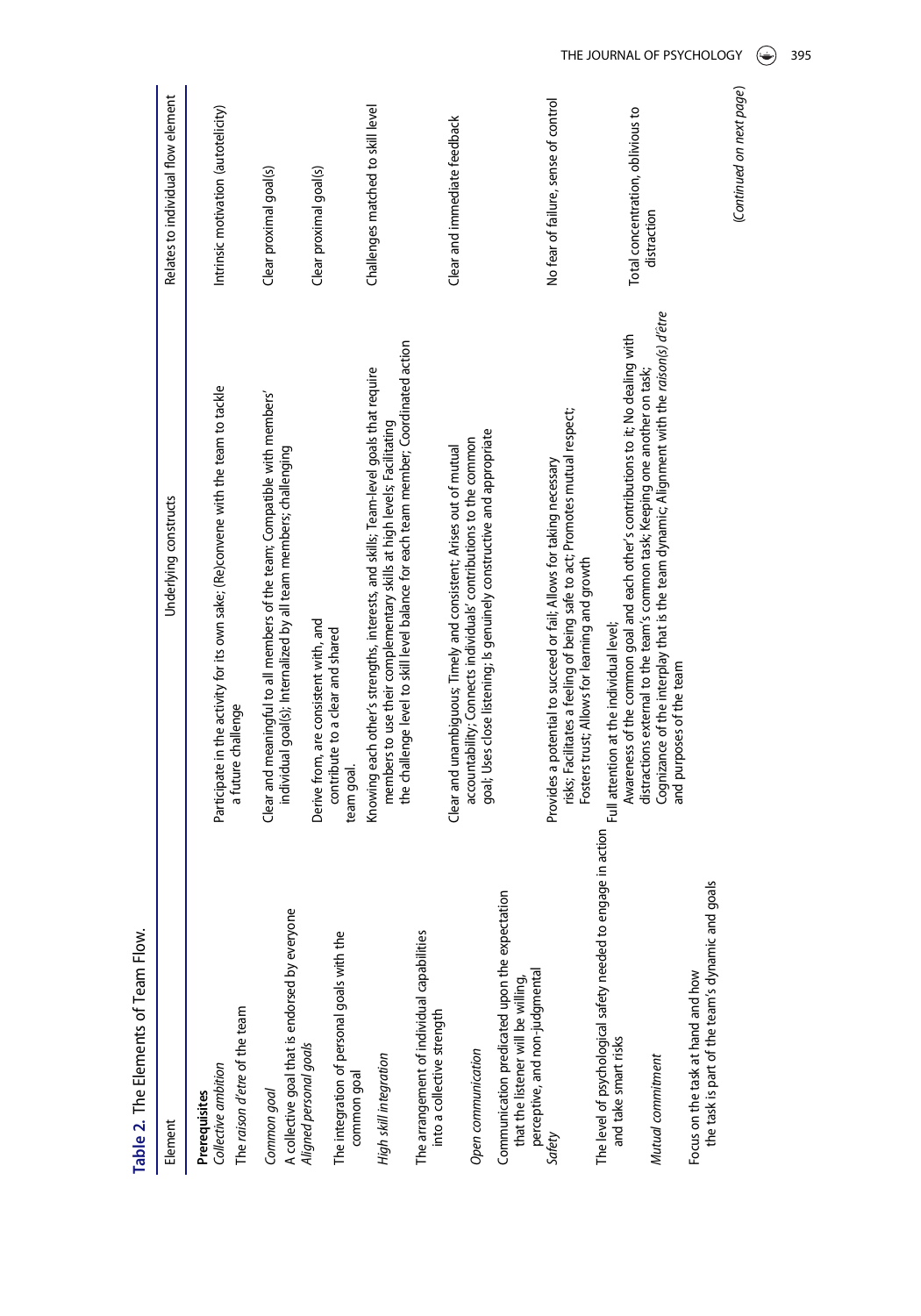| Table 2. (Continued).                                                                                                 |                                                                                                                                                                                                                               |                                                              |
|-----------------------------------------------------------------------------------------------------------------------|-------------------------------------------------------------------------------------------------------------------------------------------------------------------------------------------------------------------------------|--------------------------------------------------------------|
| Element                                                                                                               | Underlying constructs                                                                                                                                                                                                         | Relates to individual flow element                           |
| Characteristics<br>Sense of unity                                                                                     | around other members of the team; Blending of egos<br>Cohesion; Not feeling self-conscious                                                                                                                                    | Loss of reflective self-<br>consciousness                    |
| that the team acts as a cohesive unit<br>Emergence of a collective identity such<br>Sense of joint progress           | Synergistic interactions; All activities are focused on pursuing the collective goal(s); Moving it                                                                                                                            | Merging of action and awareness                              |
| A collective feeling of accomplishment through attention<br>activities<br>focused solely upon the scope of the team's | Forward; Creating a comprehensive feeling of accomplishment, satisfaction, and elevation                                                                                                                                      |                                                              |
| Mutual confidence in every team member's ability to<br>Mutual trust                                                   | Willingness to be vulnerable; Mutual respect; Confidence within the task environment;<br>Team potency/efficacy.                                                                                                               | No fear of failure, sense of control                         |
| The extent to which the team focuses exclusively upon the<br>common goal<br>perform well<br>Holistic focus            | whole on its common goal to the extent that the team loses track of time.<br>All team members concentrate on the task at hand; Complete alignment of<br>each of those tasks to the common goal; Complete focus of the team as | passing, total concentration<br>Distorted experience of time |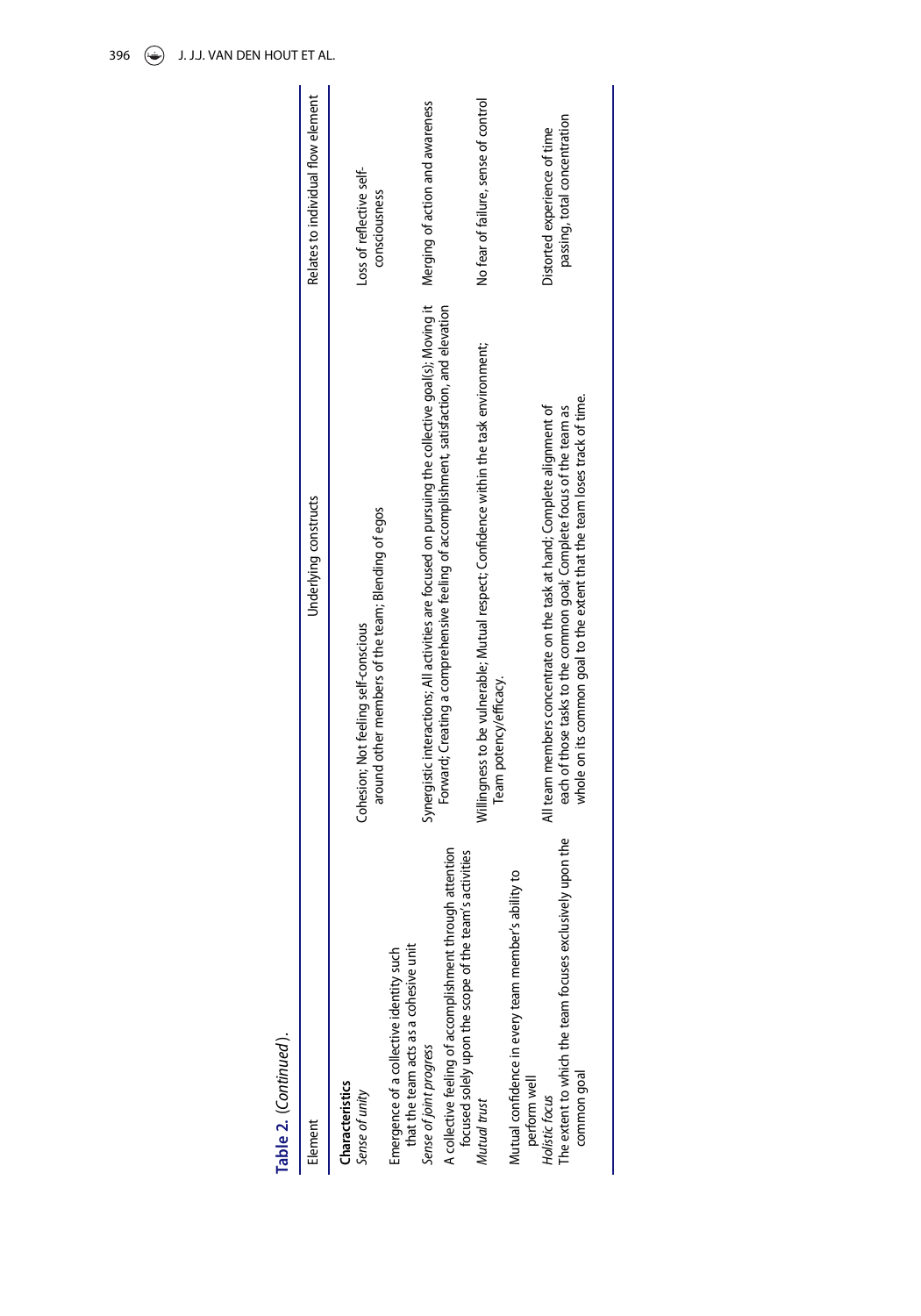performance among students working in a project management simulation. They found that flow was positively related to team performance and influenced by goal commitment and the level of information exchange (cf. Armstrong, [2008\)](#page-29-4). The practical recommendations they made after finishing their study included the notion that managers should implement interventions that foster the flow experience in their teams, while at the same time encouraging information exchange between team members.

<span id="page-10-3"></span>Keith, Anderson, Dean, and Gaskin ([2014\)](#page-32-13) introduce the importance of mutual commitment to the conceptualization of team flow and define the construct as a situation that "occurs when a team is able to become completely immersed in an interdependent task that members are intrinsically gratified together" (p.2). They argue that team flow is affected more by the nature of the task itself (i.e., enjoyment, time dissociation, control, curiosity, immersion, communication) than by team cohesion, the latter of which is determined by how team members evaluate each other (i.e. pride, unity, and social relations), and found support for their argument while doing research with teams participating in collaborative video gaming. We consider their definition of team flow insufficient insofar as it does not consider all of the characteristics of individual flow in Csikszentmihalyi's ([1996\)](#page-30-3) model (cf. Jackson & Eklund, [2004](#page-32-6)). By contrast, in another study, where secondary school students played a collaborative game that merged digital and urban spaces, aggregated individual flow experiences did predict game performance (Admiraal, Huizenga, Akkerman, & Dam, [2011\)](#page-29-7). Thus, there is some precedent for aggregating scores.

<span id="page-10-0"></span>In a study about flow at work, Salanova et al. ([2006](#page-35-3)) found evidence for their contention that personal resources (i.e., self-efficacy beliefs) and organizational resources (i.e., social support and clear goals) facilitated work-related flow among secondary school teachers. They defined flow in terms of work absorption, work enjoyment, and intrinsic work motivation. In turn, these flow experiences had a positive influence on those resources, which provides support for the conceptualization of flow as a virtuous cycle. In a study elaborating on their earlier work, Salanova et al. ([2014\)](#page-35-7) extended Csikszentmihalyi's [\(1975](#page-30-6), [1990](#page-30-2)) flow model to the collective level (work groups) by including collective efficacy beliefs as a predictor of collective flow. They found that collective efficacy beliefs predict collective flow over time, and that the two constructs are reciprocally related. Although these are important constructs in team flow, they do not cover a sufficiently large gamut of predictors of team success (cf. Salas, Cooke, & Rosen, [2008](#page-35-10)).

<span id="page-10-4"></span><span id="page-10-1"></span>In a study among talented Dutch soccer players, Bakker, Oerlemans, Demerouti, Slot, and Ali ([2011\)](#page-30-9) showed that environmental resources, particularly social support from the coach, and performance feedback during the soccer game were positively related with performance measures. Flow at the team level was more prevalent when the match resulted in a draw or win than when the match resulted in a loss. This finding supports the idea that the individual flow condition of a balance between challenge and skill is also applicable at the team level, and likewise highlights a connection between flow and team performance. As noted above, however, Bakker's conception of flow does not have the full set of nine characteristics (e.g., Jackson & Eklund, [2004](#page-32-6)).

<span id="page-10-2"></span>A key example of aggregating flow experiences is visible in an experiment by Heyne, Pavlas, and Salas [\(2011](#page-32-14)), in which flow was measured while teams completed a complex problem-solving task. In the study, researchers assessed the aggregate level of individual flow along with the standard deviation of this aggregated individual measure as a team-level measure. The results showed a correlation between a team's flow experience and task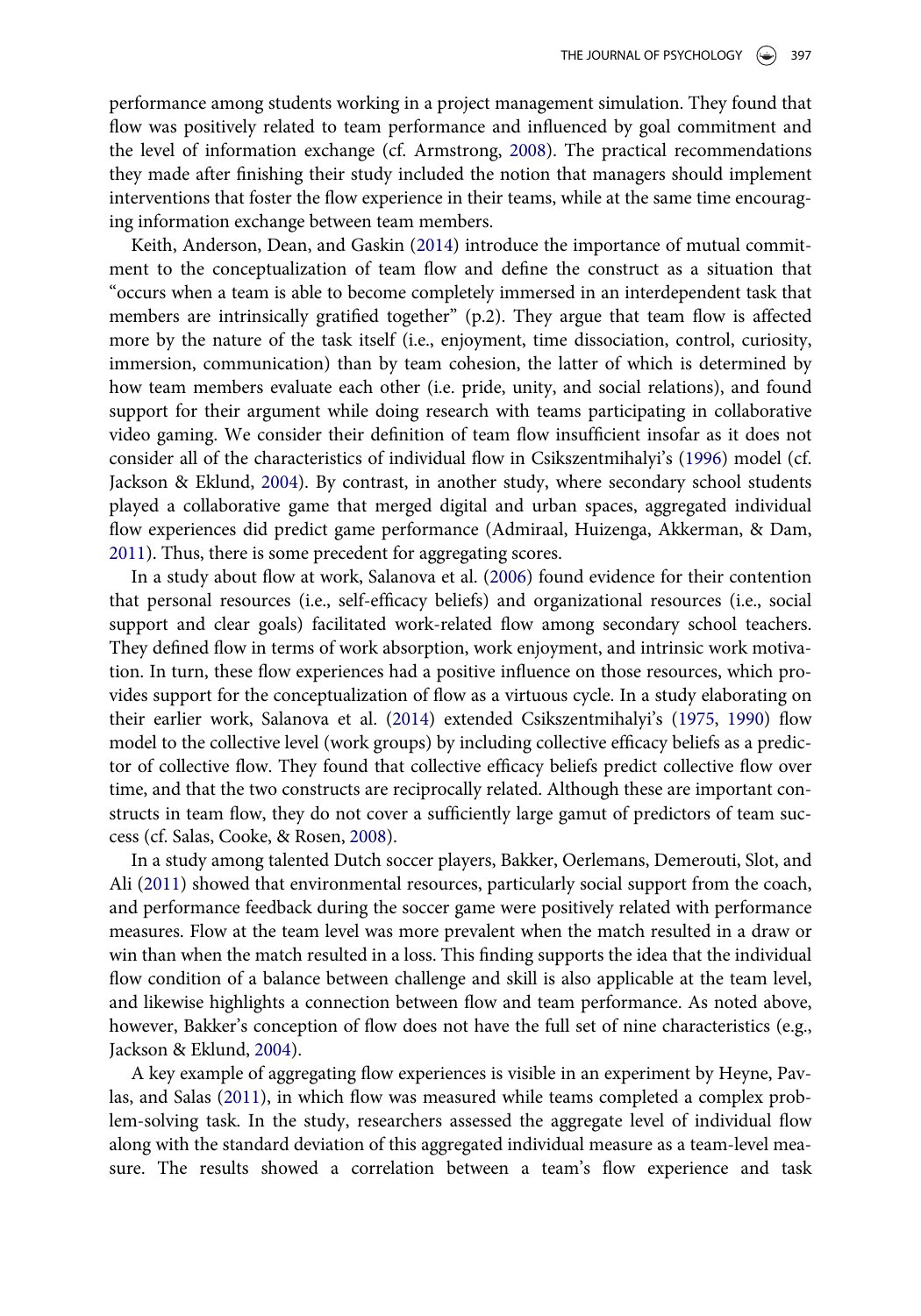| Table 3. Comparing the Elements of Five          | Different Conceptualizations of Flow.                        |                                                   |                                                                                         |                                                        |
|--------------------------------------------------|--------------------------------------------------------------|---------------------------------------------------|-----------------------------------------------------------------------------------------|--------------------------------------------------------|
| Team Flow<br>Element                             | of Interpersonal Flow <sup>2.</sup><br>Related element(s)    | Related element(s) of<br>Group Flow <sup>3.</sup> | Related element(s)<br>of Social Flow <sup>4.</sup>                                      | Related element(s) of Individual<br>Flow <sup>5.</sup> |
| Collective ambition                              | Feeling a shared sense of<br>identity                        |                                                   | Emergent challenges are important<br>and meaningful to the entire                       | Intrinsic motivation (autotelicity)                    |
|                                                  | Enjoyable and intrinsically<br>rewarding                     |                                                   | and shared throughout group<br>Joy, elation and enthusiasm felt<br>performance<br>quorb |                                                        |
|                                                  |                                                              |                                                   | The experience builds meaning<br>and a collective sense of                              |                                                        |
|                                                  |                                                              |                                                   | The group desires to the repeat the<br>experience<br>purpose                            |                                                        |
| Common goal                                      |                                                              | Group's goal                                      |                                                                                         | Clear proximal goal(s)<br>Clear proximal goal(s)       |
| Aligned personal goals<br>High skill integration |                                                              | <b>Blending</b> egos                              | The collective competency of the<br>group is sufficient to dispatch<br>challenges       | Challenges matched to skill level                      |
|                                                  |                                                              | Equal participation                               | Group members are uniformly<br>highly competent                                         |                                                        |
|                                                  |                                                              | Familiarity                                       |                                                                                         |                                                        |
| Open communication                               | Having one's perspective<br>by the other person<br>broadened | Close listening                                   | Group members have task-relevant<br>knowledge and skills about<br>each other            | Clear and immediate feedback                           |
|                                                  |                                                              | Familiarity                                       | Task feedback is clear and                                                              |                                                        |
|                                                  |                                                              | Communication                                     | Task feedback is primarily cognitive<br>and secondarily affective<br>immediate          |                                                        |
|                                                  |                                                              |                                                   | Social process feedback is primarily<br>affective and secondarily                       |                                                        |
|                                                  |                                                              |                                                   | Emotional communication during<br>cognitive                                             |                                                        |
| Safety                                           | Not worrying about what<br>outsiders think                   | The potential for failure                         | group work                                                                              | No fear of failure / Sense of control                  |
| Mutual commitment                                |                                                              |                                                   | Group members focus on each<br>other as well as the task to<br>receive feedback         | Total concentration / Oblivious to<br>distraction      |

<span id="page-11-0"></span>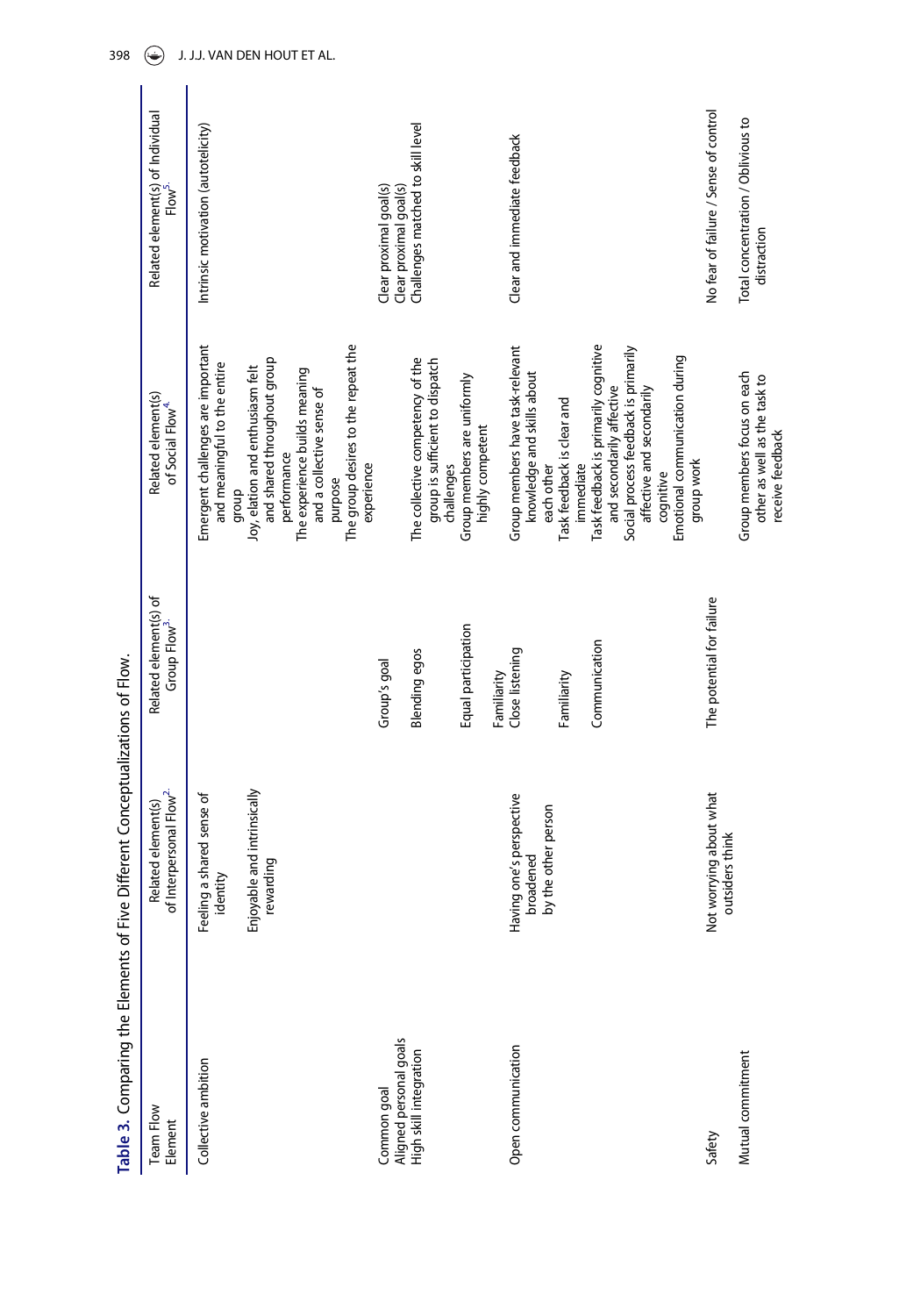<span id="page-12-4"></span><span id="page-12-3"></span><span id="page-12-2"></span><span id="page-12-1"></span><span id="page-12-0"></span>

| Sense of unity                                                                                                                                                                                                                                                                                                                                                     | Not feeling self-conscious<br>Feeling a shared sense of<br>with each other<br>identity | Blending of egos                           | Less awareness of self surrender of<br>Shared intense absorption in and<br>group and observers external<br>Emotional contagion within the<br>engagement with the task<br>self to the group<br>the group                           | Loss of reflective self-consciousness                                          |
|--------------------------------------------------------------------------------------------------------------------------------------------------------------------------------------------------------------------------------------------------------------------------------------------------------------------------------------------------------------------|----------------------------------------------------------------------------------------|--------------------------------------------|-----------------------------------------------------------------------------------------------------------------------------------------------------------------------------------------------------------------------------------|--------------------------------------------------------------------------------|
| Sense of joint progress                                                                                                                                                                                                                                                                                                                                            | presenting situations as a<br>pair<br>Feeling able to respond<br>almost instantly to   | Moving it forward                          |                                                                                                                                                                                                                                   | Merging of action and awareness                                                |
| Holistic focus<br>Mutual trust                                                                                                                                                                                                                                                                                                                                     | Having total concentration<br>on the shared activity                                   | Complete concentration<br>Being in control | Group members focus on each<br>other as well as the task to<br>receive feedback                                                                                                                                                   | Distorted experience of time passing<br>No fear of failure/ A sense of control |
| considered elements of plural<br>(Elements that should not be                                                                                                                                                                                                                                                                                                      | Time passing differently than<br>normal (faster or slower)                             |                                            | The unit of performance is a group<br>High attention to group members<br>Shared intense absorption and<br>engagement with the task<br>Loss of sense of time<br>or teammates<br>or team                                            | Total concentration                                                            |
| flow)                                                                                                                                                                                                                                                                                                                                                              |                                                                                        |                                            | Tasks are conjunctive and require<br>complementary participation <sup>5.</sup><br>Tasks prescribe interdependence,<br>coordination and cooperation<br>institutionalize social flow <sup>6.</sup><br>Rituals may be established to |                                                                                |
| <sup>5</sup> We consider these inherent in the definition of a team, and thus not explicitly part of team flow.<br><sup>6</sup> This is more an intervention to foster team flow than it is an element of team flow.<br><sup>4</sup> (Csikszentmihalyi, 1990).<br>Motes. <sup>1</sup> (Snow, 2010).<br><sup>2</sup> (Sawyer, 2007).<br><sup>3</sup> (Walker, 2010) |                                                                                        |                                            |                                                                                                                                                                                                                                   |                                                                                |

<sup>4.(</sup>Csikszentmihalyi, [1990\)](#page-30-2).

<sup>5.</sup>We consider these inherent in the definition of a team, and thus not explicitly part of team flow. 6.This is more an intervention to foster team flow than it is an element of team flow.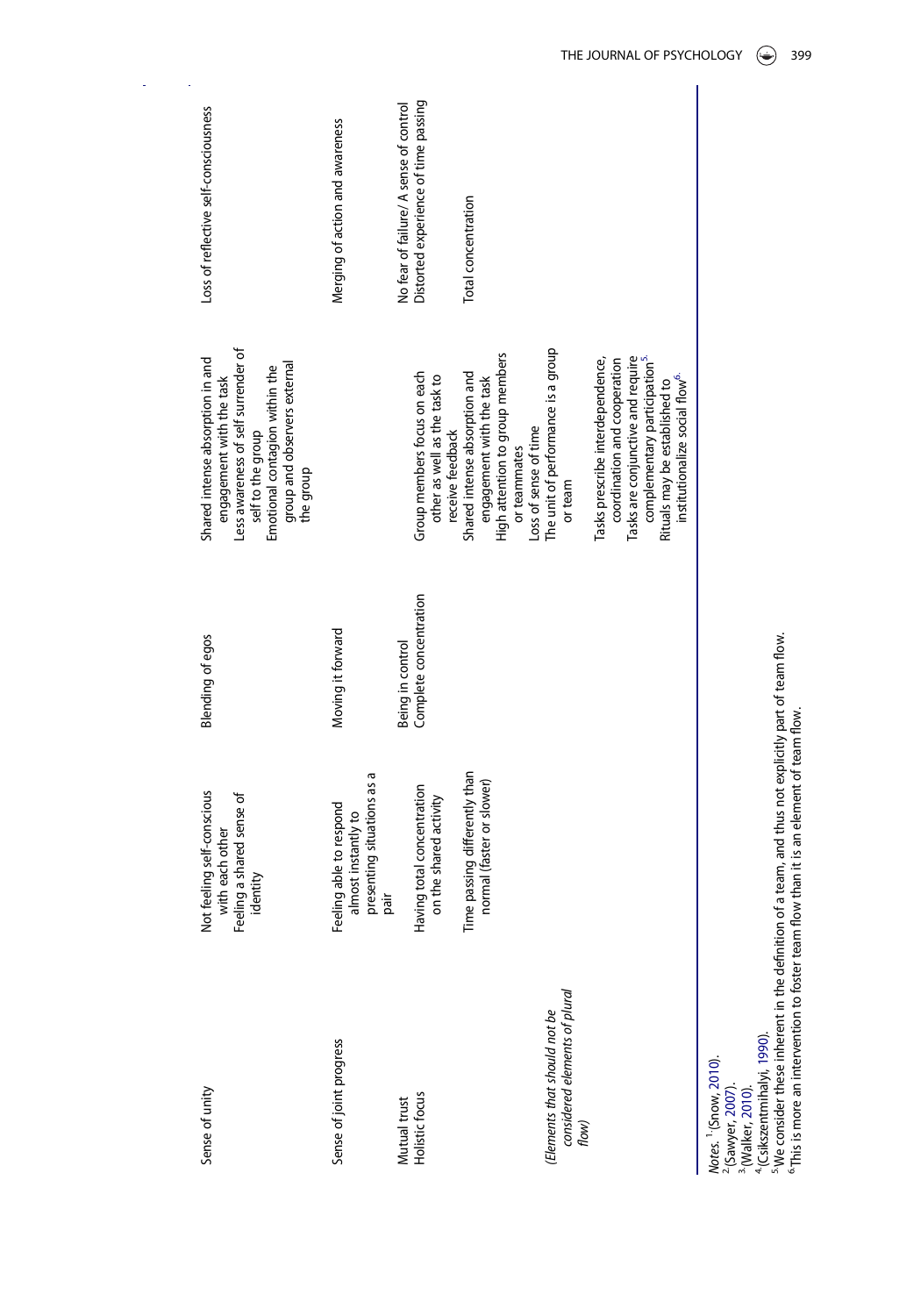400  $\left(\bigstar\right)$  J. J.J. VAN DEN HOUT ET AL.

performance and between its flow experience and the processes members engage in. This suggests that flow functions similarly in teams and individuals, with the understanding that teams are subject to additional considerations, specifically team communication, information sharing, and team member perceptions of teammate performance and effort. Thus, the work of Heyne et al. ([2011\)](#page-32-14) supports the idea of developing and testing a comprehensive measure of flow at the team level (cf. Salanova et al., [2014](#page-35-7); Walker, [2010](#page-36-3)). In a similar vein, Zumeta, Basabe, Wlodarczyk, Bobowik, & Paez [\(2016](#page-36-5)) found that sharing a flow experience in a group promoted personal well-being, social cohesion, and collective efficacy, which directly suggests the extrapolation of the effects of individual flow to flow at the team level.

<span id="page-13-0"></span>In this, we have established a precedent for aggregating individual flow experiences into team flow, and establishing a basis for a conception of group flow that largely fits earlier work but extends to cover a fuller range of characteristics of flow and predictors of high team performance. We now delineate our theory of team flow, along with propositions that can be tested in future studies.

#### Team Flow Theory

In this section, we will describe how individual team members derive flow from the team dynamic and aggregate it into a shared, team-level experience. First, we will introduce the proposed theory by delineating the nature and experience of team flow. Second, we will clarify the relationship between this new theory and the extant theories about the nature of both flow and team dynamics.

#### Team Flow Definition

In this article, team flow is defined as a shared experience of flow derived from an optimized team dynamic during the execution of interdependent personal tasks. In this definition, 'shared' means that individual team members are experiencing flow simultaneously and collectively while executing their personal tasks for the team's purpose(s). Our conception of an "optimized" team dynamic is one that is typified by seven prerequisites and four characteristics (see below). Team flow experiences can occur when multiple team members experience individual flow at the same time and in pursuit of the same goal, provided all of the prerequisites for team flow are present. Because some of the elements of team flow are co-created and maintained by the team, there are group-level aspects to team flow, so the theory of team flow presented here is consistent with both Csikszentmihalyi's [\(1990](#page-30-2)) and Sawyer's ([2003,](#page-35-4) [2006,](#page-35-5) [2007](#page-35-6)) theories (see [Table 3](#page-11-0)).

#### Bridging Individual Flow and Team Flow

An important difference between team flow and individual flow is that individual experiences of flow arise from a set of circumstances created, maintained, and eventually terminated by the individual. By contrast, in team flow the individual takes part in a team dynamic over which (s)he has limited control and which also limits the individual's control over the situation and circumstances in which (s)he (and the team) work. That team dynamic can have profound effects on both the individual and the team. For this reason, we concur with Walker [\(2010](#page-36-3)) and Snow [\(2010](#page-35-8)) when they challenge the notion that flow must be entirely in the control of the individual. In addition, while all flow research to date has made the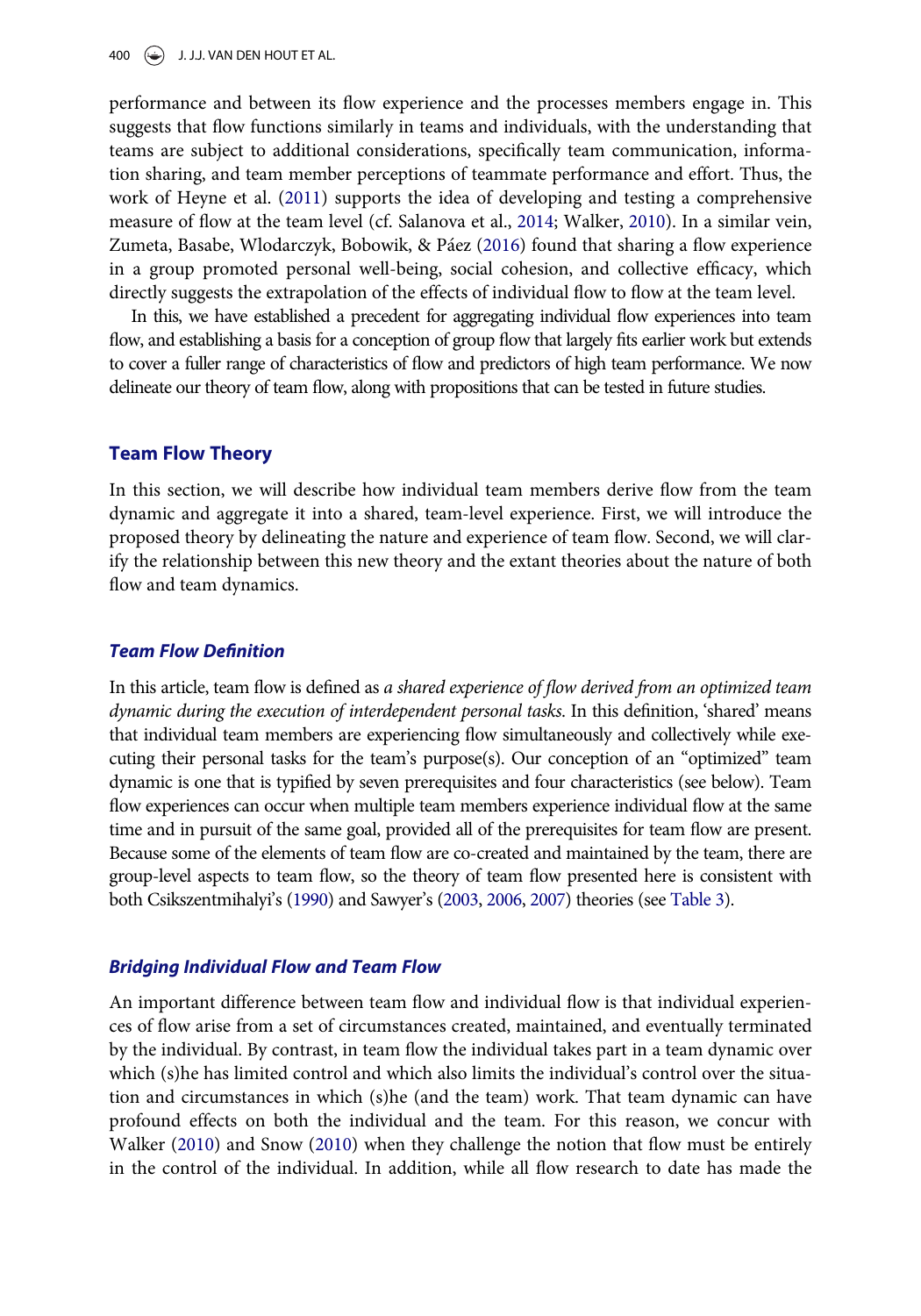construct contingent upon a flow *activity*, we are examining a flow experience that occurs because of a team dynamic that is centered around a common activity.

<span id="page-14-3"></span><span id="page-14-2"></span>Consistent with Kozlowski and Klein's ([2000\)](#page-33-10) multilevel approach, as well as Gully, Incalcaterra, Joshi, and Beaubien's ([2002\)](#page-32-15) contention that constructs experienced at the individual level can (and should) be aggregated when they are being assessed at the team level, we maintain that when a team's members are experiencing flow while pursuing the team's common purpose, there is a collective flow experience that we call *team flow* (see [Figure 1](#page-15-0)).

<span id="page-14-4"></span>Several research teams, including Csikszentmihalyi [\(1990](#page-30-2)) and Marotto, Roos, and Victor [\(2007](#page-33-11)), concur with this view of team flow as an individual phenomenon aggregated at the team level. For example: "Surgeons say that during a difficult operation they have the sensation that the entire operating team is a single organism, moved by the same purpose; they describe it as a 'ballet' in which the individual [emphasis added] is subordinated to the group performance, and all involved share in a feeling of harmony and power" (Csikszentmihalyi, [1990,](#page-30-2) p. 65).

<span id="page-14-1"></span>When analyzing flow at the team level, the elements of individual flow must be reconceptualized, since they operate differently in a team context. Given that those elements can be created by a participant in any given activity (Csikszentmihalyi, [1993](#page-30-10)), then extending that idea to the team level suggests that each participant has the ability to facilitate the creation of the elements of individual flow both for themselves and for other team members. As such, these elements become embedded in the team dynamic such that each member can derive a flow experience from that dynamic, and the individual flow experiences can aggregate into a teamlevel experience, which is to say that the team-level experience is greater than the sum of the individual flow experiences from which it emerges. For example, team members can set goals together, give and receive feedback on one another's progress, set the difficulty level of the tasks (i.e., the challenge), make additional skill(s) available, promote safety measures to assuage any fears of failure, and/or help team members maintain focus by removing distractions and making timely contributions to the team's progress. In each example, and indeed in each element of team flow, an element of individual flow is merged with an aspect of team dynamics, which can then form a set of individual flow experiences that also comprise a Gestalten team flow experience (see below). Therefore, we propose an integrative multilevel model of individual and team flow that is presented in [Figure 2](#page-15-1). From this perspective, we make the following testable propositions (abbreviated P, and depicted in [Figure 2\)](#page-15-1):

P1: The elements and experience of individual flow (involving the prerequisites and characteristics of flow at the individual level) and the elements and experience of team flow all affect each other, such that any team member can experience flow from this interplay and such that the individual experiences of team flow can aggregate to a Gestalt team flow experience.

P2a: The prerequisites of flow at the individual and team levels affect each other (correlation).

P2b: The characteristics of flow at the individual and team levels affect each other (correlation).

P3: The prerequisites of flow at the team level affect the emergence of the characteristics of flow at the individual level (causal effect). $^{\rm l}$ 

P4: The 'gestalt' elements of flow at the individual and team levels affect each other (correlation).

<span id="page-14-0"></span><sup>1</sup>Though the inverse should technically occur, this effect is nominal and should be much weaker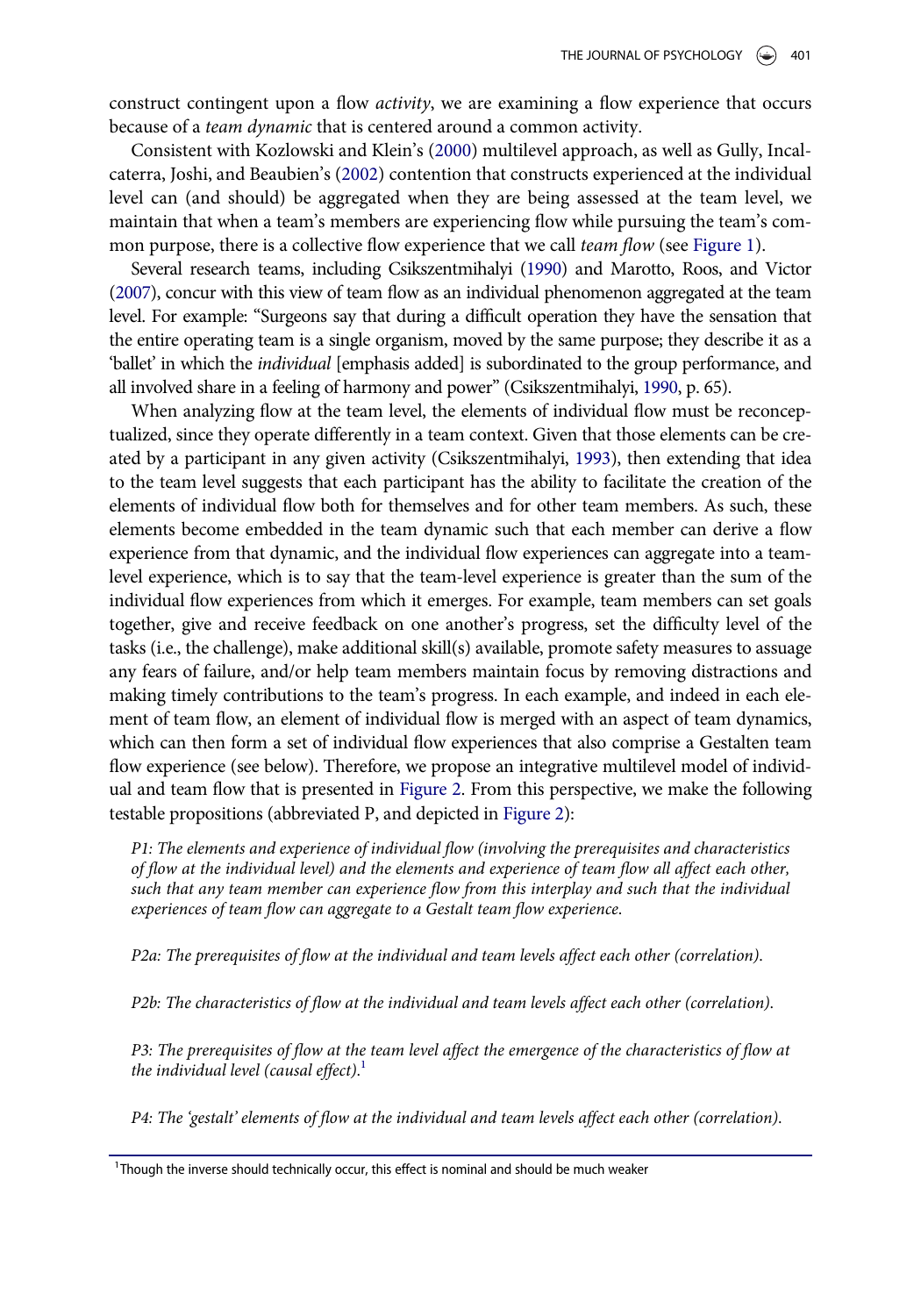#### <span id="page-15-0"></span>402  $\left(\bigstar\right)$  J. J.J. VAN DEN HOUT ET AL.



<span id="page-15-1"></span>Figure 1. A preliminary conceptual model of team flow.



Figure 2. An integrative theoretical multilevel model of individual flow and team flow.

In the following sections we will first further explain the theoretical backgrounds for the elements (prerequisites and characteristics) of team flow. Then we will further explain [Figure 2](#page-15-1) in terms of inputs and outcomes, following by propositions 5 till 9c.

## Elements of Team Flow

#### Prerequisites of Team Flow

The team dynamic is the sum total of all actions, processes, and changes that occur within and among teams (Forsyth, [2009\)](#page-31-9). It is the collection of forces that influence a team's behavior and performance. Team dynamics are created by the nature of a team's work, the personalities within that team, their working relationships with other people, and the environment in which the team operates. Team dynamics can be good, such as when they improve overall team performance and/or get the most out of individual team members. They can also be bad, such as when they cause unproductive conflict, demotivate the team, or prevent the team from achieving its goals. The following paragraphs will describe which positive aspects of team dynamics facilitate team flow, that earlier have been introduced as the prerequisites of team flow. In doing so, they will also explain how the dynamics in the team allow every single member of the team to experience team flow.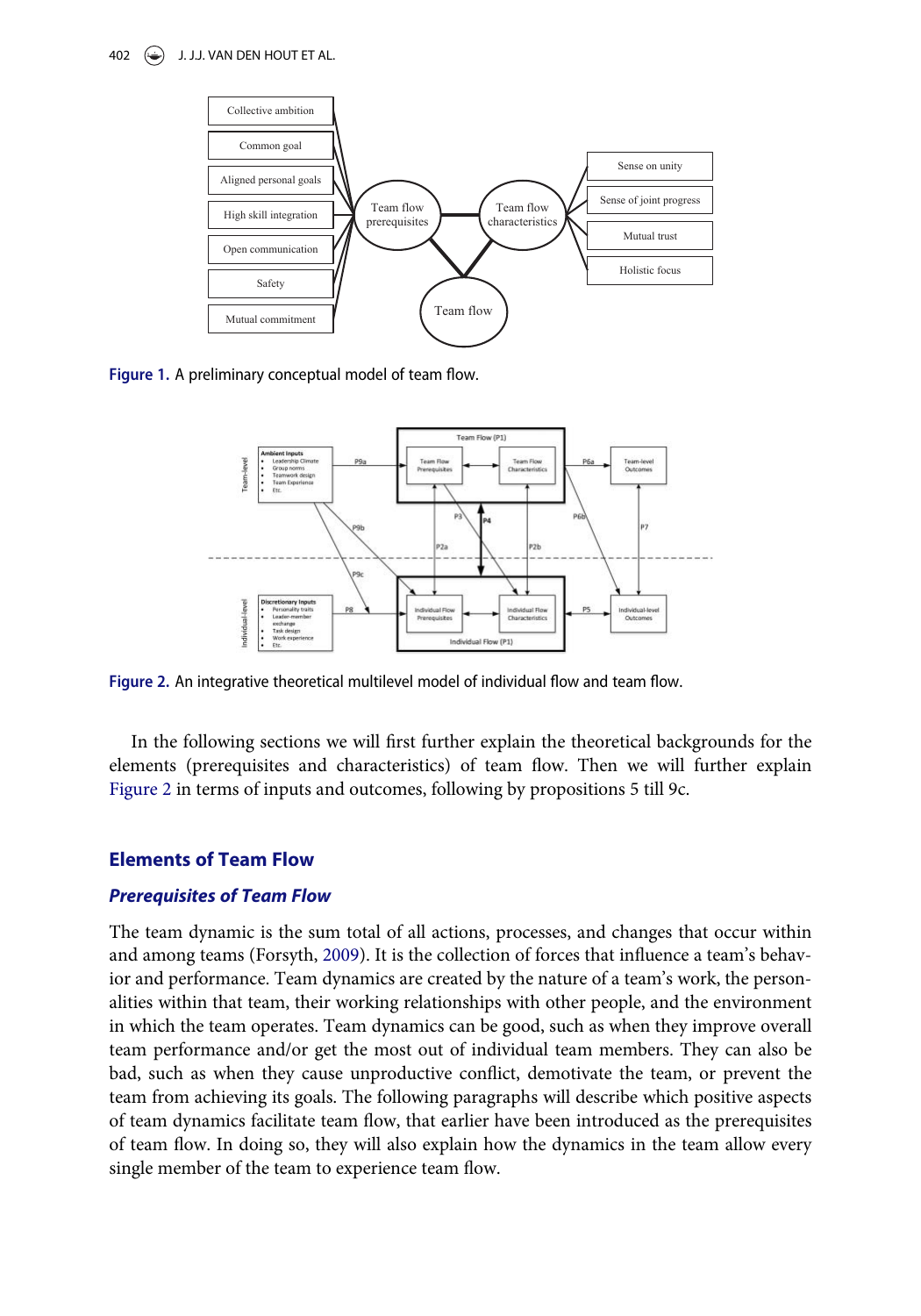#### Collective Ambition

In general, a flow experience involves engagement in an activity that one feels intrinsically drawn to or driven to perform. For the individual, this is the autotelicity that inspires one to engage in a given activity, and which is likewise boosted by a flow experience such that the individual wants to continue engaging in the activity at some later time. Applying this to the group level, we build on Sawyer's ([2007\)](#page-35-6) notion that, when all members of a group or team experience flow together, they will each feel increased intrinsic motivation to engage, as a team, in the same flow-producing activity in the future. This, in turn, reinforces the raison d^etre (the mission, as it were) or collective ambition of the team (cf. Posner, Kouzes, & Schmidt, [1985](#page-34-12); Ready & Truelove, [2011](#page-34-13); Weggeman, [2007](#page-36-6)). A team's collective ambition is shaped by its members' reasons for collaborating, their values and beliefs about how they should accomplish their goals, and their recognition of one another's complementary skills. This shared intrinsic motivation therefore involves the construct of 'group potency,' which is the collective belief within a group that it can be effective (Guzzo, Yost, Campbell, & Shea, [1993\)](#page-32-16).

<span id="page-16-2"></span><span id="page-16-0"></span>This collective ambition also forms the basis for a shared identity that Snow [\(2010\)](#page-35-8) considered a condition for interpersonal flow. This collective ambition is the starting point of team formation and the underlying reason everyone feels connected as a team. We therefore define collective ambition as the shared sense of intrinsic motivation to operate and to perform as a team based on shared values and the recognition of complementary skills, and classify it as a prerequisite for team flow. As with autotelicity in individual flow, however, collective ambition is recursive, and thus can emerge as the experience of team flow develops for the first time with a team, and can then reinforce future gatherings of the team. Often, the team's purpose and dynamic will at first provide opportunities for individuals to engage in autotelic activities in concert with the team's dynamics, which in turn aggregates to a group experience of autotelicity in the pursuit of the team's shared goal. Since this shared goal necessarily relates to the team's raison d'etre, a collective ambition (i.e., the desire to achieve the goal together) must arise before the team can experience flow. Though autotelicity may be emergent at the individual level, and likewise at the team level, it is so tightly bound to the shared goals and the core reasons for convening the team that it is more directly dependent upon the choices made by the individuals and the team. As such, collective ambition is sufficiently engineered by the team and the individuals, and also sufficiently a sine qua non for the emergence of the characteristics of team flow, to qualify as a prerequisite of team flow.

With a collective ambition, we find autotelicity at both the individual and team levels. It is characterized by an intrinsic motivation to both (a) participate in the activity for its own sake and (b) convene with the team in the future to tackle additional challenges.

#### Common Goal

<span id="page-16-1"></span>One of the characteristics of individual flow is a clear proximal goal, which we define as an object or aim that an individual strives to attain (cf. Locke & Latham, 1990). As long a person is committed to the goal, has the resources and abilities required to attain it, and has no conflicting goals, research shows a positive, linear relationship between goal difficulty and task performance (cf. Hackman & Oldham, [1980](#page-32-17); Locke & Latham, [1984](#page-33-12)). Moreover, achieving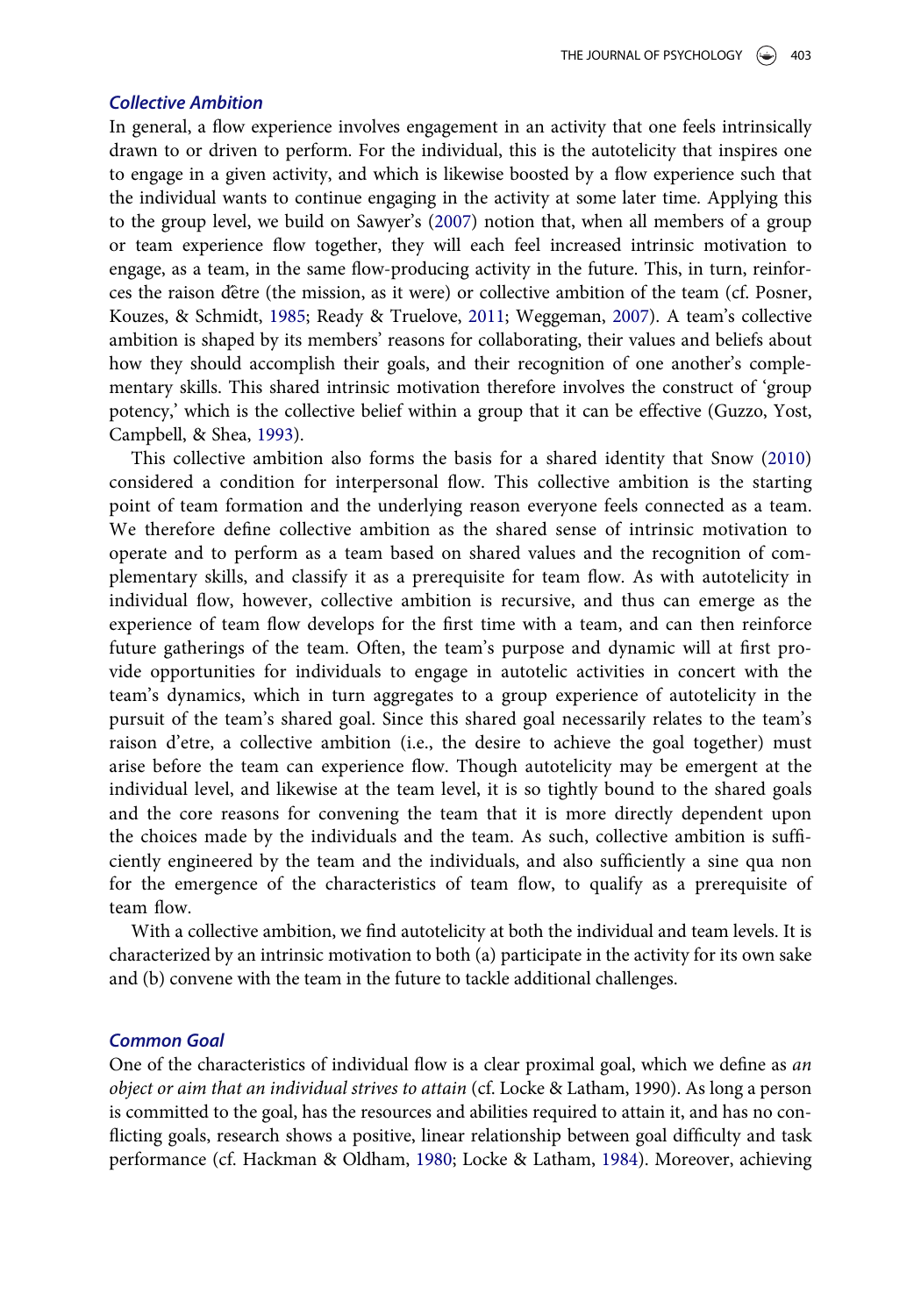<span id="page-17-2"></span>challenging, important, and meaningful goals can promote not only feelings of success, but also of growth (Locke & Latham, [2006;](#page-33-13) O'Leary-Kelly et al., [1994](#page-34-5)).

As with individuals aiming to experience flow, teams require a clear, team-level common goal, which is internalized by all members of the team (cf. Sawyer, [2007](#page-35-6)). It should be an ambitious goal that promotes growth and is compatible with the team members' personal goals. It is important for the goal to be clear and supported by all concerned; only then can team flow be achieved. The difference between a collective ambition and a long-term common goal is that the latter is more concrete, like medaling at the Olympics, whereas the former is about striving to be an excellent rowing squad by moving through the water smoothly, powerfully, and at tremendous speed. Optimally, the goal is also sufficiently challenging to incite growth and motivate team members to apply their highest skill levels, which in turn relates to the challenge-skill balance aspect of flow, and thus becomes a clear, challenging, collective [CCC] goal.

The common goal is classified as a prerequisite of team flow. During team flow, the team's common goal(s) are: (a) clear and meaningful to all members of the team, (b) compatible with the members' individual goal(s), (c) internalized by all team members, and (d) challenging.

#### Aligned Personal Goals

Because team flow exists at both the individual and team levels, there must be a bridge that aligns personal and team-level goals, especially because of the importance of avoiding conflicting goals among team members. In order for a team to achieve a difficult goal, research shows that each team member's personal goals need to be compatible with the specific, clearly-established goal(s) of the group (O'Leary-Kelly et al., [1994](#page-34-5); Seijts & Latham, [2000](#page-35-11)). Furthermore, clear, shared goals help teams to define tasks for their members, coordinate their actions, and develop efficient work procedures (Klein & Mulvey, [1995\)](#page-33-14).

<span id="page-17-3"></span><span id="page-17-1"></span><span id="page-17-0"></span>Having group members participate in the goal-setting process has the potential to enhance intrinsic motivation and performance (Hackman & Oldham, [1980\)](#page-32-17). A group might begin with the goal that was the reason for their initial formation, and then develop additional ones as their collaboration develops. Ideally, individual team members contribute to the definition of the team's goal[s] and adopt [it/them] as personal (Ellemers, Gilder, & Haslam, [2004](#page-31-10)). As Lencioni [\(2002](#page-33-15)) notes, "[a] functional team must make the collective results of the group more important to each individual than individual members' goals" (pp. 217–218). Otherwise, individual members are not effectively part of the team, meaning they do not contribute to the team dynamic and will not be able to derive team flow from it. Hence, goals need to be clear to all members of the team, such that they understand how their actions contribute to the overarching goals of the team (Weggeman, [2007](#page-36-6)). The same requirement can ensure that the team refrains from continually rehashing old business so that it can make consistent progress toward the goal or goals that define it (Amabile & Kramer, [2011;](#page-29-1) Sawyer, [2007\)](#page-35-6).

Thus, in order to experience team flow, team members must generate for themselves clear proximal goals that derive from, are consistent with, and contribute to a clear and shared team goal.

#### High Skill Integration

Another aspect of individual flow is the balance between challenge and skill. This translates readily to teams, because a major reason for assigning a task to a team in the first place is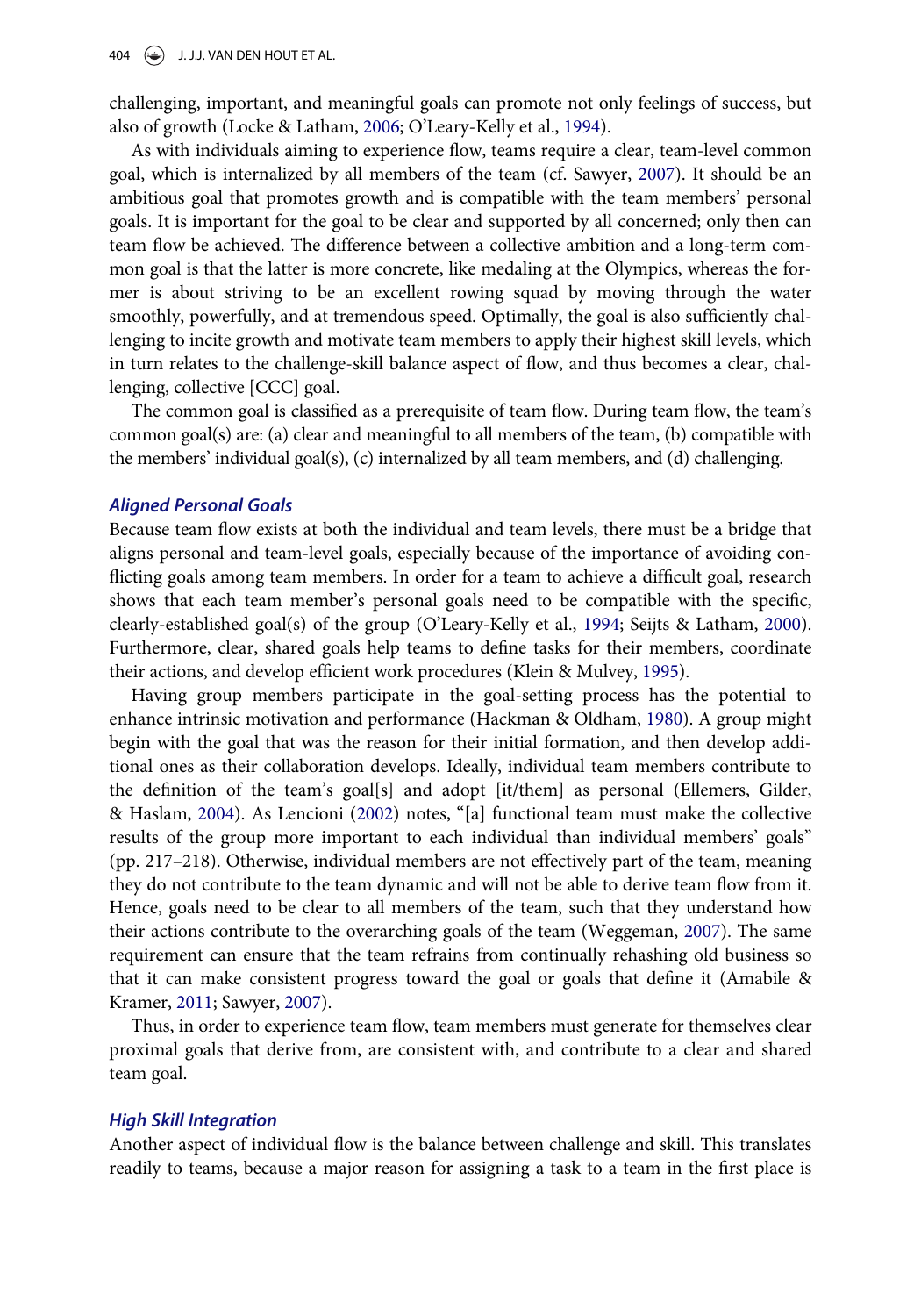that the task is too difficult, too big, or too complex for any one person to perform (Salas et al., [2008\)](#page-35-10), requiring instead the complementary skills of a team (Trausan-Matu, Stahl, & Sarmiento, [2006\)](#page-36-7).

<span id="page-18-9"></span><span id="page-18-7"></span>Tasks should be distributed with due consideration for each team member's skill set (Katzenbach & Smith, [1992](#page-32-8); Salas et al., [2008](#page-35-10)) so that the optimal balance is struck for each of the team members between their abilities and the challenge(s) assigned to them, thus facilitating the attainment of the team's goals and supporting the team dynamic. It is therefore necessary for all team members to be aware of each other's abilities and contributions in their operational environment (Salas & Fiore, [2004\)](#page-35-12) and to adjust their own contributions accordingly (a connection between the individual and team levels). To generate the flow prerequisite of 'challenges matched to skill level' for the whole team and achieve team flow, every member of the team must simultaneously be facing an individual challenge that matches his/her skill level. For that to happen, each team member's actions should be directed toward achieving the common goal via coordinated action of attaining aligned individual goals, creating what Gevers ([2004\)](#page-31-11) calls "the situation where optimal working relations are established within the team and members execute task activities in an integrated and timely manner" (p. 8).

<span id="page-18-1"></span>High skill integration acts as a prerequisite for team flow and is characterized by: (a) team members knowing each other's strengths, interests, and skills; (b) team-level goals that necessitate high-level use of team members' complementary skills, (c) matching the challenge assigned to each team member to his/her abilities, and (d) coordinated action.

#### Open Communication

<span id="page-18-8"></span><span id="page-18-5"></span><span id="page-18-2"></span>Research shows that clear and unambiguous feedback fosters individual flow (Nakamura & Csikszentmihalyi, [2009](#page-34-1)). Said feedback needs to be sufficiently timely and consistent for the individual to know whether his/her actions-of-the-moment contribute to achieving the goal (Csikszentmihalyi, [1996](#page-30-3)). At the team level, performance monitoring and feedback behaviors include monitoring other team members' contributions as well as monitoring overall team progress, identifying errors, providing constructive feedback, and offering advice for performance improvement (Guzzo & Salas, [1995\)](#page-32-18), all of which contribute to goal-oriented situational awareness at the team level (Kozlowski & Bell, [2012;](#page-33-16) Marks & Panzer, [2004](#page-33-17); Salas, Prince, Baker, & Shrestha, [1995](#page-35-13)). This also implies that team members hold themselves and each other mutually accountable for achieving the group's goal and understand themselves to be interdependent (Hülsheger, Anderson, & Salgado, [2009](#page-32-19); Isaksen & Lauer, [2002](#page-32-20)). But, team members only accept those conditions when they buy into the team's goals and adopt them as personal (Csikszentmihalyi, [1996](#page-30-3); Eisenberg, [1990](#page-31-12); Sawyer, [2007](#page-35-6)). Notably, feedback is occurring at multiple levels – the individual monitors the individual work both with respect to his/her personal judgment but also with respect to the team's activities in pursuit of the shared goal (bridging the levels), and likewise receives direct feedback from the team.

<span id="page-18-6"></span><span id="page-18-4"></span><span id="page-18-3"></span><span id="page-18-0"></span>All of this feedback, especially that coming directly from the team, is predicated upon the team's communication. Informal interpersonal communication is the principal way in which information flows through organizations, and involves the exchange of both explicit and tacit knowledge (Koskinen, Pihlanto, & Vanharanta, [2003\)](#page-33-18). Compared to explicit knowledge, tacit knowledge is more complex, ambiguous, and subjective. It is accumulated through observation, imitation, and repeated interactions (Nonaka & Takeuchi, [1995](#page-34-14)) and requires close listening to be understood fully and efficiently. During close listening, members of the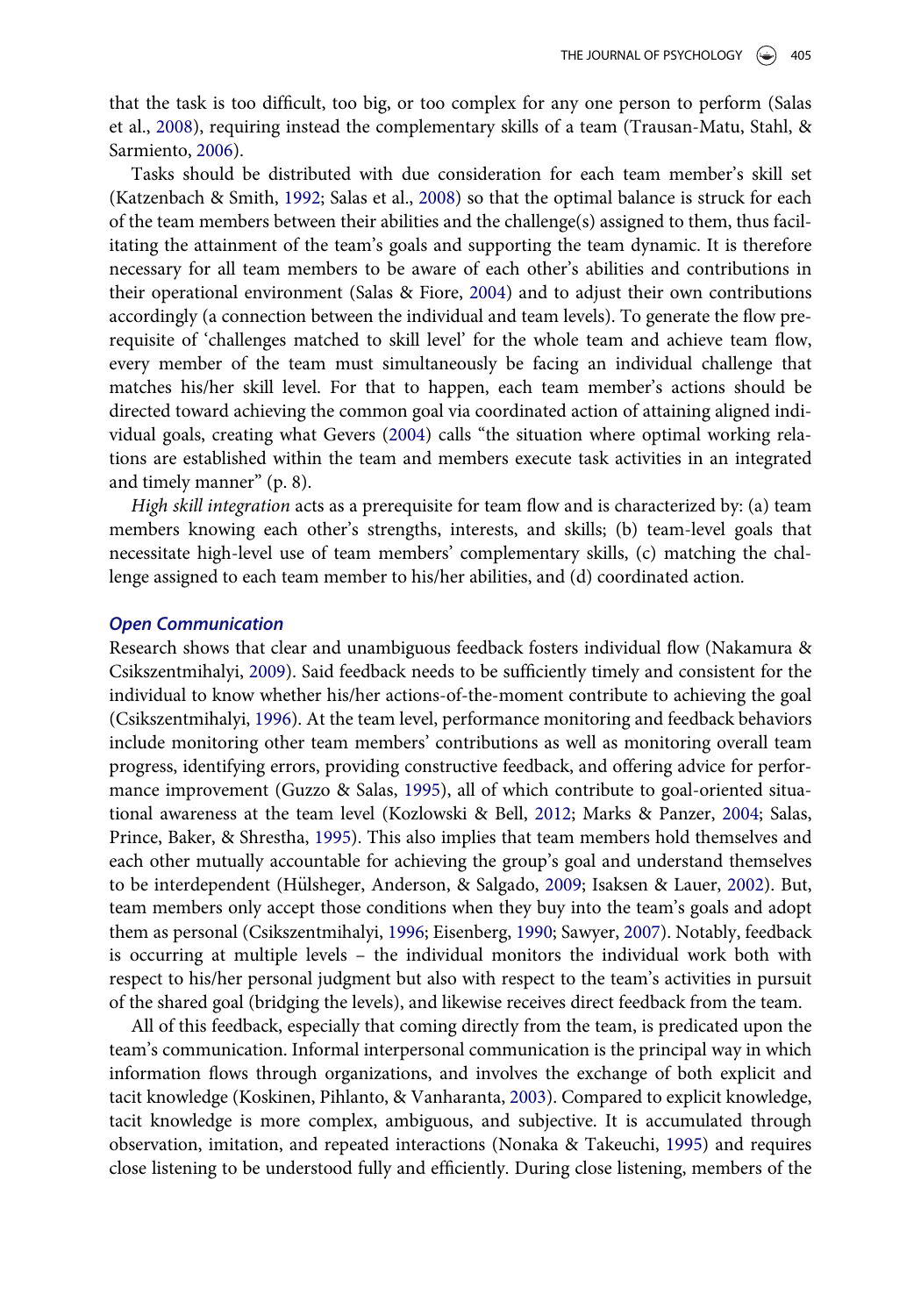team do not plan what they are going to say ahead of time. Their statements are genuinely unplanned, appropriate responses to what they hear (Sawyer, [2007](#page-35-6)).

<span id="page-19-4"></span><span id="page-19-3"></span>Research has also shown that positive social interactions are particularly conducive to the flow experience (Aubé et al., [2014](#page-30-8); Jackson, [1995](#page-32-11); Walker, [2010\)](#page-36-3). From such social interactions (which include giving and receiving feedback), the team can develop new knowledge to use in pursuing their goal (Tsoukas, [2003](#page-36-8)) and build a shared mental model (Mathieu, Heffner, Goodwin, Salas, & Cannon-Bowers, [2000](#page-34-15)) that can serve as an internalized, tacitlyunderstood basis for clear, unambiguous feedback in spite of the subtleties of informal communication. This requires that team members hold similar cognitive representations of the situation or phenomenon they are facing (Klimoski & Mohammed, [1994](#page-33-19)). Maintaining such shared mental models, however, requires both coordination and cooperation (Lewis & Herndon, [2011](#page-33-20)). Coordination helps to define what feedback is appropriate to offer at which times, and cooperation involves timely feedback and creating the openness needed to receive it.

<span id="page-19-2"></span><span id="page-19-1"></span>For such an interactional dynamic of immediate, constructive, and supportive feedback at both the tacit and explicit levels for all team members to develop, a system of open communication is required. In this open system, any two parties will perceive each other to be willing and perceptive listeners who will refrain from responses that might be interpreted as negative, needlessly judgmental, or non-accepting (which consequently induce distraction or fear of failure; Driskell, Goodwin, Salas, & O'Shea, [2006](#page-31-13); cf. Redding, [1972](#page-34-16)). One surgeon offered the following impromptu definition of appropriate communication: "You're nicest to people when the operation is difficult; you need them to perform well. You ignore personal gripes— Criticize later" (Csikszentmihalyi, [1975](#page-30-6), p. 135).

<span id="page-19-0"></span>In sum, to generate 'timely, unambiguous feedback' for each member of the team, there must be an open system of communication. Open communication can be classified as a prerequisite for team flow that (a) is clear and unambiguous (whether explicit or tacit), (b) is timely and consistent, (c) arises out of mutual accountability, (d) connects individuals' contributions to the team  $\text{goal}(s)$ , (e) uses close listening, and (f) is genuinely constructive and appropriate.

#### **Safety**

An environment in which people can face challenging situations unafraid of failure can be structured or designed, at least partially, at both the individual (Hamilton & Hurford, [2007\)](#page-32-5) and team levels (cf. Isaksen & Lauer, [2002](#page-32-20)). When there is no possibility of failure, there is no incentive for teams to exert themselves and no need for them to apply the level of skill needed to tackle a tough challenge (Sawyer, [2007](#page-35-6)). Although the potential for failure is inherent in high levels of challenge, team members should not fear such failure. Bold action allows team members to do what they must, including taking appropriate risks that might bring spectacular payoffs (Csikszentmihalyi, [1996\)](#page-30-3). As Sawyer [\(2007](#page-35-6)) notes, it is important that failure be embraced as an occasion for learning and growth, especially in light of the fact that not every endeavor can become a success. Consequently, it is important for failure to be acknowledged as a potential reality, but not a damning one. To create a safe environment, unnecessary and unacceptable risks are eliminated, but the possibility of failure must still exist for each team member. After all, the team goal was designed to be challenging, inviting team members to fully apply themselves.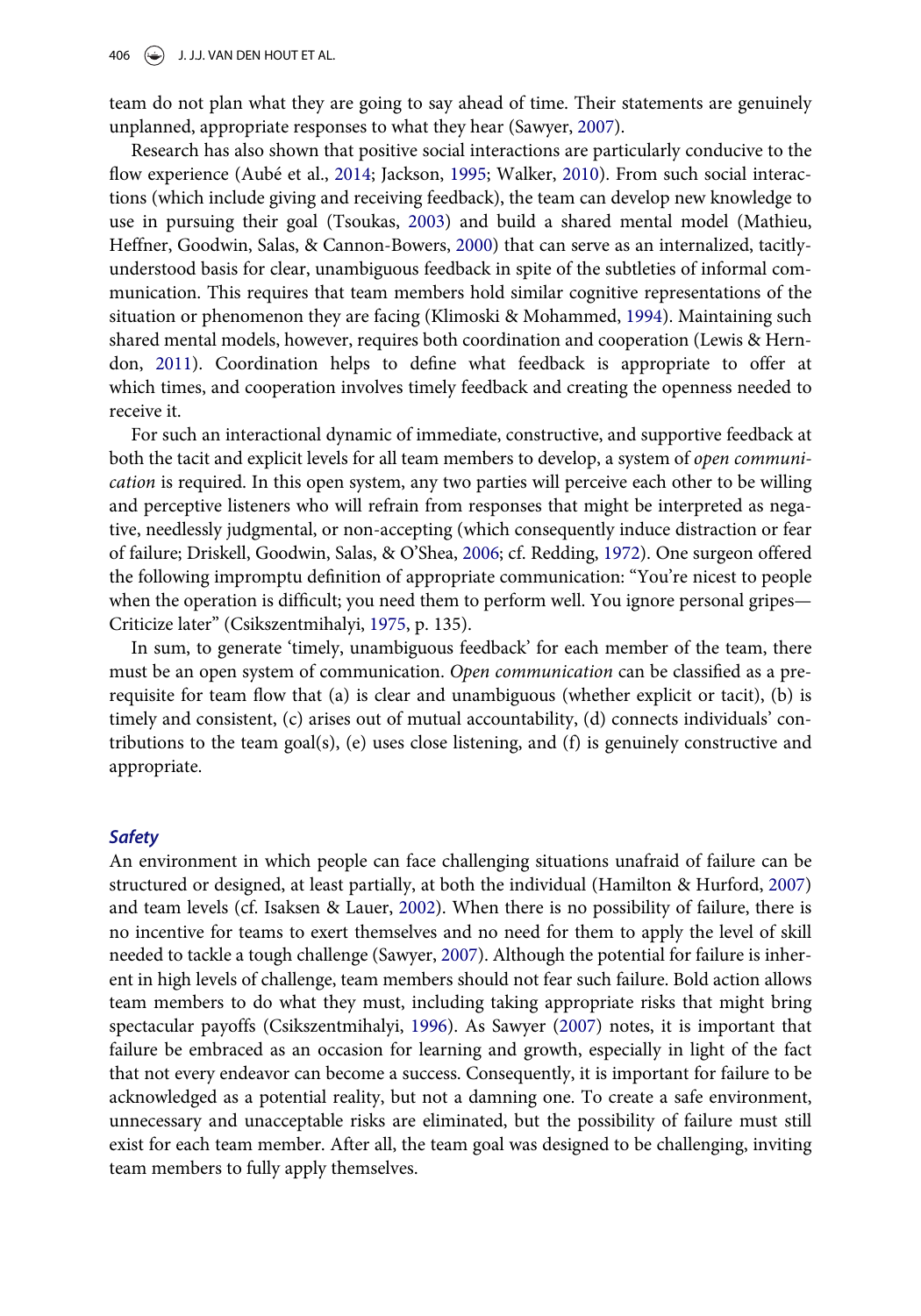Another reason people fear failure emerges from their fear of judgment by other team members or close observers. Eliminating that fear requires constructive feedback; when team members can be ridiculed or castigated for failing (whether explicitly or tacitly), they are not likely to feel safe applying their talents outside their comfort levels, and thus surely will not contribute to team flow. The focus should therefore be on (tacit and/or explicit) encouragement, which can help an individual to overcome fear of failure or reframe the goal so that failure becomes less relevant. As such, the individual flow characteristic of 'no fear of failure' is best represented at the team level by *safety*. A safe environment reduces the fear of failure in all team members and gives each individual team member the opportunity to feel in control of what (s)he is doing. Here, the individual can experience the flow-related sense of control while doing his/her own task, but must also internalize the team's feeling of potency in order to serve the team fully by confidently taking appropriate risks. This aggregates up to the team level, consistent with the prerequisite aspects of a sense of control, but also emerges as the team builds and reinforces safety at the team level. Yet, as with collective ambition, there are aspects of team flow that cannot emerge at all unless there is safety, so we classify this construct as a prerequisite for team flow.

<span id="page-20-0"></span>Our construct of safety matches what Edmondson ([1999\)](#page-31-14) describes as team psychological safety:

Team psychological safety is defined as a shared belief that the team is safe [emphasis added] for interpersonal risk taking. It reflects a sense of confidence [emphasis added] that the team will not embarrass, reject, or punish someone for speaking up. This confidence stems from mutual respect and trust among team members (p. 354).

In this description of team psychological safety, Edmondson also distinguishes a shared belief that the team is safe (which we call the prerequisite of safety) from the shared sense of confidence (which we call the characteristic of mutual trust and is described below).

Safety can be classified as a prerequisite for team flow. Safe environments are places that: (a) encourage and reward effort rather than success,  $(b)$  allow necessary risks to be taken,  $(c)$ do not punish failure, (d) foster the feeling of being in control, and (e) encourage learning and growth.

#### Mutual Commitment

As described above, both Csikszentmihalyi [\(1990](#page-30-2)) and Sawyer ([2007\)](#page-35-6) acknowledge the importance of full attention upon the task at hand (distractions being excluded from consciousness), which could be designed or arranged by those engaged in the task (Hamilton & Hurford, [2007\)](#page-32-5). It is worth noting that concentration emerges from the exclusion of distractions, which is both intentionally created and emergent at the individual level. At the team level, this would involve freeing team members from having to deal with distractions external to the team's goals, allowing them to focus instead on each other (due to their interdependence) and on the common goal. This is in keeping with Lencioni's ([2002](#page-33-15)) conclusion that "the ultimate dysfunction of a team is the tendency of members to care about something other than the collective goals of the group" (p. 216). In a task-based view of teams, to suggest that a group is 'focused' effectively means that the group, as a whole, is progressing toward a [shared] goal (Isaksen & Lauer, [2002](#page-32-20)), which often implies that team members are keeping one another on task.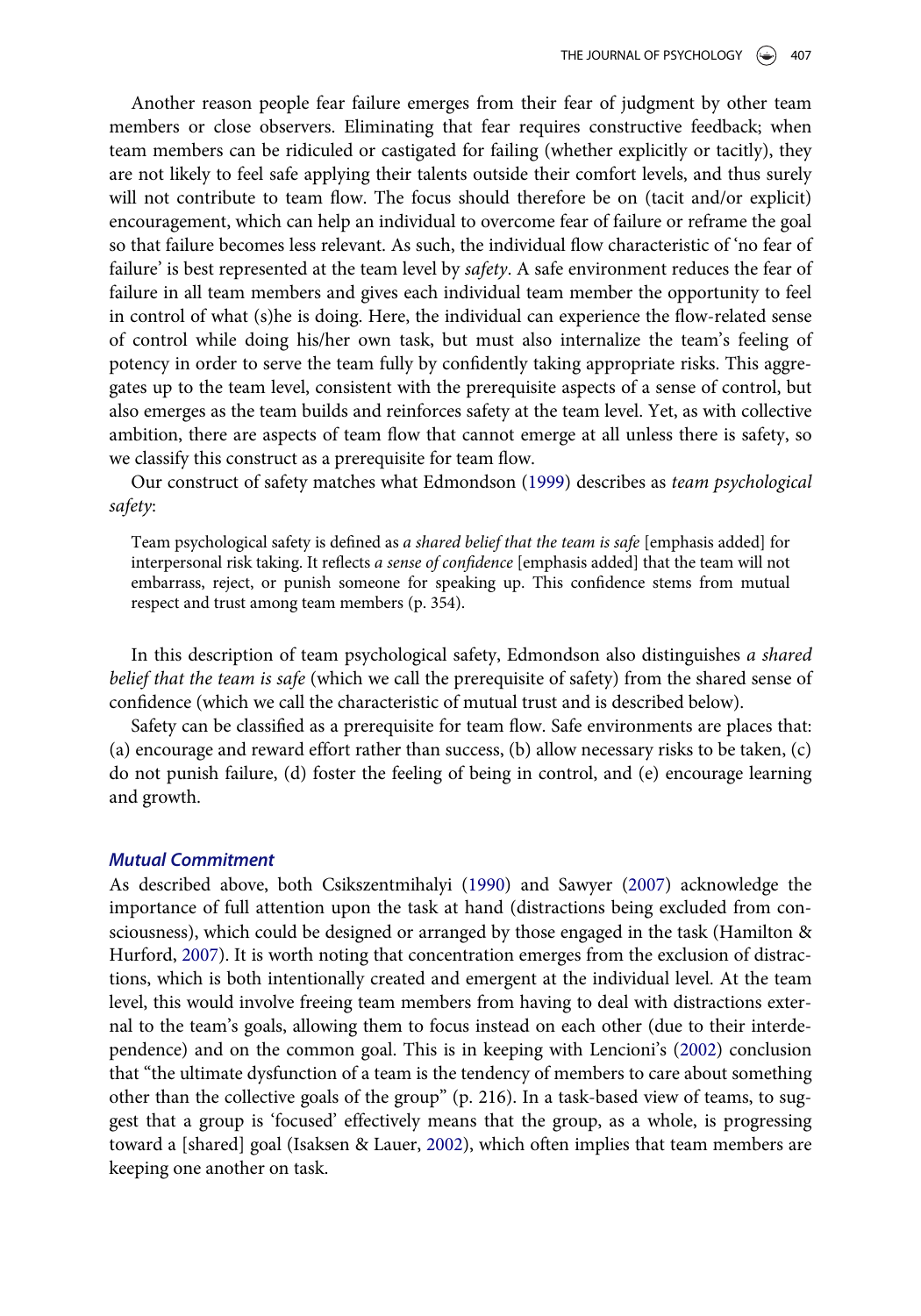Even when each individual is performing a different task, the interdependence of the team members and the need for a synergistic product create an interplay that demands focus as a corollary to participation. This interplay effectively removes distractions from the individual members, or even reorients those who might be losing the thread of the activity (Hamilton & Hurford, [2007\)](#page-32-5). This implies that team members should help each other direct their work to support the team's efforts and integrate their activities with the team's while causing the least possible disruption. Mutual awareness in a team reduces the number of distractions available to each member, which makes it possible for everyone to concentrate both on the individual task at hand and the way(s) in which said task coordinates with those of other team members in pursuit of the collective goal. Hence, this mutual awareness is about keeping all team members cognizant of one another's activities and the overall progress of the team, facilitating alignment and smooth cooperation (Bardram & Hansen, [2010](#page-30-11); Dourish & Bellotti, [1992;](#page-31-15) Schmidt, [2002](#page-35-14)). Team members have to build a shared representation of their collective task and agree on how the task should be organized and executed, which means that the implementation and coordination of joint tasks is best regulated (and kept in mind and adjusted) by the team itself (Gevers, [2004](#page-31-11)).

<span id="page-21-1"></span><span id="page-21-0"></span>The degree of commitment of the individuals is often mentioned as a potential driver of high performance, and this is likely due (at least in part) to the resultant enhanced focus (Aubé et al., [2014](#page-30-8); Landhäußer & Keller, [2012](#page-33-6); Nakamura & Csikszentmihalyi, [2009\)](#page-34-1). When mutually committed, team members are intensely involved in a shared, meaningful activity and able to maintain focus for as long as required to achieve the common goals. Committed teams totally agree on clear and timely decisions and move forward with complete buy-in. Again, from Lencioni ([2002\)](#page-33-15): "They understand that reasonable human beings do not need to get their way in order to support a decision, but only need to know that their opinions have been heard and considered" (p. 207).

In summary, to generate the element of "total concentration; oblivious to distraction" for each person on the team, the members should commit themselves not just to focusing on their individual tasks, but to enhancing each other's contributions. Mutual commitment helps eliminate distractions by ensuring that team members keep each other on task and help each other maintain complete focus on the task at hand. In this, the team establishes a focused dynamic at the team level that is a prerequisite for team flow to emerge. Such mutual commitment is characterized by: (a) full attention at the individual level, (b) awareness of the common goal and each member's contribution(s) to it, (c) disregarding distractions external to the team's common task, (d) keeping one another on task, (e) cognizance of the team dynamic, (f) alignment with the team's purpose and reason for being.

#### Characteristics of Team Flow

The characteristics of team flow are the aspects of the construct that emerge once the prerequisites are established. Together, these characteristics signal the presence of team flow and cement the team's dynamic, resulting in synergy and higher performance.

#### Sense of Unity

A key aspect of a team's makeup is what actually prompts people to identify as members, namely cohesion: "[a] dynamic process that is reflected in the tendency of a group to stick together and remain united in the pursuit of its instrumental objectives and/or for the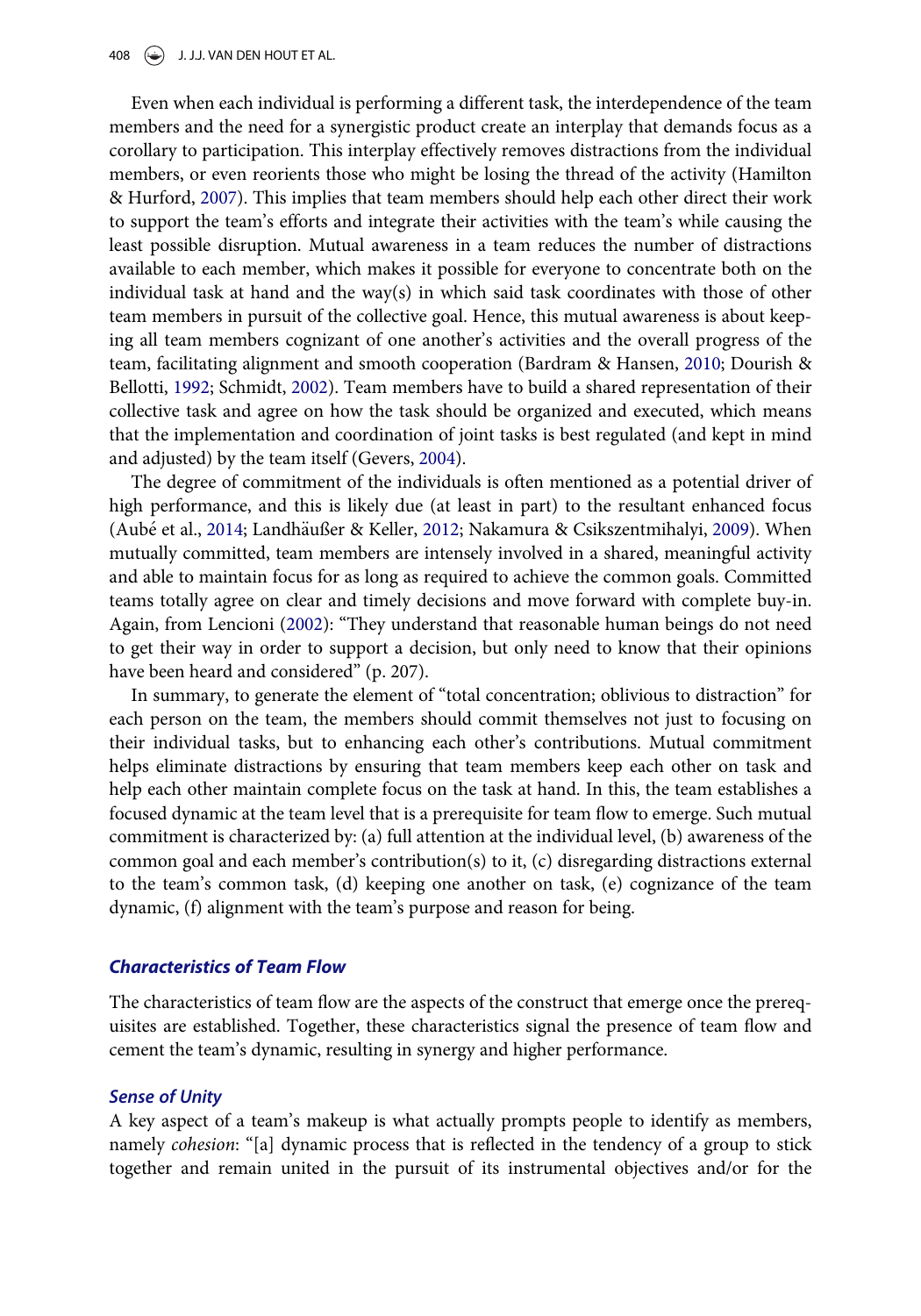<span id="page-22-3"></span>satisfaction of member affective needs" (Widmeyer, Brawley, & Carron, [1985](#page-36-9), p. 3). Thanks to cohesion (which, like the collective ambition, reflects a shared intrinsic motivation to engage as a team), team members experience *a sense of unity*. This terminology was chosen with the aim of integrating several concepts. The first is Csikszentmihalyi's [\(1990](#page-30-2)) notion of a loss of self-consciousness, which is an emergent flow characteristic that refers to focusing primarily upon the activity at hand to the exclusion of all else, including one's own needs. In the context of a team, this means focusing on contributing to the team's goals and/or purposes as a result of having internalized the collective ambition. In accepting the shared goals of the team, joining with the collective effort, and investing in the cohesion of the team, one also necessarily loses a sense of oneself as actor (i.e., loss of reflective self-consciousness) both at the individual level and at the team level by subordinating one's identity to that of the collective (what Sawyer [[2007\]](#page-35-6) calls a blending of egos, and which is enhanced by optimal experiences in that team[cf. Ashforth & Mael, [1989;](#page-29-8) Tajfel, [1981](#page-35-15); Tajfel & Turner, [2004](#page-35-16)]).

<span id="page-22-0"></span>As such, the team flow element sense of unity can be classified as a characteristic of team flow and involves: (a) cohesion; (b) the loss of reflective self-consciousness (cf. Snow, [2010](#page-35-8)); and (c) blending of egos (Sawyer, [2007](#page-35-6)).

#### Sense of Joint Progress

<span id="page-22-2"></span>During individual flow, action and awareness merge. In a team context, the merging of action and awareness necessarily occurs at both the individual level and, when one is integrated into the team dynamic and the team's identity, at the team level. When all team members are so integrated, the team's collective awareness merges with its coordinated and synergistic actions. One's attention is narrowed to the scope of the team's activities (and how one contributes to them as an individual), which reflects a unity of purpose and application of skill that is analogous to a team-level application of Csikszentmihalyi's [\(1996](#page-30-3)) conception of merging action and awareness. For a given team member, all actions taken are in the service of the team's goals and/or purposes, which results in synergistic interactions (cf. Stewart, [2006](#page-35-17)) and creates the sense of joint progress. Everyone on the team is so intent on the pursuit of the goal that all communications and applications of skill are centered upon the task(s) the team must complete. The convergence, and consequent merging, of this focus on the team's tasks and of the actions team members take constitutes an interactional synchrony (cf. Bernieri & Rosenthal, [1991](#page-30-12)) that evokes a sense of joint progress. This feeling (or its absence) provides everyone with feedback on how well the team is doing and informs decisions about which collective action to take next and which personal contributions that requires. In this way, everybody feels able to provide instantaneous responses at both the individual and team levels to any unfolding situation (cf. Snow, [2010\)](#page-35-8).

<span id="page-22-1"></span>Experiencing a sense of joint progress is integral to experiencing team flow. Surgeons, for instance, are much more likely to experience flow when they lose themselves in a difficult or challenging operation that goes well, as exemplified by the following statements from Csikszentmihalyi's ([1975\)](#page-30-6) interviews with surgeons:

An unusual case is most satisfying—particularly when the patient does well…It's very satisfying and if it is somewhat difficult it is also exciting. It's very nice to make things work again, to put things in their right place so that it looks like it should, and fits neatly. This is very pleasant, particularly when the group works together in a smooth and efficient manner: then the aesthetics of the whole situation can be appreciated. (p. 129)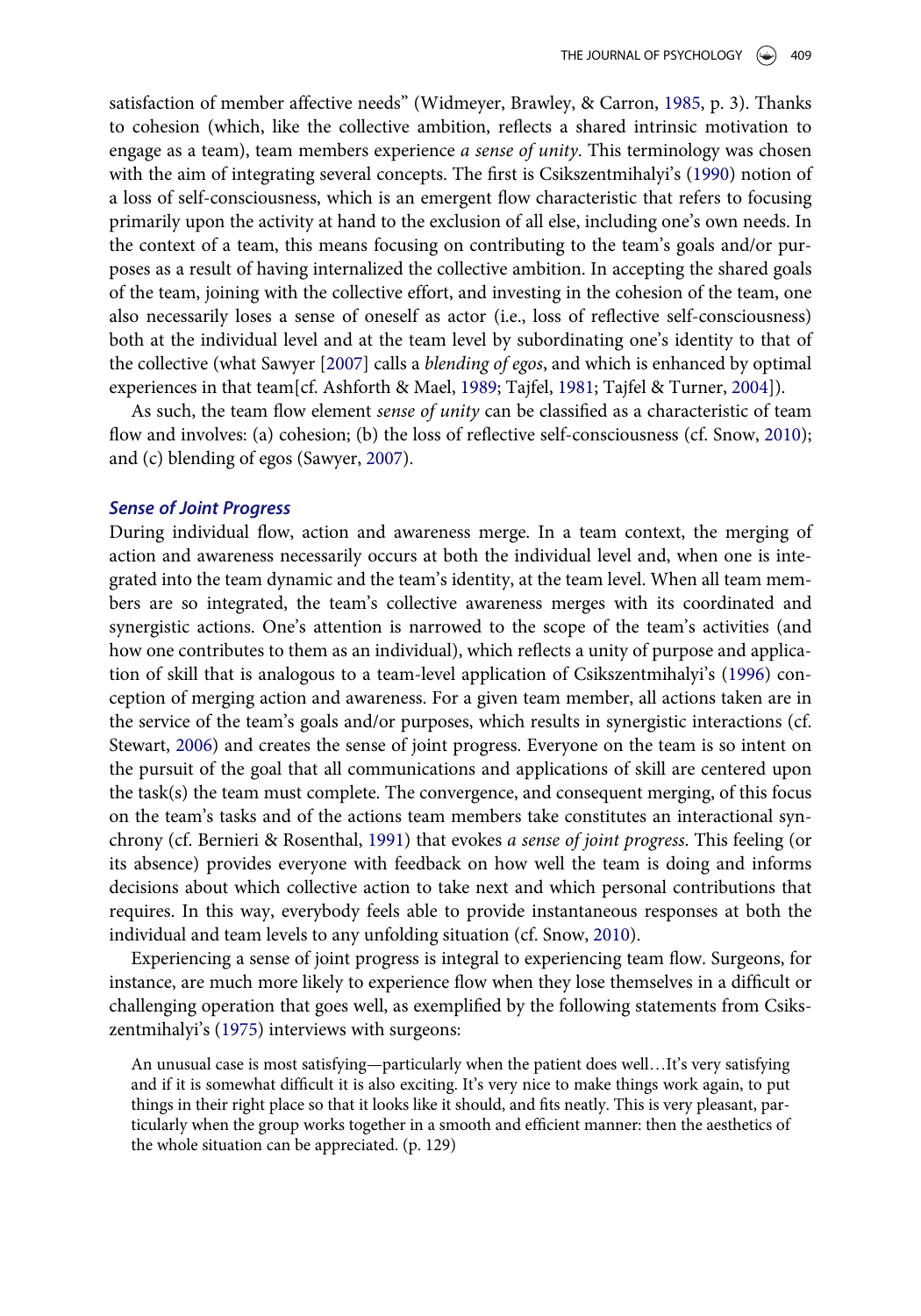410  $\left(\bigcirc\right)$  J. J.J. VAN DEN HOUT ET AL.

A sense of joint progress can therefore be classified as a characteristic of the team flow experience. It is characterized by: (a) synergistic interactions; (b) directing all activities towards the pursuit of the collective goal; (c) building on each other's work; and (d) experiencing a comprehensive feeling of accomplishment and satisfaction.

#### Mutual Trust

When a person is in control of a situation, (s)he is not concerned about failing because (s)he knows how to respond to any situation, stimulus, or event that might arise, and is likewise unconcerned about factors beyond his/her control that could affect the outcome. Therefore, the feeling of control has become an important characteristic in flow research (Engeser & Schiepe-Tiska, [2012\)](#page-31-16).

<span id="page-23-1"></span>Due to the interdependence required of team members as they work to achieve the common goal, team members must trust that they will have sufficient control over the application of their skill set and their own actions that they need not fear failure. When team members do not fear failure, that means they trust each of their teammates to perform their tasks at a level commensurate with their respective skills. This represents a safe environment and a pervasive sense of confidence in both the self and each member of the team, which evokes feelings of mutual trust.

<span id="page-23-3"></span>Formally, trust is usually defined as: "the willingness to be vulnerable" (Mayer, Davis, & Schoorman, [1995](#page-34-17)), which includes a willingness to accept limits on the degree of control one has over the final outcome as well as a willingness to depend on the other team members. In the context of teams, trust creates a climate where team members stop worrying about failure and feel empowered to act thanks to the acceptance and support they receive. Consistent with extant research on trust, team members in a safe environment are more likely to seek and receive feedback from others, act to resolve conflicts and ensure smooth interpersonal relations among team members, communicate more openly, and pool information in decision-making (Costa, Roe, & Taillieu, [2010;](#page-30-13) Dirks, [1999\)](#page-31-17). The psychological safety that comes from appropriate feedback, encouragement, and a sense of progress (Amabile & Kramer, [2011\)](#page-29-1) promotes self-efficacy in team members at the individual level, which can aggregate to the team level as mutual trust (which also contributes to team potency; Gully, Incalcaterra, Joshi, & Matthew, [2002](#page-32-21) [see above for definition of the term]).

<span id="page-23-2"></span><span id="page-23-0"></span>As noted above, the flow element related to having a sense of control and no fear of failure is both a prerequisite and an emergent characteristic of flow at the individual level. At the team level, this element has two manifestations, one that is largely under the control of the team (i.e., safety, which is a prerequisite), and one that is wholly emergent in the presence of all of the prerequisites, namely mutual trust. Mutual trust is characterized by: (a) a willingness to be vulnerable, (b) mutual respect, (c) confidence in the working environment, and (d) team potency/efficacy.

#### Holistic focus

Mutual commitment within the team helps create an environment in which team members can concentrate on their personal task(s) and/or contribution(s) to the team's common goals. Plus, the way team members pay attention to what the others are doing and consider how best to contribute implies an intentional focus that is simultaneously within and beyond the scope of an individual task. When all team members are completely focused on their personal task in support of the team's purpose (being cognizant of how their tasks fit into the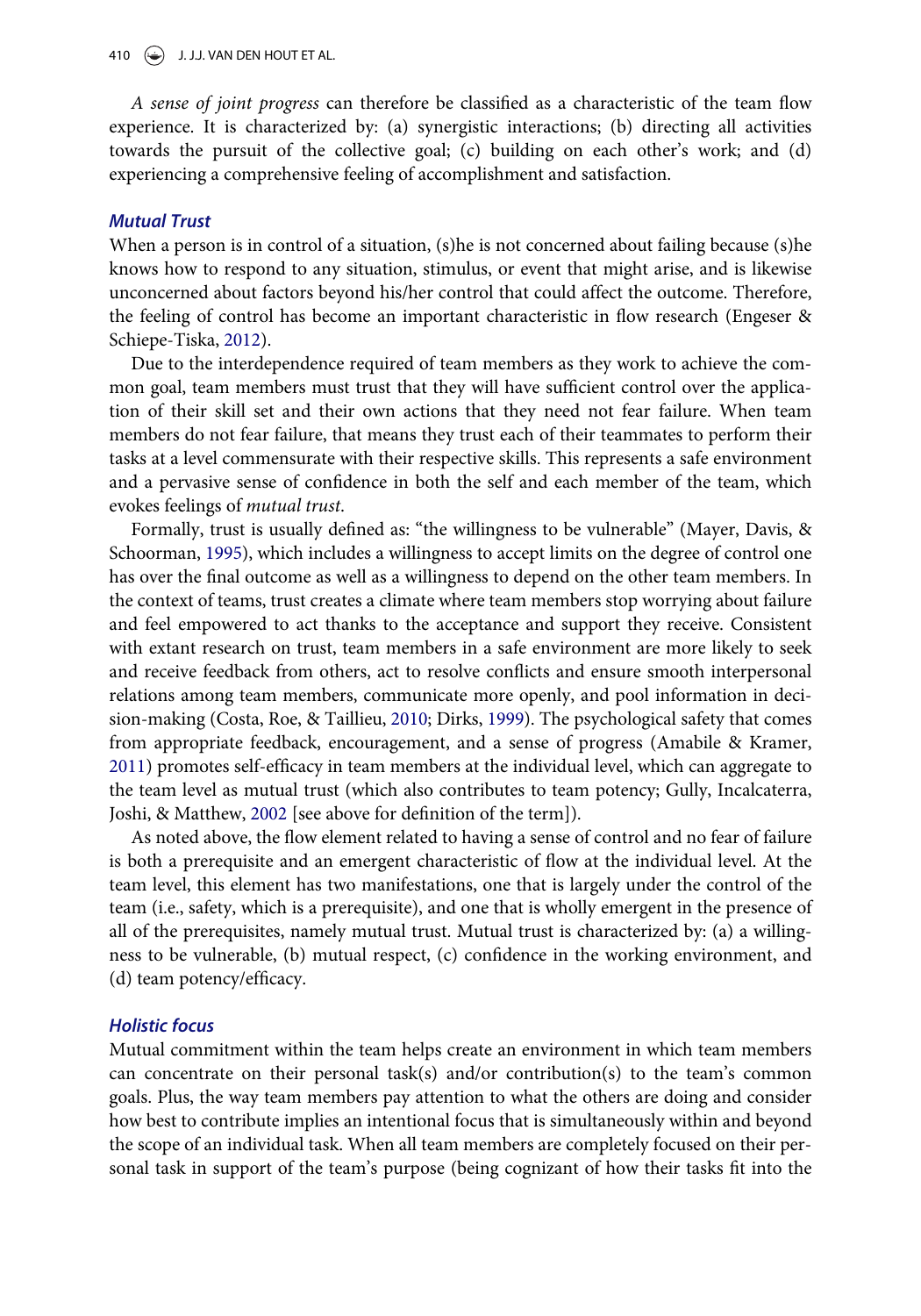team's overarching goals), the team attains a shared state of holistic focus. This state of mind is characterized by a deep understanding of the self as part of a larger whole and the complete alignment of one's thoughts and actions to the objectives of that larger whole. In this state, each team member focuses on his/her particular task while keenly aware of its connection to the common purpose, which in turn incites him/her to pay attention to the present moment (cf. Weick & Roberts, [1993](#page-36-10)). This is comparable with Snow's [\(2010](#page-35-8), p. 2) condition "having total concentration on the shared activity" for work relationships, but we contend that it also applies to the team as a whole.

<span id="page-24-2"></span>In addition, when team members are fully concentrated on performing their individual tasks together and on the overall performance of the team at the same time, what emerges between them is a form of concentration at the team level that is so encompassing that the entire team loses its sense of time. This emergent characteristic is a direct extension of the individual flow characteristic (Csikszentmihalyi, [1990](#page-30-2)) to the team level. Consequently, this team-level holistic focus is classified as a characteristic of team flow and characterized by (a) all team members concentrating on the task at hand, (b) complete alignment of each of those tasks to the common goal, and consequently (c) complete focus of the team as a whole on its common goal to the extent that the entire team loses track of time.

#### The Benefits of Team Flow

When all of the elements of team flow are present, the team has made progress in expressing its existence (*raison d'être*) or fulfilling the collective ambition. In turn, this might give team members an even stronger feeling of belonging to this team (shared identity), and incite in them a desire to convene again and again to tackle ever greater challenges. We expect that team flow can give team members more positive outcomes in terms of satisfaction, performance (also in terms of creativity), skill development, and meaning. Team flow will result in [what Hackman and Wageman [\(2005](#page-32-2)) consider to be] greater team effectiveness in terms of productive output, better use of social processes in the context of carrying out the work, and higher personal well-being for individual team members. Considering the positive outcomes of experiencing flow as part of a team, flow gives team members at work an opportunity to maximize their potential to succeed (cf. Csikszentmihalyi, [1990,](#page-30-2) [1997\)](#page-30-14).

<span id="page-24-1"></span><span id="page-24-0"></span>Also, team members who have confidence in their team are likely to expend greater and more persistent effort (cf. Bandura, [1982\)](#page-30-15). The fact that mutually committed team members are reluctant to let fellow team members down is yet another contributor to team performance (Lencioni, [2002\)](#page-33-15). All of this leads to greater application of discretionary effort and more engagement with the task, which can lead to higher performance (Bakker et al., [2011;](#page-30-9) Bakker & Demerouti, [2008](#page-30-1)).

Likewise, in flow, people operate in a situation of high challenge where they have to show high levels of (sometimes new) skills to control the situation (Asakawa, [2004](#page-29-3)). Additionally, teammates greatly enhance each other's chances of exhibiting high levels of skill by giving feedback that allows for real-time improvement on task performance. In this regard, Aube et al. ([2014\)](#page-30-8) found that the flow experience correlates positively with team performance and that this relationship is influenced by team goal commitment and the level of information exchange between team members. Following their intrinsic motivation (or desires) provides team members with satisfaction, enjoyment, and a sense of well-being, just as it does for individuals experiencing flow—it might even be possible that these post-flow feelings are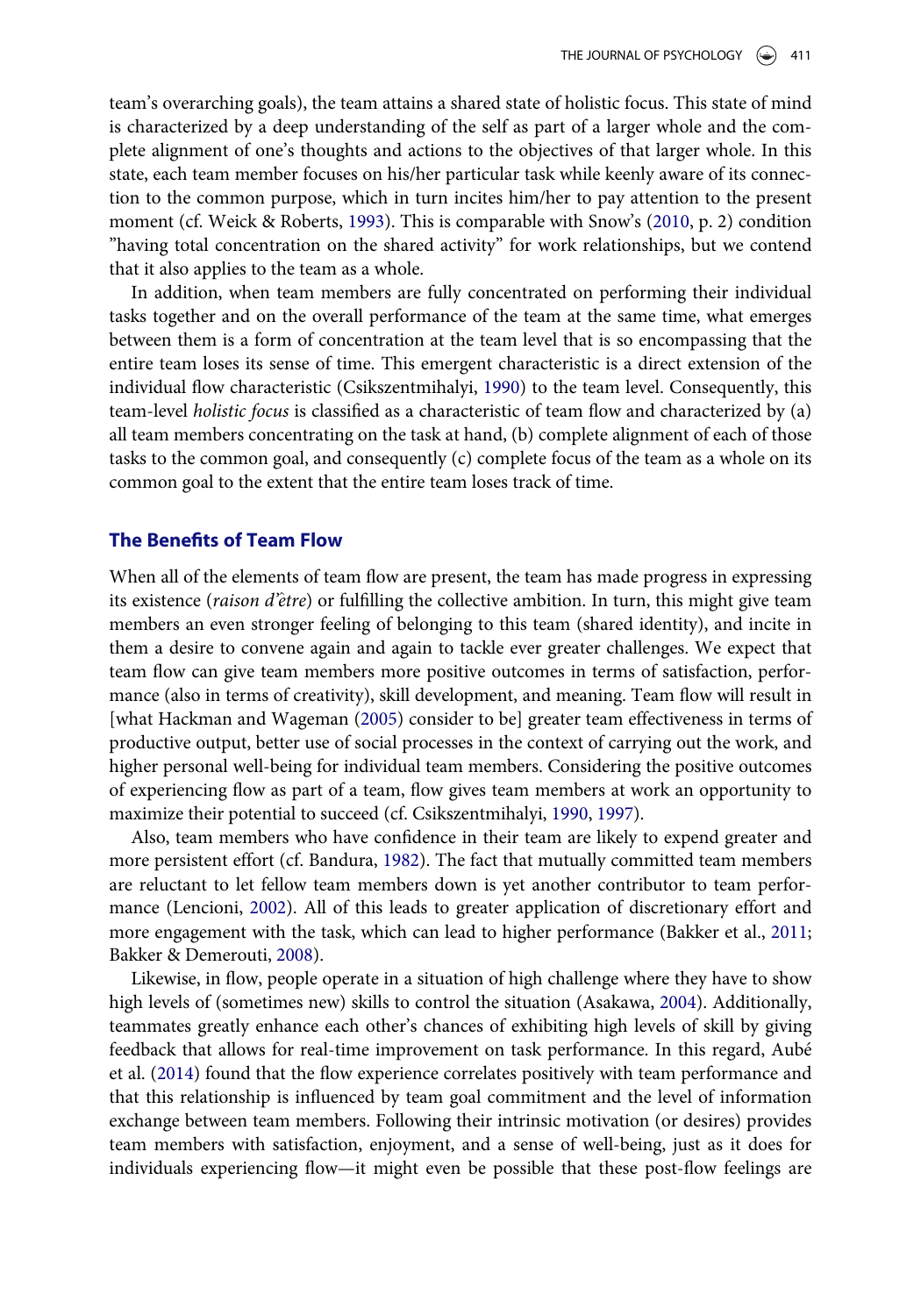412  $\left(\bigstar\right)$  J. J.J. VAN DEN HOUT ET AL.

stronger after flow was experienced at the team level (cf., Csikszentmihalyi, [1975](#page-30-6); Walker, [2010\)](#page-36-3).

<span id="page-25-0"></span>During the team flow experience, each member is contributing to the team's common goal as part of their holistic focus, which is more likely to occur when all team members find that goal meaningful and buy into it completely (which correlates with higher levels of internal motivation; Appelbaum & Batt, [1994;](#page-29-9) Campion, Medsker, & Higgs, [1993](#page-30-16)). Meaningfulness is enhanced by teams perceiving their work to be worthwhile and important, and task meaningfulness at the group level links positively with collective performance (Stewart, [2006](#page-35-17)).

It is important to note, however, that higher performance does not mean that the team "wins" necessarily, but rather that, all else being equal, the team performs better than in a situation in which team flow is less prevalent. Indeed, when team members experience team flow, better performance becomes more likely due to the fact that team members can correct and support each other with constructive or positive feedback. Such higher performance connotes mastery experiences that can enhance self-efficacy at both the personal and team levels (see Gully et al., [2002](#page-32-21), for a review; cf. Csikszentmihalyi, [1990,](#page-30-2) [1997\)](#page-31-4), which can, in turn, motivate team members to reconvene to tackle even greater challenges (Sawyer, [2007](#page-35-6)).

To illustrate a complete overview of possible inputs (factors) and outcomes that are involved during the emergence of the prerequisites and characteristics of individual and team flow, we presented in [Figure 1](#page-15-0) an integrative theoretical multilevel model of individual and team flow. This model includes inputs, prerequisites and characteristics for individual and team flow, as well as benefits that are included in terms of individual- and team-level work outcomes (e.g., task performance, work satisfaction). While we acknowledge that individual flow (and thus its prerequisites and correlates) relates to team flow, and thus indirectly to team-level outcomes, this effect is too indirect to be measured and is better captured by the direct impact of individual-level outcomes upon team-level outcomes. Thus, we make the following propositions:

P5: The emergence of individual flow positively affects individual level outcomes

P6a: The emergence of team flow positively affects team-level outcomes (e.g., team performance)

P6b: The emergence of team flow positively affects individual level outcomes (e.g., individual performance, individual work satisfaction)

P7: Individual-level outcomes (e.g., individual performance, work satisfaction) positively affect team-level outcomes (e.g., team performance)

In addition, we follow the suggestion of Chen and Kanfer ([2006;](#page-30-5) see their paper for detailed discussion) to use Hackman's division of contextual factors are divided into ambient ("team-oriented stimuli that pervade the team as a whole" [Chen & Kanfer, [2006](#page-30-5), p. 243]) and discretionary ("person-oriented stimuli that are directed or presented to specific team members," ibid.) inputs. The former contextual factors are established in/by either the work environment, the nature of the tasks/goals, or the group as a whole, while the latter are determined by some subset of the team (often an individual) and are likewise directed towards a subset of the team (e.g., encouragement, task assignment). While ambient factors, because of their pervasive nature (e.g., company-wide strategic goals and value proposition), affect both team- and individual-level components and characteristics of team flow, discretionary factors operate primarily upon team subsets (often individuals), and affect the team-level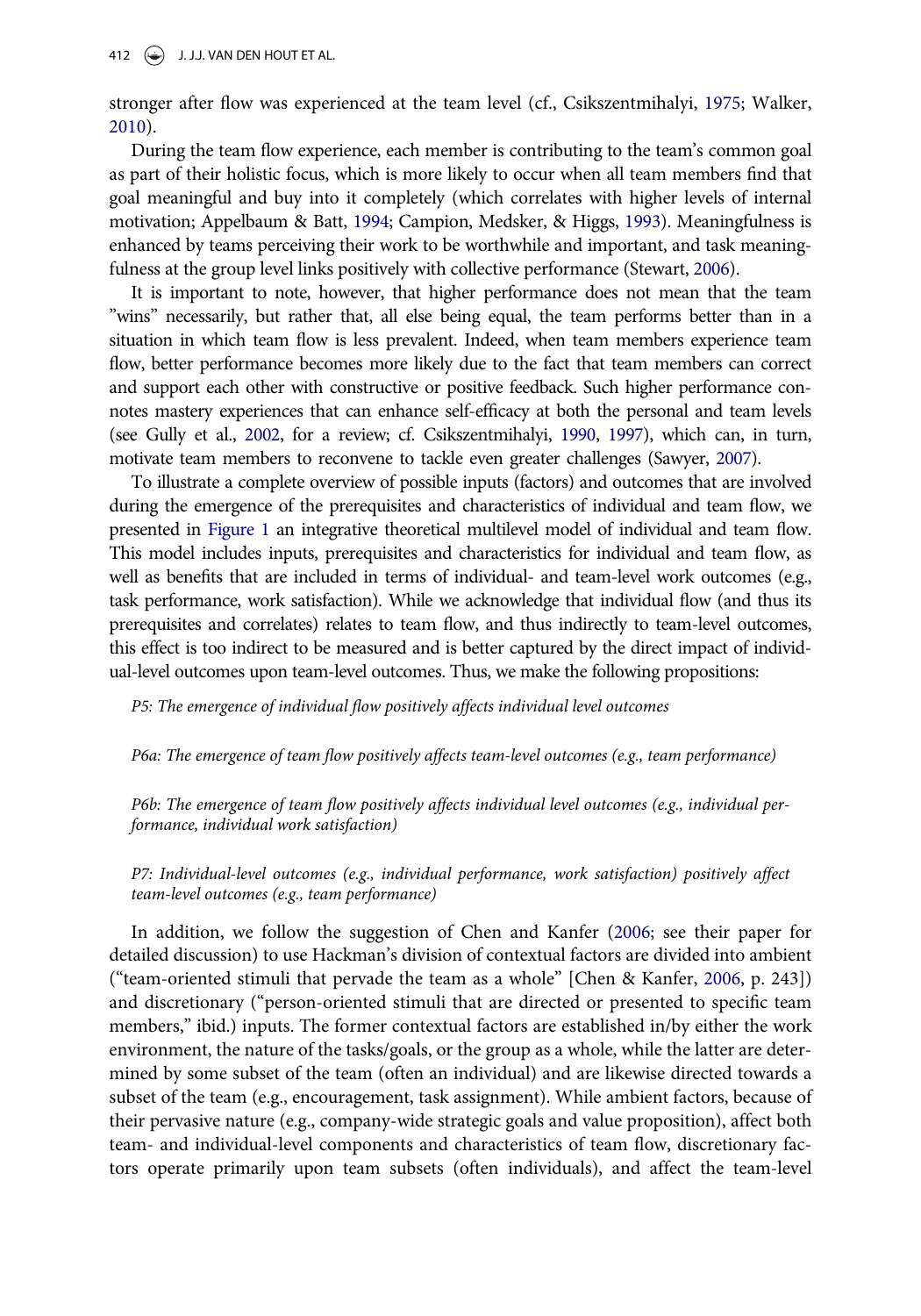constructs only indirectly (i.e., through their effects on the team subsets). As such, in addition to the propositions above, we posit the following:

P8: Discretionary inputs directly and positively affect individual flow prerequisites, and indirectly affect team flow through their effects on individual prerequisites.

P9a: Ambient inputs positively affect team flow prerequisites.

P9b: Ambient inputs positively affect individual flow prerequisites.

P9c: Ambient inputs moderate the effects of discretionary inputs on individual flow prerequisites, such that the effects of discretionary inputs on flow prerequisites become more positive as ambient inputs become more positive.

#### **Discussion**

<span id="page-26-1"></span><span id="page-26-0"></span>Business is changing and becoming more dynamic. With the advent of the Knowledge Era, expertise and creativity are becoming the bases of commerce, which is causing jobs and tasks to become increasingly complex and is forcing people to specialize (Rousseau, [1997](#page-34-18)). Because of this, there is greater focus on heuristic tasks (creativity) rather than algorithmic tasks (cf. Amabile, Conti, Coon, Lazenby, & Herron, [1996;](#page-29-10) Hennessey & Amabile, [2010](#page-32-22)). This increased complexity also means that many tasks require multiple specialists to complete them, which necessitates the formation of a team. That is why it is so important to know how to maximize team performance. Flow is a means to creativity and high performance (Csikszentmihalyi, [1990,](#page-30-2) among others), but has mostly been explored at the individual level, and thus we chose to extend the concept to business teams.

The essence of a team is shared commitment. Without it, teams perform as clusters of individuals; with it, they become powerful units of collective performance. The best teams invest a tremendous amount of time into shaping a purpose that they can own. They also translate their purpose into specific performance goals, and members of successful teams pitch in and become accountable with and to their teammates. The fundamental distinction between teams and other forms of work groups revolves around the means for attaining high performance. A work group relies on the individual contributions of its members for group performance, but a team strives for something greater than what its members could achieve individually (Katzenbach & Smith, [1993\)](#page-32-1). An effective team is always capable of more than the sum of its members' abilities. For managers, the key is to know how to build a team of people with a mission and complementary skills, and then empower them to develop the prerequisites of team flow.

Team flow could be a strong indicator that a group is flourishing, and its absence can suggest a need for intervention long before problems (e.g., low performance, low motivation) arise. As such, the presence or absence of team flow becomes a valuable diagnostic, and observing which aspects of the construct are missing can provide clues to a set of factors to adjust instead of having to modulate single, isolated factors to discover which of them are inhibiting high performance.

#### Implications of Defining Team Flow

Team flow is a shared experience of flow during the execution of interdependent personal tasks in the interest of the team. Because Csikszentmihalyi [\(1990](#page-30-2), [1996](#page-30-3), [1997](#page-31-4)) described flow in terms of individual experience, one conception of team flow suggests that each member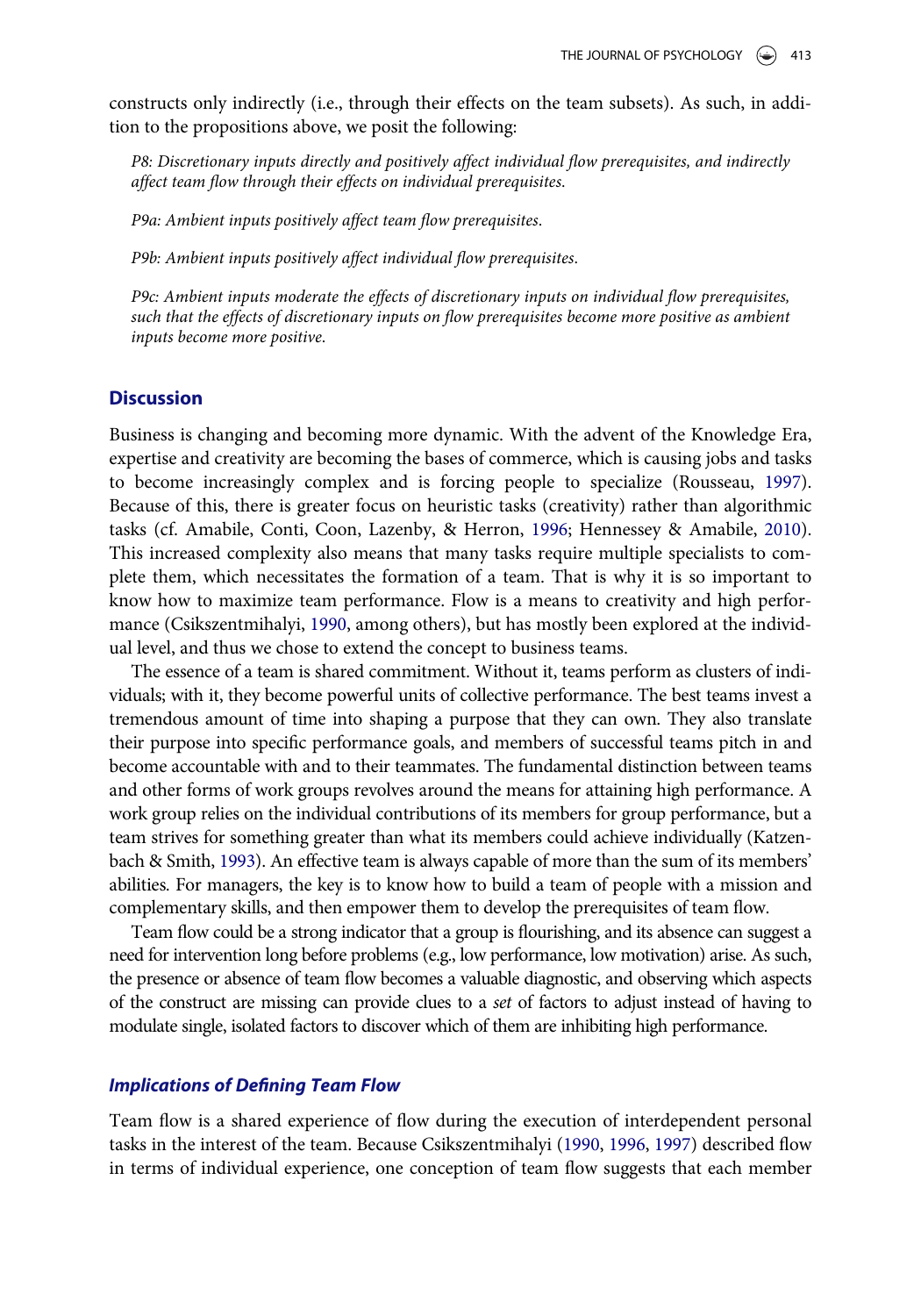#### 414  $\left(\rightarrow\right)$  J.J.J. VAN DEN HOUT ET AL.

of the group experiences flow, and that this is related to the team dynamic because of the common activity. Another conception of group flow was generated by Sawyer [\(2003](#page-35-4), [2006,](#page-35-5) [2007\)](#page-35-6), and is based on the idea that the group as a unit experiences flow, and thus group flow is a collective phenomenon. While most of the current research supports the former definition, there is a body of research that supports Sawyer's view, and we have endeavored to unite the two understandings by defining team flow as the instance in which the individual team members share flow experiences together in a highly synergistic fashion. In our view, the team dynamic is structured by eleven elements, with seven prerequisites and four characteristics that typify the team flow experience. The prerequisites are (1) a collective ambition, (2) a common goal, (3) aligned personal goals, (4) high skill integration, (5) open communication, (6) safety, and (7) mutual commitment. The characteristics are: (8) a sense of unity, (9) a sense of joint progress, (10) mutual trust, and (11) holistic focus.

The more team members agree on the presence of the team flow prerequisites, the more they share the experience of the team flow characteristics. Experiencing the team flow characteristics signifies that team members are experiencing flow together during the execution of their interdependent tasks, but still experiencing flow as individuals (a key distinction from Sawyer's theory). Thus, we contend that putting all the prerequisites in place is what makes for a resilient and effective team.

We believe that team flow puts the team into a state where its members are all completely involved in their common activity; a state whose synergistic nature supports the creation of more team flow in a virtuous circle. During experiences of team flow, the team is in control as a unit, reacts swiftly as a unit, and accomplishes goals as a unit. Each of the team members' actions will flow naturally from what came before and overall performance will increase with every moment the team stays in flow. Those who have experienced team flow describe it as a unique experience they wanted to perpetuate or, failing that, at least experience again. In turn, this intricate coordination should yield more creative and complex products as befits the synergy one would hope to achieve by bringing people together to engage in an endeavor that no one could do alone.

In summary, the occurrence of team flow likely improves team performance and provides individual team members with a meaningful and satisfying experience. Team flow also fosters a desire to reconvene as a team (autotelicity) and represents a mastery experience that extends the team's capabilities and potential for increasingly higher levels of performance in the future.

#### Future Research

This proposed conception of team flow raises a number of important questions that future research will need to address. The first is a comparison of holistic and concatenative conceptions of team flow. For instance, it may be possible for a group to experience flow at a holistic level even as some individuals do not have an individual flow experience (Sawyer, [2003](#page-35-4), [2007](#page-35-6)), and it is theoretically possible (though we contend that it is unlikely) that all of the individuals can be experiencing flow as a result of the group's dynamic without a group-level flow experience. But do either of these situations qualify as team flow? Similarly, what happens if most of the team is deriving flow from the team dynamic, but not everyone is, and there is no team-level experience—does that still constitute team flow? In response to those concerns, we posit the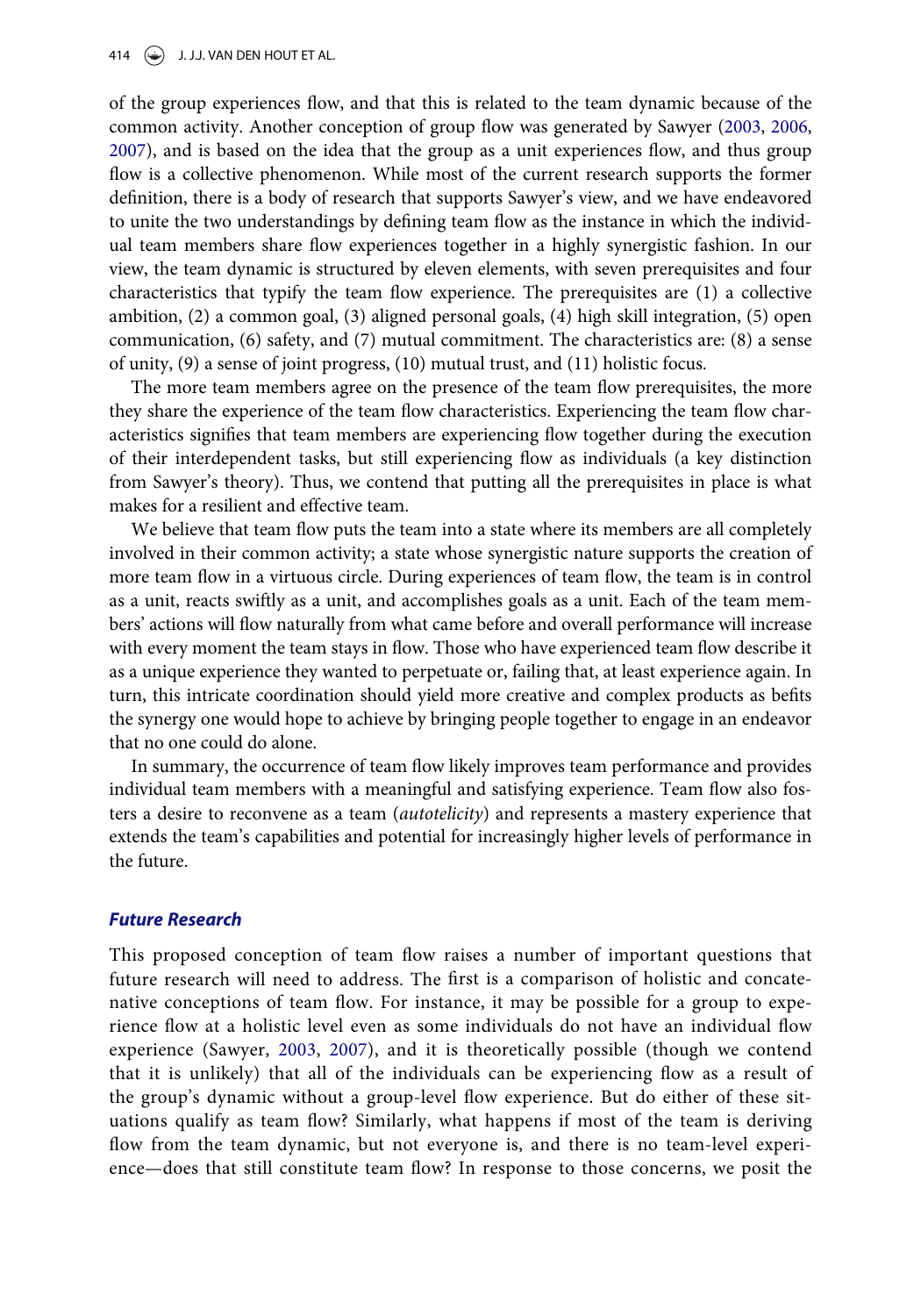existence of both *partial team flow*, which occurs when only some members of the team experience flow as a function of the team dynamic, and full team flow, which is when the entire team is experiencing flow as a function of the team dynamic. Future research will need to ascertain empirically whether having every member of the team deriving a flow experience from the team dynamic necessarily yields a team-level experience.

Future research could also examine whether the construct of team flow as defined and described in this paper (including each of the propositions both individually and in concert) is as useful to artistic and sports groups as it is to professional teams and whether it is more or less accurate in that context than Sawyer's conceptualization of group flow (e.g., Sawyer, [2007\)](#page-35-6).

Team flow, then, is what happens when all members of a team experience flow that originates from a team dynamic and where its members share in feelings of harmony and power. Consequently, team flow can differ in its intensity depending on the degree to which the elements of team flow are present (cf. Davis, 2010). In this article, team flow is defined as a shared experience of flow during the execution of interdependent personal tasks in the interest of the team, originating from an optimized team dynamic and typified by seven prerequisites and four characteristics.

<span id="page-28-0"></span>On a similar note, future studies should consider whether there is a 'tipping point' at which a certain amount of partial team flow creates the conditions required for team flow around the remaining members of the team. There is also the question of how experiencing flow from the team dynamic occurs in people, and how it spreads to become team flow. Is there a contagion effect within teams, such that flow starts in just one or two people and infects the others, or does it emerge for everyone (or a majority) simultaneously? For example, Bakker [\(2005](#page-30-17)) shows that the more often music teachers experience flow, the more likely their students are to experience an episode of flow as well. Likewise, according to Engeser and Schiepe-Tiska ([2012](#page-31-16)), the more individuals are interacting, the greater this contagion effect. A further complication is the fact that the characteristics of the flow experience interact non-linearly (Lucía Ceja & Navarro, [2011](#page-30-18)), and no study to date has analyzed all of the characteristics using non-linear models. Thus, there is a great deal of research still to be conducted on this question.

#### <span id="page-28-1"></span>Conclusion

Even though an increasing amount of work activities is done in team settings, and there have been decades of research focusing on workplace teams, flow research has largely confined itself to the individual levels, dyads, or groups outside of the business world. To fill this gap, we endeavored to broaden the concept of individual and group flow by creating an integrative, multilevel model that extends the existing constructs so that they can apply readily to business teams. This expanded team flow theory is a helpful analysis of factors that contribute to high performance and a gauge of team functioning whose absence can signal trouble before actual problems reveal themselves. As such, it is a highly valuable tool for monitoring team dynamics or similar aspects, and can be a benchmark for figuring out what a team needs to perform at a higher or more synchronous level. We intend for our theory on team flow to provide a common language for scholars and practitioners and shed light on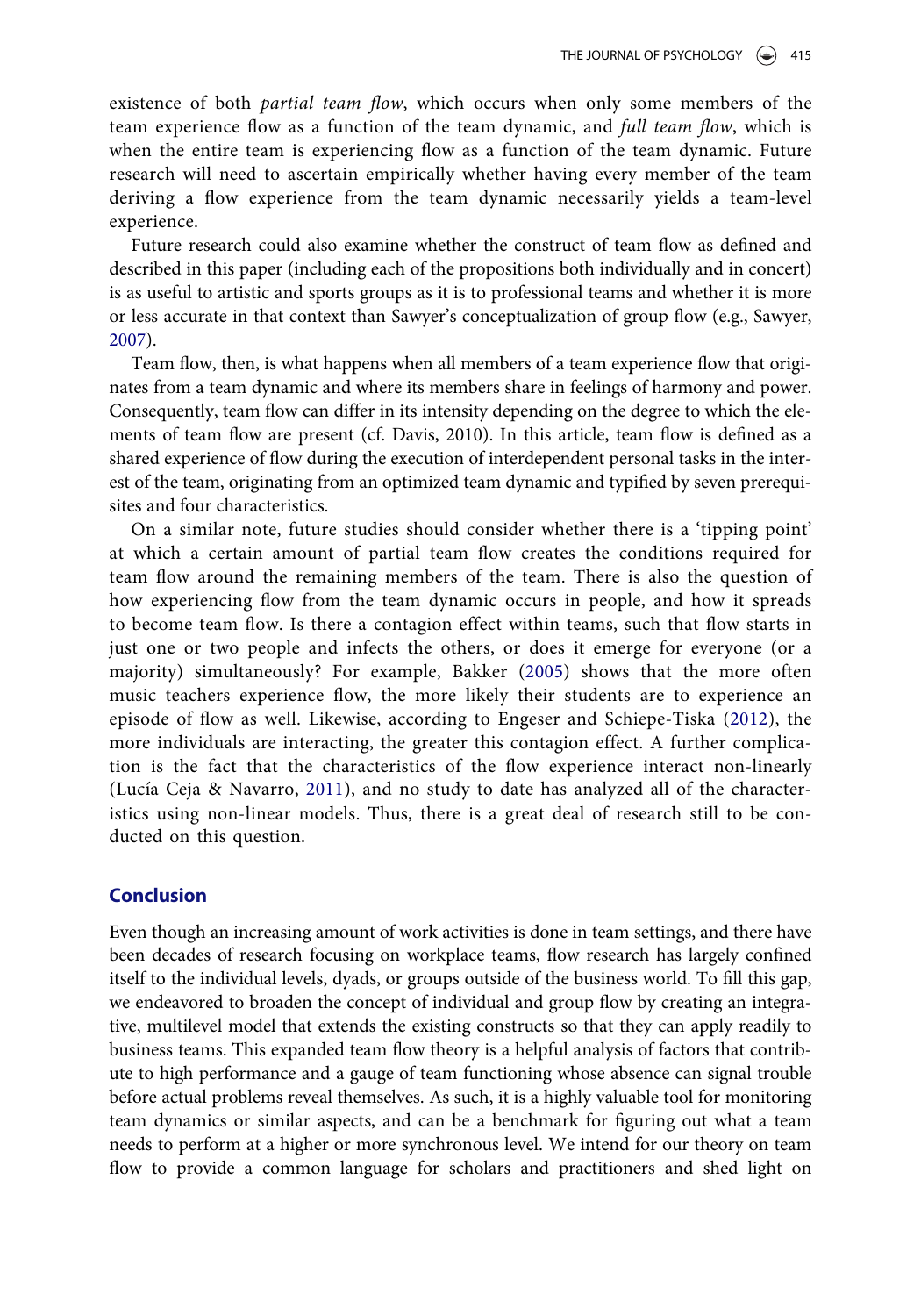416  $\left(\bigstar\right)$  J. J.J. VAN DEN HOUT ET AL.

unanswered questions in the literature relevant to flow and work teams. Much work remains to be done if we are to make the most of this theory of team flow. We need to operationalize both models [\(Figures 1](#page-15-0) and [2](#page-15-1)), test their validity, and collect more extensive empirical confirmation of the effects of team flow. We submit this theory to the research and practitioner communities as an invitation to find new, maximally effective ways to enable the highest levels of team performance.

## Author Notes

Jef J.J. van den Hout is an associated researcher at Eindhoven University of Technology, the Netherlands, and a business consultant at Flow Concepts. His research interests include positive organizational behavior, flow theory and team dynamics.

Orin C. Davis is an adjunct professor at New York Institute of Technology (EMBA), and Iona College, New Rochelle, NY (Psychology). His research is on flow, creativity, hypnosis, and mentoring.

Mathieu C.D.P. Weggeman is a professor of organization science at Eindhoven University of Technology. His primary expertise lies in the field of organizational design, innovation management and work processes in knowledge-intensive organizations.

## **ORCID**

Jef J.J. van den Hout **<http://orcid.org/0000-0001-8187-7135>** 

## **References**

- <span id="page-29-2"></span>Abuhamdeh, S., & Csikszentmihalyi, M. [\(2009](#page-3-0)). Intrinsic and extrinsic motivational orientations in the competitive context: An examination of person–situation interactions. Journal of Personality, 77(5), 1615–1635. doi:[10.1111/j.1467-6494.2009.00594.x](https://doi.org/10.1111/j.1467-6494.2009.00594.x)
- <span id="page-29-7"></span>Admiraal, W., Huizenga, J., Akkerman, S., & Dam, G. T. [\(2011](#page-10-0)). The concept of flow in collaborative game-based learning. Computers in Human Behavior, 27(3), 1185–1194. doi[:10.1016/j.](https://doi.org/10.1016/j.chb.2010.12.013) [chb.2010.12.013](https://doi.org/10.1016/j.chb.2010.12.013)
- <span id="page-29-5"></span>Allport, G. W. ([1954](#page-7-0)). The historical background of modern social psychology. In G. Lindzey (Eds.), Handbook of social psychology (Vol. 1, pp. 3–56). Reading, MA: Addison-Wesley.
- <span id="page-29-10"></span>Amabile, T. M., Conti, R., Coon, H., Lazenby, J., & Herron, M. ([1996](#page-26-0)). Assessing the work environment for creativity. Academy of Management Journal, 39(5), 1154–1184. doi[:10.2307/256995](https://doi.org/10.2307/256995)
- <span id="page-29-0"></span>Amabile, T. M., & Kramer, S. J. ([2007\)](#page-2-0). Inner work life. Harvard Business Review, 85(5), 72–83.
- <span id="page-29-1"></span>Amabile, T. M., & Kramer, S. J. ([2011\)](#page-3-1). The progress principle: Using small wins to ignite joy, engagement, and creativity at work. Boston, MA: Harvard Business Review Press.
- <span id="page-29-9"></span>Appelbaum, E., & Batt, R. L. [\(1994](#page-25-0)). The new American workplace: Transforming work systems in the united states. Ithaca, NY: Cornell University Press.
- <span id="page-29-4"></span>Armstrong, A. C. ([2008\)](#page-6-0). The fragility of group flow: The experiences of two small groups in a middle school mathematics classroom. The Journal of Mathematical Behavior, 27(2), 101–115. doi:[10.1016/j.jmathb.2008.08.001](https://doi.org/10.1016/j.jmathb.2008.08.001)
- <span id="page-29-3"></span>Asakawa, K. ([2004](#page-3-0)). Flow experience and autotelic personality in Japanese college students: How do they experience challenges in daily life? *Journal of Happiness Studies*, 5(2), 123-154. doi[:10.1023/B:](https://doi.org/10.1023/B:JOHS.0000035915.97836.89) [JOHS.0000035915.97836.89](https://doi.org/10.1023/B:JOHS.0000035915.97836.89)
- <span id="page-29-6"></span>Asch, S. E. ([1956\)](#page-7-0). Studies of independence and conformity: A minority of one against a unanimous majority. Psychological Monographs: General and Applied, 70, 1–70. doi:[10.1037/h0093718](https://doi.org/10.1037/h0093718)
- <span id="page-29-8"></span>Ashforth, B. E., & Mael, F. [\(1989](#page-22-0)). Social identity theory and the organization. Academy of Management Review, 14(1), 20–39.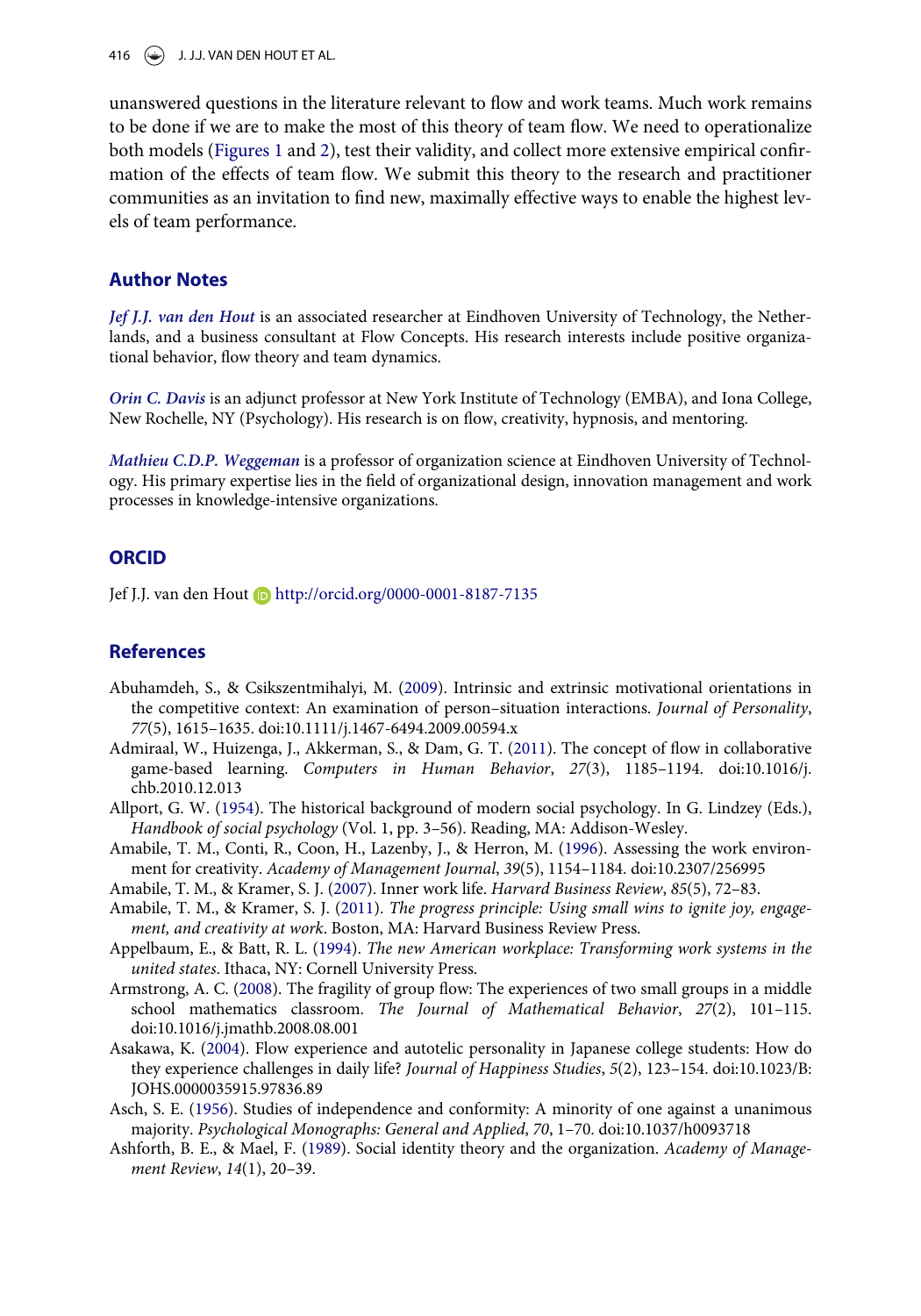- <span id="page-30-8"></span>Aube, C., Brunelle, E., & Rousseau, V. [\(2014](#page-7-1)). Flow experience and team performance: The role of team goal commitment and information exchange. Motivation and Emotion, 38(1), 120–130. doi:[10.1007/s11031-013-9365-2](https://doi.org/10.1007/s11031-013-9365-2)
- Aube, C., & Rousseau, V. (2005). Team goal commitment and team effectiveness: The role of task interdependence and supportive behaviors. Group Dynamics: Theory, Research, and Practice, 9(3), 189–204. doi[:10.1037/1089-2699.9.3.189](https://doi.org/10.1037/1089-2699.9.3.189)
- <span id="page-30-17"></span>Bakker, A. B. [\(2005\)](#page-28-0). Flow among music teachers and their students: The crossover of peak experiences. Journal of Vocational Behavior, 66(1), 26–44. doi:[10.1016/j.jvb.2003.11.001](https://doi.org/10.1016/j.jvb.2003.11.001)
- <span id="page-30-1"></span>Bakker, A. B., & Demerouti, E. [\(2008](#page-1-1)). Towards a model of work engagement. Career Development International, 13(3), 209–223. doi:[10.1108/13620430810870476](https://doi.org/10.1108/13620430810870476)
- Bakker, A. B., Emmerik, H. V., & Euwema, M. C. (2006). Crossover of Burnout and Engagement in Work Teams. Work and Occupations, 33(4), 464–489. doi:[10.1177/0730888406291310](https://doi.org/10.1177/0730888406291310)
- <span id="page-30-9"></span>Bakker, A. B., Oerlemans, W., Demerouti, E., Slot, B. B., & Ali, D. K. [\(2011](#page-10-1)). Flow and performance: A study among talented Dutch soccer players. Psychology of Sport and Exercise, 12(4), 442–450. doi:[10.1016/j.psychsport.2011.02.003](https://doi.org/10.1016/j.psychsport.2011.02.003)
- <span id="page-30-15"></span>Bandura, A. [\(1982\)](#page-24-0). Self-efficacy mechanism in human agency. American Psychologist, 37(2), 122–147. doi:[10.1037/0003-066X.37.2.122](https://doi.org/10.1037/0003-066X.37.2.122)
- <span id="page-30-7"></span>Bandura, A. [\(1997\)](#page-4-0). Self-efficacy: The exercise of control. New York, NY: Macmillan.
- <span id="page-30-11"></span>Bardram, J. E., & Hansen, T. R. [\(2010](#page-21-0)). Context-based workplace awareness. Computer Supported Cooperative Work (CSCW), 19(2), 105–138. doi[:10.1007/s10606-010-9110-2](https://doi.org/10.1007/s10606-010-9110-2)
- Baumgartner, J. (2015). The influence of flow on standard and adaptive performance in teams (Master's Thesis). Retrieved from <https://etd.ohiolink.edu/>
- <span id="page-30-12"></span>Bernieri, F. J., & Rosenthal, R. [\(1991](#page-22-1)). Interpersonal coordination: Behavior matching and interactional synchrony. In R. S. Feldman (Eds.), Fundamentals of nonverbal behavior. New York, NY: Cambridge University Press.
- <span id="page-30-14"></span>Bowers, C. A., Braun, C. C., & Morgan, Jr., B. B. ([1997\)](#page-24-1). Team workload: Its meaning and measurement. In M. T. Brannick, E. Salas, & C. Prince (Eds.), Team performance assessment and measurement: Theory, methods, and applications (pp. 85–108). Mahwah, NJ: Lawrence Erlbaum Associates Publishers.
- <span id="page-30-4"></span>Bryce, J., & Haworth, J. [\(2002\)](#page-2-0). Wellbeing and flow in sample of male and female office workers. Leisure Studies, 21(3–4), 249–263. http://doi.org[/10.1080/0261436021000030687 doi:10.1080/](https://doi.org/10.1080/0261436021000030687) [0261436021000030687](https://doi.org/10.1080/0261436021000030687)
- <span id="page-30-16"></span>Campion, M. A., Medsker, G. J., & Higgs, A. C. [\(1993\)](#page-25-0). Relations between work group characteristics and effectiveness: Implications for designing effective work groups. Personnel Psychology, 46(4), 823–847. doi[:10.1111/j.1744-6570.1993.tb01571.x](https://doi.org/10.1111/j.1744-6570.1993.tb01571.x)
- <span id="page-30-0"></span>Carton, A. M., & Cummings, J. N. [\(2012](#page-1-2)). A theory of subgroups in work teams. Academy of Management Review, 37(3), 441–470. doi[:10.5465/amr.2009.0322](https://doi.org/10.5465/amr.2009.0322)
- Ceja, L., & Navarro, J. (2009). Dynamics of flow: A nonlinear perspective. Journal of Happiness Studies, 10(6), 665–684. doi:[10.1007/s10902-008-9113-6](https://doi.org/10.1007/s10902-008-9113-6)
- <span id="page-30-18"></span>Ceja, L., & Navarro, J. [\(2011](#page-28-1)). Dynamic patterns of flow in the workplace: Characterizing within-individual variability using a complexity science approach. Journal of Organizational Behavior, 32(4), 627–651. doi[:10.1002/job.747](https://doi.org/10.1002/job.747)
- <span id="page-30-5"></span>Chen, G., & Kanfer, R. ([2006\)](#page-2-1). Toward a systems theory of motivated behavior in work teams. Research in Organizational Behavior, 27, 223–267. doi:[10.1016/S0191-3085\(06\)27006-0](https://doi.org/10.1016/S0191-3085(06)27006-0)
- <span id="page-30-13"></span>Costa, A. C., Roe, R. A., & Taillieu, T. [\(2010](#page-23-0)). Trust within teams: The relation with performance effectiveness. European Journal of Work and Organizational Psychology, 10(3), 225–244. doi:[10.1080/](https://doi.org/10.1080/13594320143000654) [13594320143000654](https://doi.org/10.1080/13594320143000654)
- <span id="page-30-6"></span>Csikszentmihalyi, M. ([1975\)](#page-3-2). Beyond boredom and anxiety. San Francisco, CA: Jossey-Bass Publishers.
- <span id="page-30-2"></span>Csikszentmihalyi, M. ([1990\)](#page-2-2). Flow: The psychology of optimal experience. New York, NY: Harper and Row.
- <span id="page-30-10"></span>Csikszentmihalyi, M. ([1993\)](#page-14-1). The evolving self: A psychology for the third millennium. New York, NY: HarperCollins.
- <span id="page-30-3"></span>Csikszentmihalyi, M. [\(1996](#page-2-3)). Creativity: Flow and the psychology of discovery and invention. New York, NY: HarperCollins.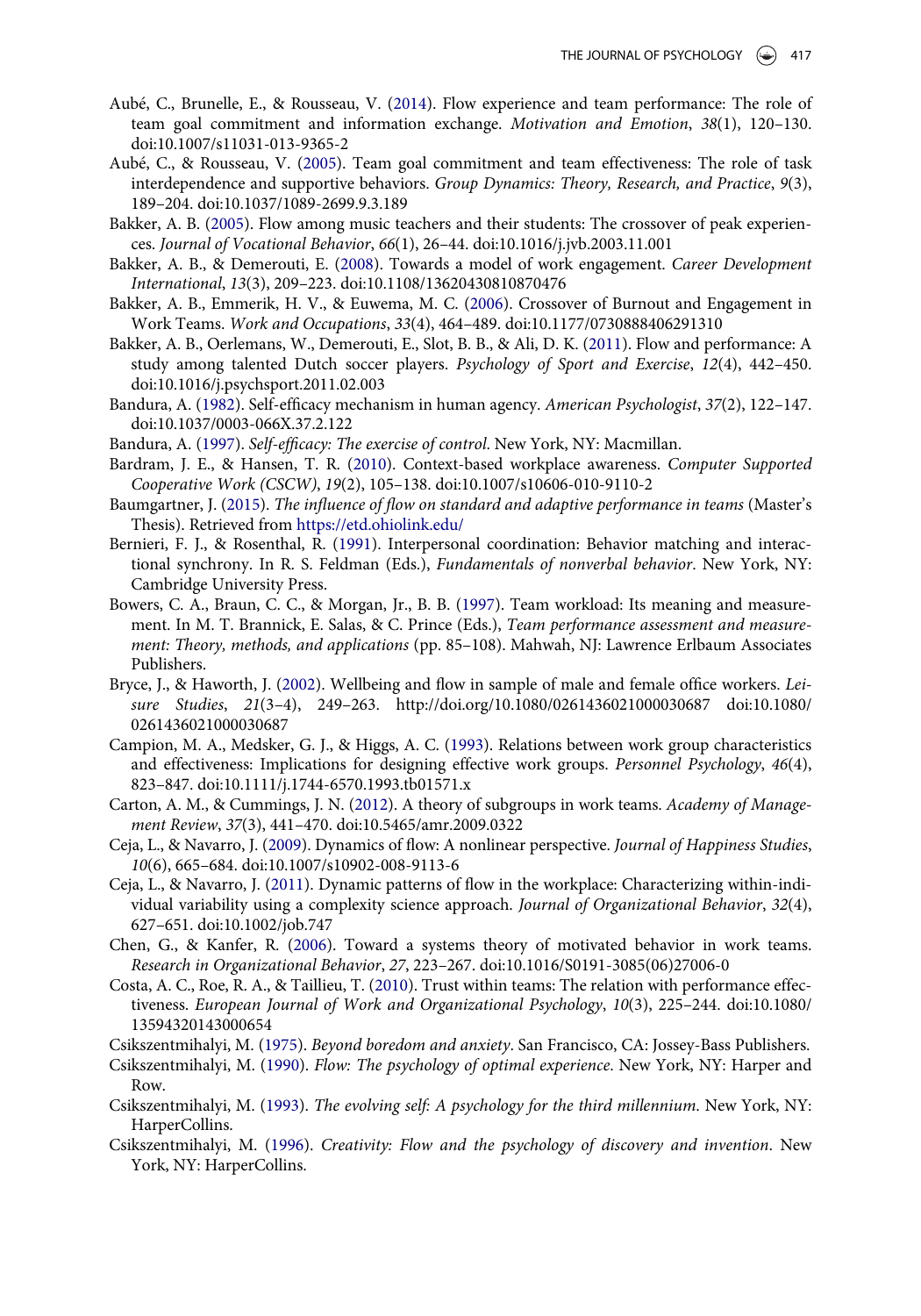- <span id="page-31-4"></span>Csikszentmihalyi, M. ([1997\)](#page-2-3). Finding flow: The psychology of engagement with everyday life. New York, NY: Basic Books.
- Csikszentmihalyi, M. (2003). Good business: Leadership, flow, and the making of meaning. New York, NY: Penguin Books.
- <span id="page-31-5"></span>Csikszentmihalyi, M., & LeFevre, J. [\(1989\)](#page-2-4). Optimal experience in work and leisure. Journal of Personality and Social Psychology, 56(5), 815–822. doi[:10.1037/0022-3514.56.5.815](https://doi.org/10.1037/0022-3514.56.5.815)
- Csikszentmihalyi, M., & Rathunde, K. (1993). The measurement of flow in everyday life: Toward a theory of emergent motivation. In R. Dienstbier & J. E. Jacobs (Eds.), Nebraska Symposium on motivation, 1992, 40, Developmental Perspectives on motivation (pp. 57–97). Lincoln, NE: University of Nebraska Press.
- <span id="page-31-0"></span>Delarue, A., Van Hootegem, G., Procter, S., & Burridge, M. ([2008\)](#page-1-3). Teamworking and organizational performance: A review of survey-based research. International Journal of Management Reviews, 10 (2), 127–148. doi:[10.1111/j.1468-2370.2007.00227.x](https://doi.org/10.1111/j.1468-2370.2007.00227.x)
- <span id="page-31-7"></span>Demerouti, E., Bakker, A. B., Sonnentag, S., & Fullagar, C. J. [\(2012](#page-2-4)). Work-related flow and energy at work and at home: A study on the role of daily recovery. Journal of Organizational Behavior, 33(2), 276–295. doi[:10.1002/job.760](https://doi.org/10.1002/job.760)
- <span id="page-31-17"></span>Dirks, K. T. [\(1999](#page-23-0)). The effects of interpersonal trust on work group performance. The Journal of Applied Psychology, 84(3), 445–455. doi:[10.1037/0021-9010.84.3.445](https://doi.org/10.1037/0021-9010.84.3.445)
- <span id="page-31-1"></span>Dolan, P., & Metcalfe, R. [\(2012](#page-1-4)). The relationship between innovation and subjective wellbeing. Research Policy, 41(8), 1489–1498. doi[:10.1016/j.respol.2012.04.001](https://doi.org/10.1016/j.respol.2012.04.001)
- <span id="page-31-15"></span>Dourish, P., & Bellotti, V. [\(1992](#page-21-1)). Awareness and coordination in shared workspaces. Proceedings of the 1992 ACM conference on Computer-supported cooperative work (pp. 107–114).
- <span id="page-31-13"></span>Driskell, J. E., Goodwin, G. F., Salas, E., & O'Shea, P. G. ([2006\)](#page-19-0). What makes a good team player? Personality and team effectiveness. Group Dynamics: Theory, Research, and Practice, 10(4), 249-271. doi:[10.1037/1089-2699.10.4.249](https://doi.org/10.1037/1089-2699.10.4.249)
- <span id="page-31-14"></span>Edmondson, A. ([1999\)](#page-20-0). Psychological safety and learning behavior in work teams. Administrative Science Quarterly, 44(2), 350. doi[:10.2307/2666999](https://doi.org/10.2307/2666999)
- <span id="page-31-12"></span>Eisenberg, E. M. [\(1990\)](#page-18-0). Jamming transcendence through organizing. Communication Research, 17(2), 139–164. doi[:10.1177/009365090017002001](https://doi.org/10.1177/009365090017002001)
- <span id="page-31-2"></span>Eisenberger, R., Jones, J. R., Stinglhamber, F., Shanock, L., & Randall, A. T. ([2005](#page-1-5)). Flow experiences at work: For high need achievers alone? Journal of Organizational Behavior, 26(7), 755–775. doi:[10.1002/job.337](https://doi.org/10.1002/job.337)
- <span id="page-31-10"></span>Ellemers, N., Gilder, D. D., & Haslam, S. A. ([2004\)](#page-17-0). Motivating individuals and groups at work: A social identity perspective on leadership and group performance. Academy of Management Review, 29(3), 459–478.
- Engeser, S., & Rheinberg, F. (2008). Flow, performance and moderators of challenge-skill balance. Motivation and Emotion, 32(3), 158–172. doi[:10.1007/s11031-008-9102-4](https://doi.org/10.1007/s11031-008-9102-4)
- <span id="page-31-16"></span>Engeser, S., & Schiepe-Tiska, A. ([2012](#page-23-1)). Historical lines and an overview of current research on flow. In S. Engeser (Eds.), Advances in flow research (pp. 1–22). New York, NY: Springer.
- <span id="page-31-3"></span>Fisher, C. D. [\(2010](#page-1-5)). Happiness at work. International Journal of Management Reviews, 12(4), 384– 412. doi:[10.1111/j.1468-2370.2009.00270.x](https://doi.org/10.1111/j.1468-2370.2009.00270.x)
- <span id="page-31-9"></span>Forsyth, D. R. ([2009\)](#page-5-1). Group dynamics. Belmont, CA: Wadsworth, Cengage Learning.
- Fredrickson, B. L. (2009). Positivity. New York, NY: Three Rivers Press.
- <span id="page-31-6"></span>Fredrickson, B. L. [\(2001](#page-2-5)). The role of positive emotions in positive psychology: The broaden-and-build theory of positive emotions. American Psychologist, 56(3), 218–226. doi[:10.1037/0003-](https://doi.org/10.1037/0003-066X.56.3.218) [066X.56.3.218](https://doi.org/10.1037/0003-066X.56.3.218)
- Fullagar, C. J., & Kelloway, E. K. (2009). Flow at work: An experience sampling approach. Journal of Occupational and Organizational Psychology, 82(3), 595–615. doi[:10.1348/096317908X357903](https://doi.org/10.1348/096317908X357903)
- <span id="page-31-8"></span>Gardner, H. E., Csikszentmihalyi, M., & Damon, W. ([2001\)](#page-5-2). Good work: When excellence and ethics meet. New York, NY: Basic Books.
- <span id="page-31-11"></span>Gevers, J. M. P. [\(2004](#page-18-1)). It's about time we align: Meeting deadlines in project teams (Doctoral Dissertation). Eindhoven University of Technology. Retrieved from https://doi.org/[10.6100/IR580471](https://doi.org/10.6100/IR580471)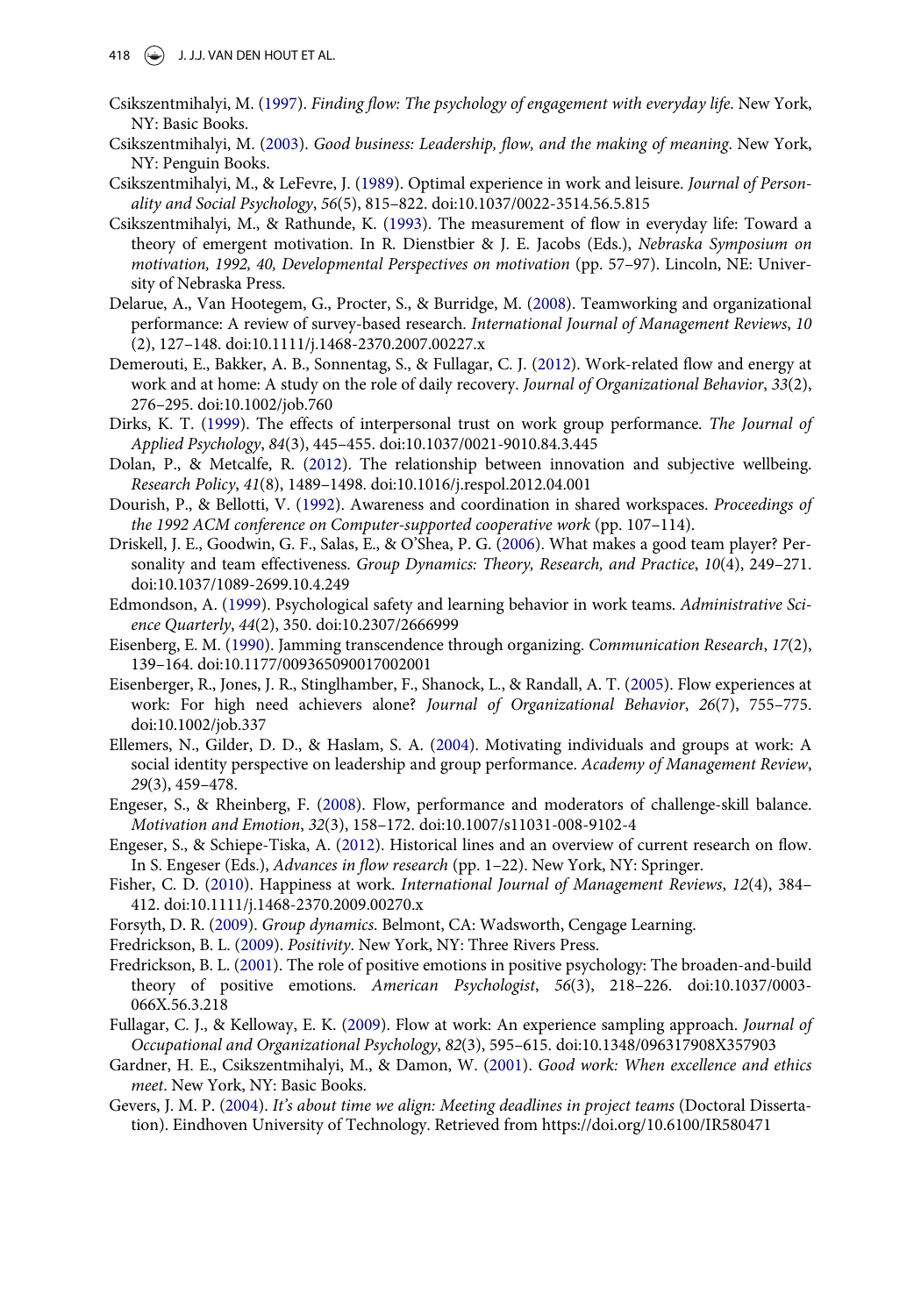- <span id="page-32-15"></span>Gully, S. M., Incalcaterra, K. A., Joshi, A., & Beauien, J. M. [\(2002\)](#page-14-2). A meta-analysis of team-efficacy, potency, and performance: Interdependence and level of analysis as moderators of observed relationships. Journal of Applied Psychology, 87(5), 819–832.
- <span id="page-32-21"></span>Gully, S. M., Incalcaterra, K. A., Joshi, A., & Matthew, J. ([2002\)](#page-23-2). A meta-analysis of team-efficacy, potency, and performance: Interdependence and level of analysis as moderators of observed relationships. Journal of Applied Psychology, 87(5), 819–832. doi:[10.1037/0021-9010.87.5.819](https://doi.org/10.1037/0021-9010.87.5.819)
- <span id="page-32-0"></span>Guzzo, R. A., & Dickson, M. W. ([1996\)](#page-1-6). Teams in organizations: Recent research on performance and effectiveness. Annual Review of Psychology, 47(1), 307–338. doi[:10.1146/annurev.psych.47.1.307](https://doi.org/10.1146/annurev.psych.47.1.307)
- <span id="page-32-18"></span>Guzzo, R. A., & Salas, E. ([1995\)](#page-18-2). Team effectiveness and decision making in organizations. San Francisco, CA: Jossey-Bass.
- <span id="page-32-16"></span>Guzzo, R. A., Yost, P. R., Campbell, R. J., & Shea, G. P. [\(1993](#page-16-0)). Potency in groups: Articulating a construct. British Journal of Social Psychology, 32(1), 87–106. doi:[10.1111/j.2044-8309.1993.tb00987.x](https://doi.org/10.1111/j.2044-8309.1993.tb00987.x)
- <span id="page-32-17"></span>Hackman, J. R., & Oldham, G. R. [\(1980\)](#page-16-1). Work Redesign. Reading, MA: FT Press.
- <span id="page-32-2"></span>Hackman, J. R., & Wageman, R. ([2005\)](#page-1-1). A theory of team coaching. The Academy of Management Review, 30(2), 269–287. doi:[10.5465/AMR.2005.16387885](https://doi.org/10.5465/AMR.2005.16387885)
- <span id="page-32-12"></span>Hackman, J. R., Wageman, R., Ruddy, T. M., & Ray, C. R. ([2000\)](#page-7-2). Team effectiveness in theory and practice. In C. Cooper & E. A. Locke (Eds.), Industrial and organizational psychology: Theory and practice (pp. 109–129). Oxford, UK: Blackwell.
- <span id="page-32-5"></span>Hamilton, E., & Hurford, A. [\(2007](#page-3-3)). Combining collaborative workspaces with tablet computing: Research in learner engagement and conditions of flow. Proceedings of ASEE/IEEE Frontiers in Education Conference, Milwaukee, WI, Session T3C, 3–8.
- <span id="page-32-3"></span>Hektner, J. M., Schmidt, J. A., & Csikszentmihalyi, M. ([2007](#page-2-5)). Experience sampling method: Measuring the quality of everyday life. Thousand Oaks, CA: Sage Publications, Inc.
- <span id="page-32-22"></span>Hennessey, B. A., & Amabile, T. M. [\(2010\)](#page-26-0). Creativity. Annual Review of Psychology, 61(1), 569–598. doi:[10.1146/annurev.psych.093008.100416](https://doi.org/10.1146/annurev.psych.093008.100416)
- <span id="page-32-14"></span>Heyne, K., Pavlas, D., & Salas, E. ([2011\)](#page-10-2). An investigation on the effects of flow state on team process and outcomes. Proceedings of the Human Factors and Ergonomics Society Annual Meeting, 55(1), 475–479. doi[:10.1177/1071181311551098](https://doi.org/10.1177/1071181311551098)
- <span id="page-32-19"></span>Hülsheger, U. R., Anderson, N., & Salgado, J. F. ([2009\)](#page-18-3). Team-level predictors of innovation at work: A comprehensive meta-analysis spanning three decades of research. Journal of Applied Psychology, 94 (5), 1128–1145. doi:[10.1037/a0015978](https://doi.org/10.1037/a0015978)
- <span id="page-32-20"></span>Isaksen, S. G., & Lauer, K. J. ([2002\)](#page-18-3). The climate for creativity and change in teams. Creativity and Innovation Management, 11(1), 74–86. doi:[10.1111/1467-8691.00238](https://doi.org/10.1111/1467-8691.00238)
- <span id="page-32-11"></span>Jackson, S. A. ([1995](#page-6-0)). Factors influencing the occurrence of flow state in elite athletes. Journal of Applied Sport Psychology, 7(2), 138–166. doi[:10.1080/10413209508406962](https://doi.org/10.1080/10413209508406962)
- <span id="page-32-10"></span>Jackson, S. A., & Csikszentmihalyi, M. ([1999\)](#page-6-1). Flow in sports. Champaign, IL: Human Kinetics.
- <span id="page-32-6"></span>Jackson, S. A., & Eklund, R. C. [\(2004\)](#page-3-4). The flow scales manual. Morgantown, WV: Fitness Information Technology.
- <span id="page-32-9"></span>Jackson, S. A., Kimiecik, J. C., Ford, S. K., & Marsh, H. W. ([1998\)](#page-6-1). Psychological correlates of flow in sport. Journal of Sport & Exercise Psychology, 20(4), 358–378. doi:[10.1123/jsep.20.4.358](https://doi.org/10.1123/jsep.20.4.358)
- Janis, I. L. (1982). Groupthink: Psychological studies of policy decisions and fiascoes. Boston, MA: Houghton Mifflin.
- <span id="page-32-7"></span>Jha, A. P., Krompinger, J., & Baime, M. J. [\(2007\)](#page-4-1). Mindfulness training modifies subsystems of attention. Cognitive, Affective, & Behavioral Neuroscience, 7(2), 109–119. doi[:10.3758/CABN.7.2.109](https://doi.org/10.3758/CABN.7.2.109)
- <span id="page-32-8"></span>Katzenbach, J. R., & Smith, D. K. [\(1992\)](#page-6-2). The wisdom of teams: Creating the high-performance organization. Boston, MA: Harvard Business Press.
- <span id="page-32-1"></span>Katzenbach, J. R., & Smith, D. K. [\(1993](#page-1-7)). The discipline of teams. Harvard Business Review, 71(2), 111–120.
- <span id="page-32-13"></span>Keith, M., Anderson, G., Dean, D. L., & Gaskin, J. ([2014\)](#page-10-3). The effects of team flow on performance: A video game experiment. Proceedings of SIGHCI 2014. Paper 13, Retrieved from [http://aisel.aisnet.](http://aisel.aisnet.org/sighci2014/13) [org/sighci2014/13](http://aisel.aisnet.org/sighci2014/13)
- <span id="page-32-4"></span>Kirkman, B. L., & Rosen, B. [\(1999](#page-2-6)). Beyond Self-Management: Antecedents and Consequences of Team Empowerment. Academy of Management Journal, 42(1), 58–74. doi[:10.2307/256874](https://doi.org/10.2307/256874)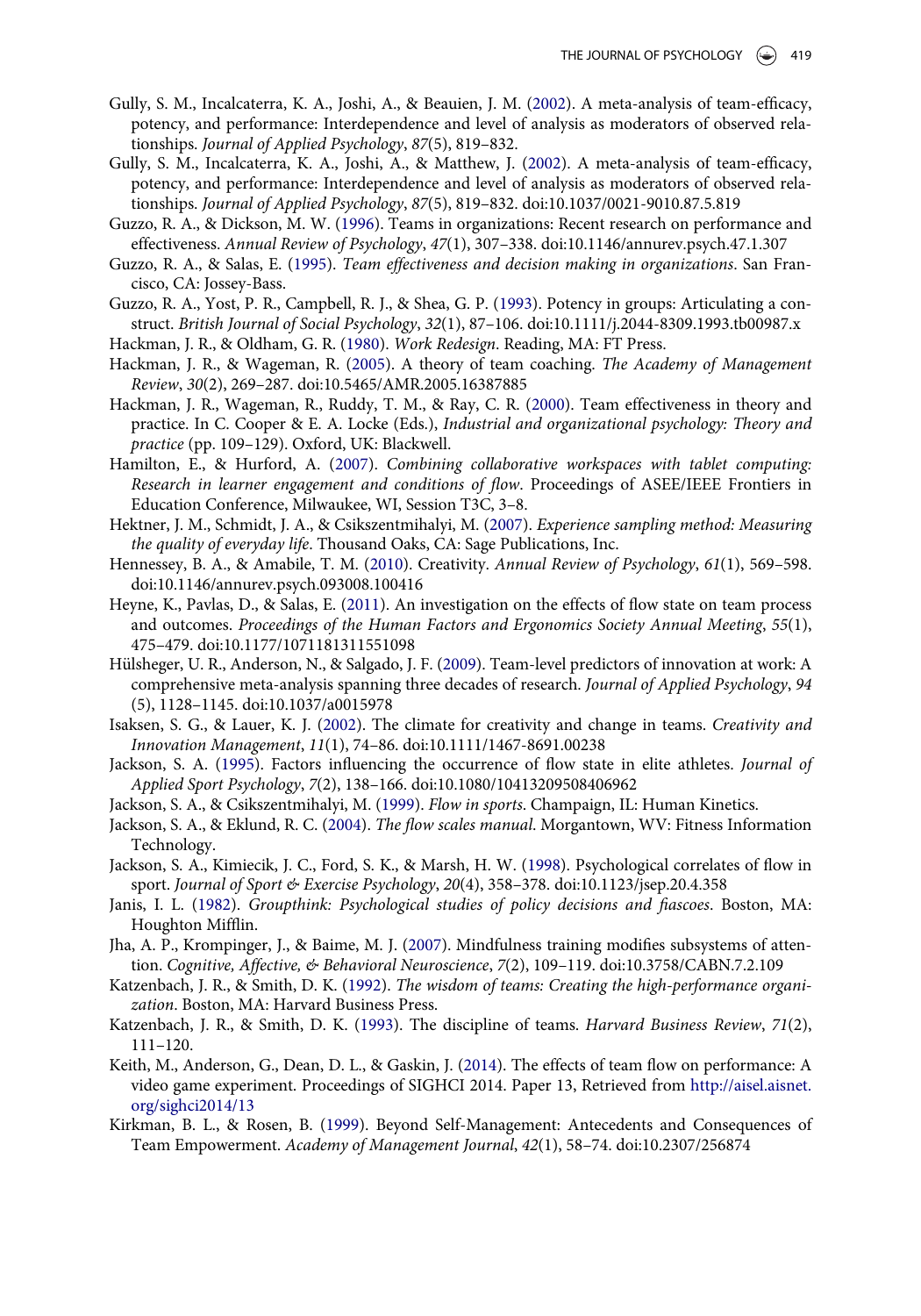420  $\left(\frac{1}{2}\right)$  J. J.J. VAN DEN HOUT ET AL.

- <span id="page-33-14"></span>Klein, H. J., & Mulvey, P. W. ([1995\)](#page-17-1). Two investigations of the relationships among group goals, goal commitment, cohesion, and performance. Organizational Behavior and Human Decision Processes, 61(1), 44–53. doi[:10.1006/obhd.1995.1004](https://doi.org/10.1006/obhd.1995.1004)
- Klein, K. J., & Kozlowski, S. W. J. (2000). From micro to meso: Critical steps in conceptualizing and conducting multilevel research. Organizational Research Methods, 3(3), 211–236. doi:[10.1177/](https://doi.org/10.1177/109442810033001) [109442810033001](https://doi.org/10.1177/109442810033001)
- <span id="page-33-19"></span>Klimoski, R., & Mohammed, S. [\(1994](#page-19-1)). Team mental model: Construct or metaphor? Journal of Management, 20(2), 403–437. doi[:10.1177/014920639402000206](https://doi.org/10.1177/014920639402000206)
- <span id="page-33-18"></span>Koskinen, K. U., Pihlanto, P., & Vanharanta, H. ([2003\)](#page-18-4). Tacit knowledge acquisition and sharing in a project work context. International Journal of Project Management, 21(4), 281–290. doi:[10.1016/](https://doi.org/10.1016/S0263-7863(02)00030-3) [S0263-7863\(02\)00030-3](https://doi.org/10.1016/S0263-7863(02)00030-3)
- <span id="page-33-16"></span>Kozlowski, S. W. J., & Bell, B. S. [\(2012](#page-18-5)). Work groups and teams in organizations. In W. C. Borman, D. R. Ilgen, & R. J. Klimoski (Eds.), Handbook of psychology: Industrial and organizational psychology (Vol. 12, 2nd ed., pp. 333–375). London, UK: Wiley.
- <span id="page-33-10"></span>Kozlowski, S. W. J., & Klein, K. J. ([2000\)](#page-14-3). A multilevel approach to theory and research in organizations: Contextual, temporal, and emergent processes. In K. J. Klein & S. W. J. Kozlowski (Eds.), Multilevel theory, research, and methods in organizations: Foundations, extensions, and new directions (pp. 3–90). San Francisco, CA: Jossey-Bass.
- <span id="page-33-6"></span>Landhäußer, A., & Keller, J. ([2012\)](#page-3-5). Flow and its affective, cognitive, and performance-related consequences. In S. Engeser (Eds.), Advances in flow research (pp. 65–85). New York: Springer.
- <span id="page-33-0"></span>Larson, J. R. ([2010\)](#page-1-3). In search of synergy in small group performance. New York, NY: Psychology Press.
- <span id="page-33-8"></span>Latane, B., & Darley, J. M. [\(1968](#page-7-3)). Group inhibition of bystander intervention in emergencies. Journal of Personality and Social Psychology, 10, 215–221. doi:[10.1037/h0026570](https://doi.org/10.1037/h0026570)
- <span id="page-33-15"></span>Lencioni, P. [\(2002](#page-17-0)). The five dysfunctions of a team: A leadership fable. Strategic Government Resources. San Francisco, CA: Jossey-Bass.
- <span id="page-33-20"></span>Lewis, K., & Herndon, B. [\(2011\)](#page-19-2). Transactive memory systems: Current issues and future research directions. Organization Science, 22(5), 1254–1265. doi[:10.1287/orsc.1110.0647](https://doi.org/10.1287/orsc.1110.0647)
- <span id="page-33-9"></span>Lewin, K. ([1952\)](#page-7-3). Group decision and social change. In G. E. Swanson, T. M. Newcomb, & E. L. Harley (Eds.), Readings in social psychology (pp. 459–473). New York, NY: Holt.
- <span id="page-33-12"></span>Locke, E. A., & Latham, G. P. ([1984\)](#page-16-1). Goal setting: A motivational technique that works! Englewood Cliffs, NJ: Prentice Hall.
- <span id="page-33-13"></span>Locke, E., & Latham, G. P. [\(2006](#page-17-2)). New directions in goal-setting theory. Current Directions in Psychological Science, 15(5), 265–268. doi[:10.1111/j.1467-8721.2006.00449.x](https://doi.org/10.1111/j.1467-8721.2006.00449.x)
- <span id="page-33-5"></span>Luthans, F., Avolio, B. J., Avey, J. B., & Norman, S. M. ([2007\)](#page-2-7). Positive psychological capital: Measurement and relationship with performance and satisfaction. Personnel Psychology, 60(3), 541-572. doi:[10.1111/j.1744-6570.2007.00083.x](https://doi.org/10.1111/j.1744-6570.2007.00083.x)
- <span id="page-33-4"></span>Luthans, F., Youssef-Morgan, C. M., & Avolio, B. J. ([2015](#page-2-8)). Psychological capital and beyond. Oxford, UK: Oxford University Press.
- <span id="page-33-7"></span>Lutz, A., Slagter, H. A., Dunne, J. D., & Davidson, R. J. ([2008\)](#page-4-2). Attention regulation and monitoring in meditation. Trends in Cognitive Sciences, 12(4), 163–169. doi[:10.1016/j.tics.2008.01.005](https://doi.org/10.1016/j.tics.2008.01.005)
- <span id="page-33-1"></span>Lyubomirsky, S., King, L., & Diener, E. [\(2005](#page-1-5)). The benefits of frequent positive affect: Does happiness lead to success? Psychological Bulletin, 131(6), 803–855. doi[:10.1037/0033-2909.131.6.803](https://doi.org/10.1037/0033-2909.131.6.803)
- Marks, M. A., Mathieu, J. E., & Zaccaro, S. J. (2001). A temporally based framework and taxonomy of team processes. The Academy of Management Review, 26(3), 356–376.
- <span id="page-33-17"></span>Marks, M. A., & Panzer, F. J. ([2004\)](#page-18-5). The influence of team monitoring on team processes and performance. Human Performance, 17(1), 25–41. doi:[10.1207/S15327043HUP1701\\_2](https://doi.org/10.1207/S15327043HUP1701_2)
- <span id="page-33-11"></span>Marotto, M., Roos, J., & Victor, B. ([2007\)](#page-14-4). Collective virtuosity in organizations: A study of peak performance in an orchestra. Journal of Management Studies, 44(3), 388–413. doi:[10.1111/j.1467-](https://doi.org/10.1111/j.1467-6486.2007.00682.x) [6486.2007.00682.x](https://doi.org/10.1111/j.1467-6486.2007.00682.x)
- <span id="page-33-3"></span>Maslach, C., Schaufeli, W. B., & Leiter, M. P. [\(2001\)](#page-2-9). Job burnout. Annual Review of Psychology, 52(1), 397–422. doi[:10.1146/annurev.psych.52.1.397](https://doi.org/10.1146/annurev.psych.52.1.397)
- <span id="page-33-2"></span>Massimini, F., & Carli, M. ([1988\)](#page-2-10). The systematic measurement of flow in daily experience. In M. Csikszentmihalyi & I. S. Csikszentmihalyi (Eds.), Optimal experience: Psychological studies of flow in consciousness. Cambridge, UK: Cambridge University Press.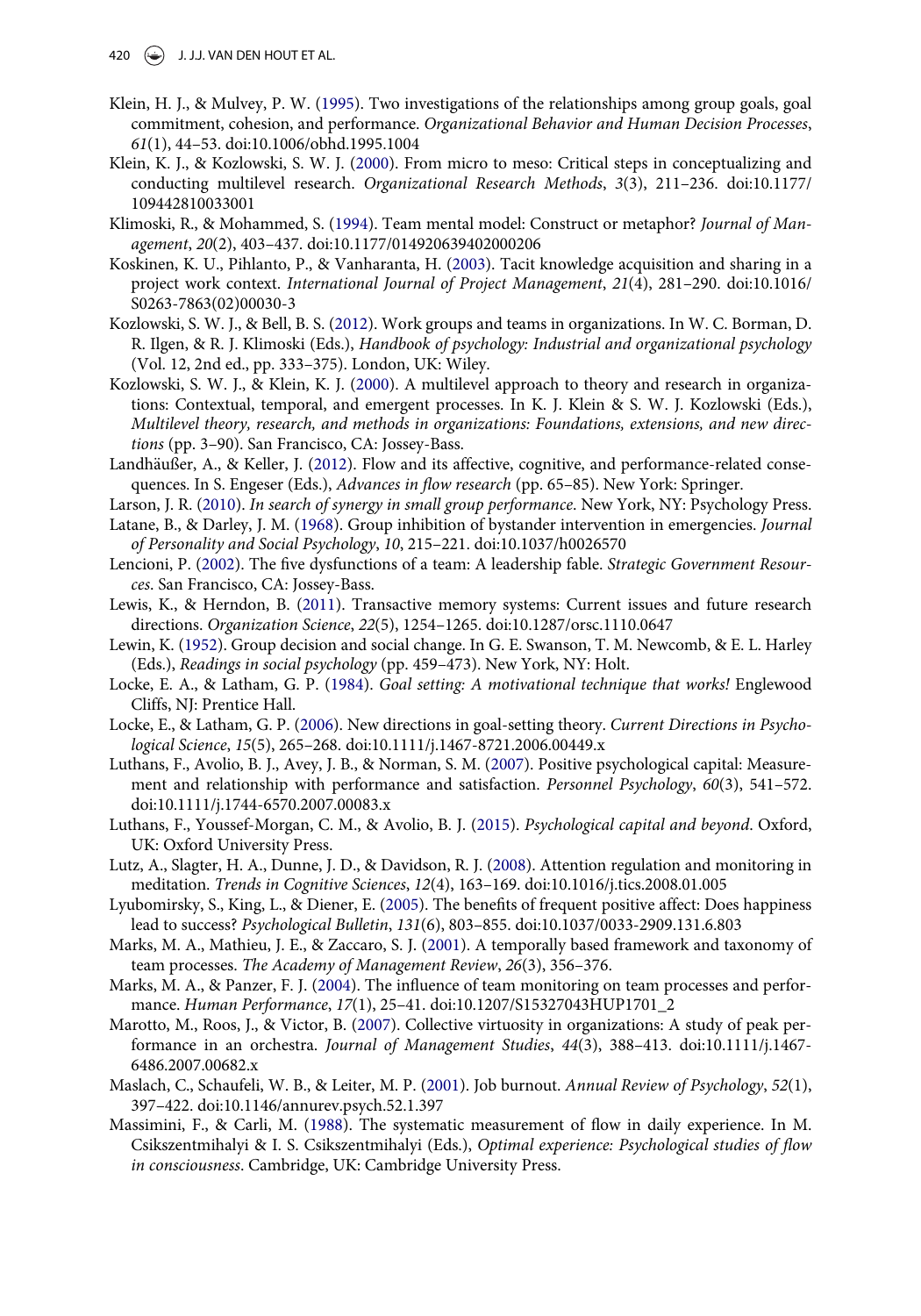- <span id="page-34-15"></span>Mathieu, J. E., Heffner, T. S., Goodwin, G. F., Salas, E., & Cannon-Bowers, J. A. [\(2000](#page-19-3)). The influence of shared mental models on team process and performance. The Journal of Applied Psychology, 85 (2), 273–283. doi:[10.1037/0021-9010.85.2.273](https://doi.org/10.1037/0021-9010.85.2.273)
- <span id="page-34-17"></span>Mayer, R. C., Davis, J. H., & Schoorman, F. D. [\(1995](#page-23-3)). An integrative model of organizational trust. Academy of Management Review, 20(3), 709–734.
- <span id="page-34-11"></span>Milgram, S. ([1965\)](#page-7-3). Some conditions of obedience and disobedience to authority. Human Relations, 18, 57–75. doi[:10.1177/001872676501800105](https://doi.org/10.1177/001872676501800105)
- <span id="page-34-4"></span>Moneta, G. B., & Csikszentmihalyi, M. ([1996\)](#page-3-0). The effect of perceived challenges and skills on the quality of subjective experience. Journal of Personality, 64(2), 275-310. doi:[10.1111/j.1467-](https://doi.org/10.1111/j.1467-6494.1996.tb00512.x) [6494.1996.tb00512.x](https://doi.org/10.1111/j.1467-6494.1996.tb00512.x)
- <span id="page-34-7"></span>Moreland, R. L., & Levine, J. M. [\(1992](#page-5-3)). The composition of small groups. Advances in Group Processes, 9, 237–280.
- <span id="page-34-6"></span>Moreland, R. L., Levine, J. M., & Wingert, M. L. [\(1996](#page-5-4)). Creating the ideal group: Composition effects at work. In E. H. Witte & J. H. Davis (Eds.), Understanding group behavior: Small group processes and interpersonal relations (Vol 2, pp. 11–35). Hillsdale, NJ: Lawrence Erlbaum Associates, Inc.
- <span id="page-34-2"></span>Nakamura, J., & Csikszentmihalyi, M. ([2002](#page-3-6)). The concept of flow. In C. R. Snyder & S. J. Lopez (Eds.), Handbook of positive psychology (pp. 89–105). New York, NY: Oxford University Press.
- <span id="page-34-1"></span>Nakamura, J., & Csikszentmihalyi, M. ([2009\)](#page-3-3). Flow theory and research. In C. R. Snyder & S. J. Lopez The Oxford handbook of positive psychology (2nd ed., pp. 195–206). Oxford, UK: Oxford University Press.
- <span id="page-34-14"></span>Nonaka, I., & Takeuchi, H. ([1995\)](#page-18-6). The knowledge-creating company: How Japanese companies create the dynamics of innovation. Oxford, UK: Oxford university press.
- <span id="page-34-5"></span>O'Leary-Kelly, A. M., Martocchio, J. J., & Frink, D. D. ([1994\)](#page-3-7). A Review of the influence of group goals on group performance. Academy of Management Journal, 37(5), 1285–1301. doi[:10.2307/256673](https://doi.org/10.2307/256673)
- <span id="page-34-12"></span>Posner, B. Z., Kouzes, J. M., & Schmidt, W. H. [\(1985\)](#page-16-2). Shared values make a difference: An empirical test of corporate culture. Human Resource Management, 24(3), 293–309. doi:[10.1002/](https://doi.org/10.1002/hrm.3930240305) [hrm.3930240305](https://doi.org/10.1002/hrm.3930240305)
- <span id="page-34-10"></span>Quinn, R. W. [\(2003\)](#page-6-3). Nuclear weapons and daily deadlines: The energy and tension of flow in knowledge work (Unpublished doctoral dissertation). Ann Arbor, MI: University of Michigan.
- <span id="page-34-9"></span>Quinn, R. W. ([2005\)](#page-6-4). Flow in knowledge work: High performance experience in the design of national security technology. Administrative Science Quarterly, 50(4), 610–641. doi[:10.2189/asqu.50.4.610](https://doi.org/10.2189/asqu.50.4.610)
- Rathunde, K., & Csikszentmihalyi, M. (2006). The development of the person: An experiential perspective. In W. Damon & R. M. Lerner (Eds.), Handbook of child psychology (Vol. 1, pp. 465–515). Hoboken, NJ: Wiley.
- <span id="page-34-13"></span>Ready, D. A., & Truelove, E. ([2011](#page-16-2)). The power of collective ambition. Harvard Business Review, 89 (12), 94–102.
- <span id="page-34-16"></span>Redding, W. C. ([1972\)](#page-19-0). Communication within the organization: An interpretative review of theory and research. New York, NY: Industrial Communication Council.
- Rheinberg, F. (1991). Flow-experience when motorcycling: A study of a special human condition. In R. Brendicke (Eds.), Safety, environment, future. Proceedings of the 1991 International Motorcycle Conference (forschungsheft nr 7) (pp. 349–362). Bochum, Germany: Institut fur Zweiradsicherheit €  $(ifZ).$
- <span id="page-34-0"></span>Richter, A. W., Dawson, J. F., & West, M. A. [\(2011](#page-1-8)). The effectiveness of teams in organizations: A meta-analysis. The International Journal of Human Resource Management, 22(13), 2749–2769. doi:[10.1080/09585192.2011.573971](https://doi.org/10.1080/09585192.2011.573971)
- <span id="page-34-18"></span>Rousseau, D. M. ([1997\)](#page-26-1). Organizational behavior in the new organizational era. Annual Review of Psychology, 48(1), 515–546. doi[:10.1146/annurev.psych.48.1.515](https://doi.org/10.1146/annurev.psych.48.1.515)
- <span id="page-34-8"></span>Russell, W. [\(2001](#page-6-5)). An examination of flow state occurrence in college athletes. Journal of Sport Behaviour, 24(1), 83–107.
- <span id="page-34-3"></span>Ryan, R. M., & Deci, E. L. ([2000\)](#page-3-2). Self-determination theory and the facilitation of intrinsic motivation, social development, and well-being. American Psychologist, 55(1), 68–78. doi[:10.1037/0003-](https://doi.org/10.1037/0003-066X.55.1.68) [066X.55.1.68](https://doi.org/10.1037/0003-066X.55.1.68)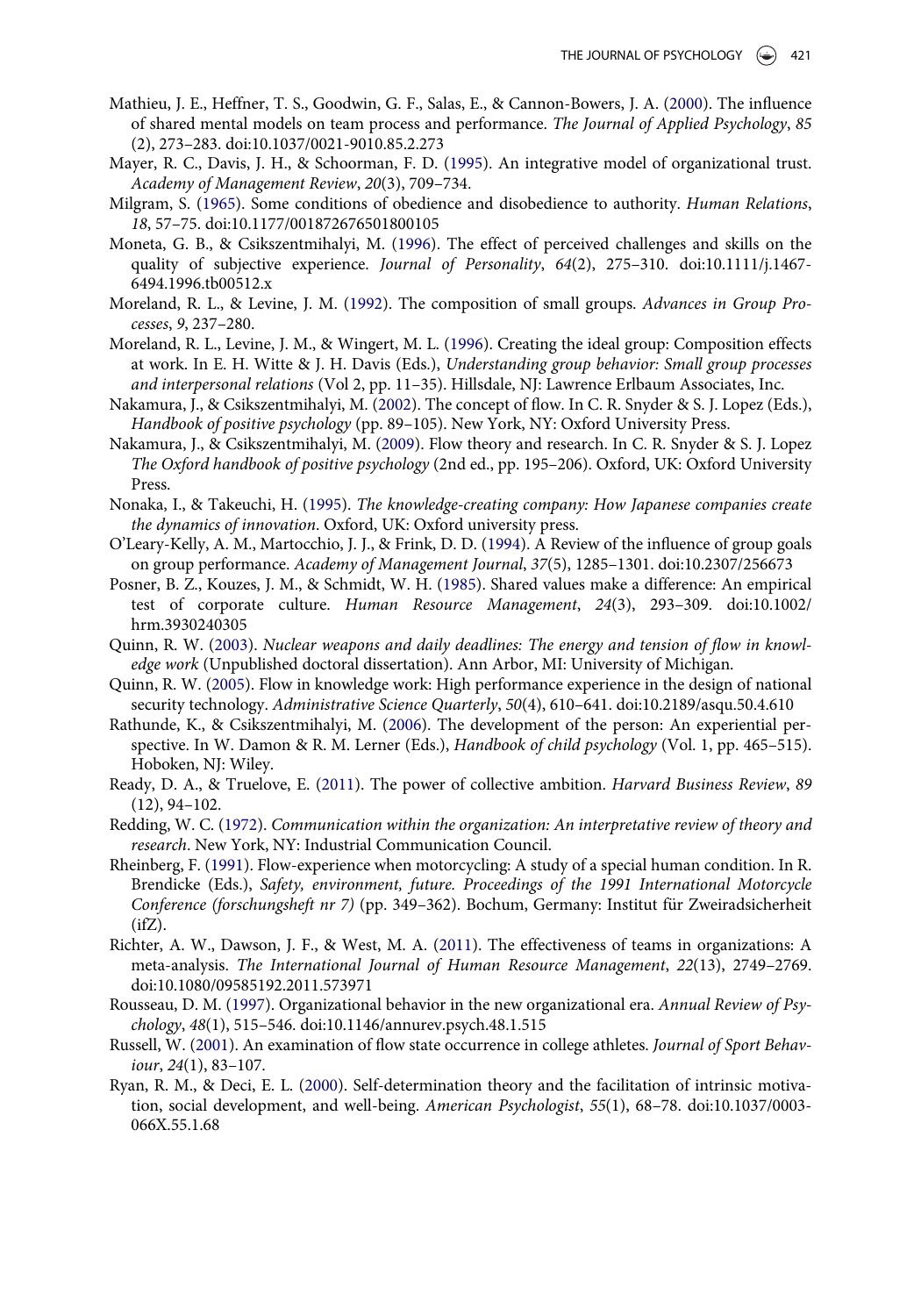- <span id="page-35-3"></span>Salanova, M., Bakker, A. B., & Llorens, S. [\(2006\)](#page-2-11). Flow at work: Evidence for an upward spiral of per-sonal and organizational resources. Journal of Happiness Studies, 7(1), 1-22. doi[:10.1007/s10902-](https://doi.org/10.1007/s10902-005-8854-8) [005-8854-8](https://doi.org/10.1007/s10902-005-8854-8)
- <span id="page-35-7"></span>Salanova, M., Rodríguez-Sánchez, A. M., Schaufeli, W. B., & Cifre, E. [\(2014\)](#page-2-12). Flowing together: A longitudinal study of collective efficacy and collective flow among workgroups. The Journal of Psychology, 148(4), 435–455. doi:[10.1080/00223980.2013.806290](https://doi.org/10.1080/00223980.2013.806290)
- Salas, E., & Cannon-Bowers, J. A. (2001). The science of training: A decade of progress. Annual Review of Psychology, 52(1), 471–499. doi[:10.1146/annurev.psych.52.1.471](https://doi.org/10.1146/annurev.psych.52.1.471)
- <span id="page-35-10"></span>Salas, E., Cooke, N. J., & Rosen, M. A. [\(2008](#page-10-4)). On teams, teamwork, and team performance: Discoveries and developments. Human Factors: The Journal of the Human Factors and Ergonomics Society, 50(3), 540–547. doi:[10.1518/001872008X288457](https://doi.org/10.1518/001872008X288457)
- <span id="page-35-12"></span>Salas, E., & Fiore, S. M. ([2004\)](#page-18-7). Team cognition: Understanding the factors that drive process and performance. Washington DC: American Psychological Association.
- <span id="page-35-13"></span>Salas, E., Prince, C., Baker, D. P., & Shrestha, L. ([1995](#page-18-8)). Situation awareness in team performance: Implications for measurement and training. Human Factors: The Journal of the Human Factors and Ergonomics Society, 37(1), 123–136. doi:[10.1518/001872095779049525](https://doi.org/10.1518/001872095779049525)
- <span id="page-35-9"></span>Sato, I. ([1988\)](#page-6-6). Bosozoku: Flow in Japanese motorcycle gangs. In M. Csikszentmihalyi & I. Csikszentmihalyi (Eds.), Optimal experience: Psychological studies of flow in consciousness (pp. 92–117). Cambridge, UK: Cambridge University Press.
- <span id="page-35-4"></span>Sawyer, R. K. [\(2003](#page-2-3)). Group creativity: Music, theater, collaboration. Mahwah, NJ: Lawrence Erlbaum Associates.
- <span id="page-35-5"></span>Sawyer, R. K. ([2006](#page-2-12)). Group creativity: Musical performance and collaboration. Psychology of Music, 34(2), 148–165. doi:[10.1177/0305735606061850](https://doi.org/10.1177/0305735606061850)
- <span id="page-35-6"></span>Sawyer, R. K. ([2007](#page-2-13)). Group genius: The creative power of collaboration. New York, NY: Basic Books.
- <span id="page-35-0"></span>Schaufeli, W. B. ([2006](#page-1-9)). The measurement of work engagement with a short questionnaire: A crossnational study. Educational and Psychological Measurement, 66(4), 701–716. doi:[10.1177/](https://doi.org/10.1177/0013164405282471) [0013164405282471](https://doi.org/10.1177/0013164405282471)
- <span id="page-35-1"></span>Schaufeli, W. B., Bakker, A. B., & Van Rhenen, W. ([2009\)](#page-1-9). How changes in job demands and resources predict burnout, work engagement, and sickness absenteeism. Journal of Organizational Behavior, 30(7), 893–917. doi:[10.1002/job.595](https://doi.org/10.1002/job.595)
- <span id="page-35-14"></span>Schmidt, K. [\(2002](#page-21-1)). The problem with 'awareness': Introductory remarks on awareness in CSCW'. Computer Supported Cooperative Work (CSCW), 11(3–4), 285–298. doi[:10.1023/A:1021272909573](https://doi.org/10.1023/A:1021272909573)
- Schüler, J. (2012). The dark side of the moon. In S. Engeser (Eds.), Advances in flow research (pp. 123– 137). New York, NY: Springer.
- Schüler, J., & Pfenninger, M. (2011). Flow impairs risk perception in kayakers. In B. D. Geranto (Eds.), Sport Psychology (pp. 237–246). New York, NY: Nova Publishers.
- <span id="page-35-11"></span>Seijts, G. H., & Latham, G. P. [\(2000](#page-17-3)). The effects of goal setting and group size on performance in a social dilemma. Canadian Journal of Behavioural Science/Revue Canadienne Des Sciences Du Comportement, 32(2), 104–116. doi:[10.1037/h0087105](https://doi.org/10.1037/h0087105)
- <span id="page-35-2"></span>Seligman, M. E. P. [\(2011](#page-2-6)). Flourish: A visionary new understanding of happiness and well-being. New York, NY: Free Press.
- Shaw, M. E., Robbin, R., & Belser, J. R. (1981). Group dynamics: The psychology of small group behavior. New York, NY: McGraw-Hill.
- <span id="page-35-8"></span>Snow, K. Y. [\(2010](#page-2-14)). Work relationships that flow: Examining the interpersonal flow experience, knowledge sharing, and organizational commitment (Doctoral Dissertation). Claremont Graduate University. Retrieved from <http://gradworks.umi.com/34/36/3436590.html>
- <span id="page-35-17"></span>Stewart, G. L. [\(2006](#page-22-2)). A meta-analytic review of relationships between team design features and team performance. Journal of Management, 32(1), 29–55. doi:[10.1177/0149206305277792](https://doi.org/10.1177/0149206305277792)
- <span id="page-35-15"></span>Tajfel, H. ([1981\)](#page-22-0). Human groups and social categories: Studies in social psychology. New York, NY: Cambridge University Press.
- <span id="page-35-16"></span>Tajfel, H., & Turner, J. C. [\(2004](#page-22-0)). The social identity theory of intergroup behavior. In J. T. Jost & J. Sidanius (Eds.), Political psychology: Key readings (pp. 276–293). New York, NY: Psychology Press.